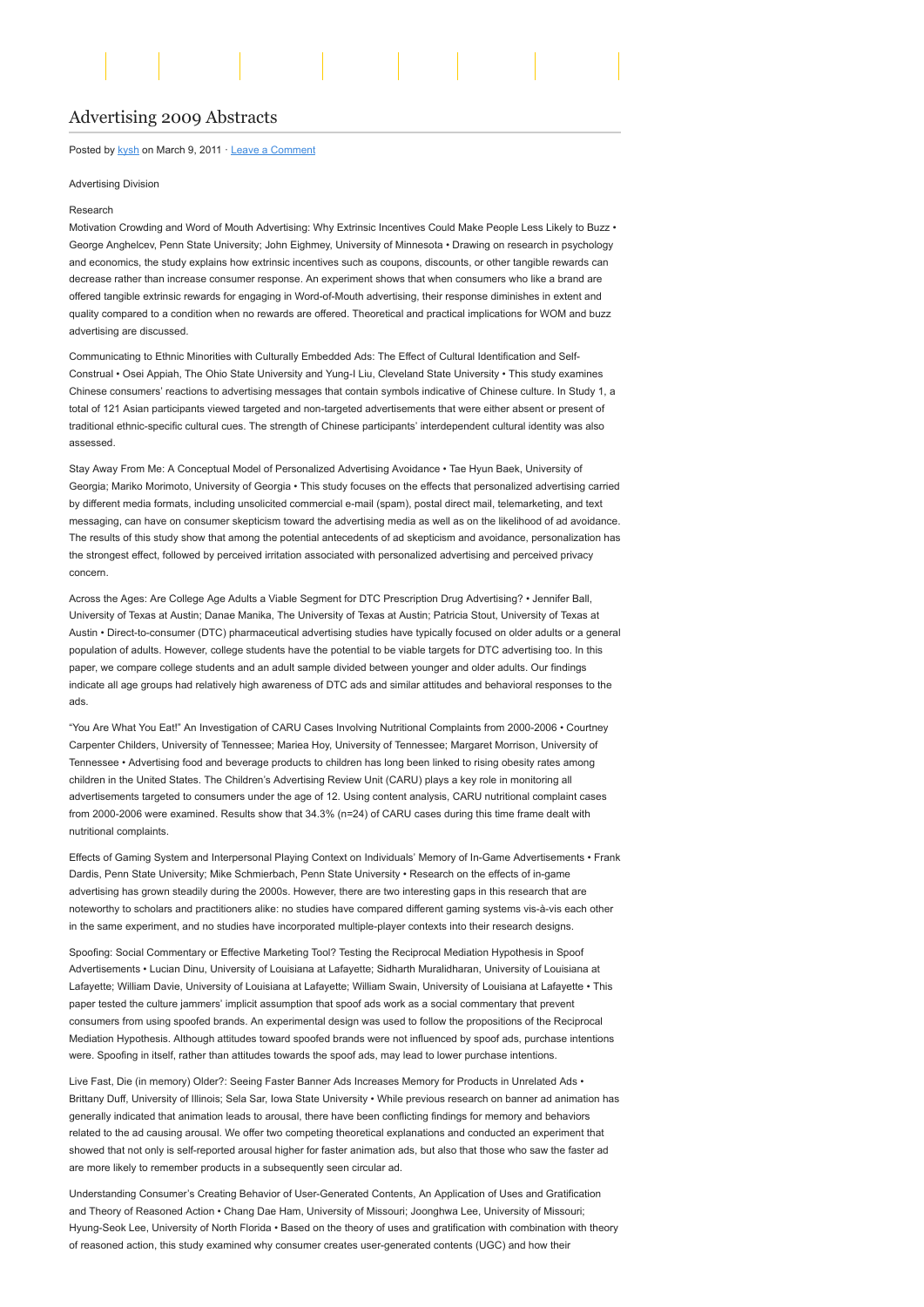behavioral belief, in combination with subjective norm, influence attitudes toward, intention to, and behavior of creating UGC respectively. The result identified five significant motivations to create UGC, which partly predicted attitudes, intention and behavioral factor of creating UGC.

When Trust Falters: Consumer Responses to Online Risks and Implications for Internet Advertising • Jisu Huh, University of Minnesota • A number of surveys suggest that consumers have been cutting back or retreating from online shopping. This paper examines the role of trust and its absence in online consumer behavior using data from a national survey. The results reveal that some consumers reduce or retreat from online shopping and trust measures are more useful predictors of consumer stances toward online shopping than demographic characteristics.

Is Your Tourist Destination Sincere, Rugged, or Sophisticated? An Exploratory Examination of Online Brand Personality of Nations • Rajul Jain, University of Florida; Sylvia Chan-Olmsted, University of Florida • Adopting Aaker's (1997) brand personality framework, this study explores how nations communicate their brands online in the context of international tourist destinations. Results of computer-aided content analysis of official tourism websites and correspondence analysis indicate that the countries examined do indeed possess distinctive brand personalities and communicate them online. The personality of "sincerity" was expressed most frequently by these nation brands. There are no observable similarities in brand personality based on regional similarities.

Advertising in A Live Drama: Audiences' Game Involvement in the Super Bowl and Advertising Effectiveness • Yongick Jeong, LSU; Lance Porter, Louisiana State University • This quasi-experiment investigates the impact of audiences' game involvement during the Super Bowl on advertising effectiveness by testing three determinants (field position, time and score). Using commercials aired during four years of Super Bowl broadcasts, we found that two measures of game time (official game time and actual broadcasting time) negatively affect the recognition of brands.

Recall of and attitudes toward brand placement in reality TV programming • Temitayo Fayemi, University of Central Florida; Rick Kenney, University of Central Florida • This study measures college students' attitudes toward, and the effectiveness of, brand placement in the genre of reality television (TV). Surveys were used to discover the level of brand recall for the products and brands displayed in reality TV programming and to discover viewers' reported reasons for paying attention to these brands.

When and Who Should Use a CSR Corporate Strategy: Examination of Relative Effectiveness for Corporate Strategies on Consumer Responses • Sora Kim, DePaul University • The study found that when a company is well-known to consumers as Motorola and Kellogg used in this study, a CSR strategy is more effective in influencing both consumer corporate ability (CAb) and CSR associations and in turn, company/ product evaluations. Consumers tend to automatically assume a company is also good at making reliable products when consumers associate the company with strong CSR, indicating transferring effects of CSR associations onto CAb associations, and onto company/product evaluations.

Something Larger than the Nation: "SELF" • Nam Young Kim, Louisiana State University; Jay (Hyunjae) Yu, Louisiana State University • Military enlistment is a life-long commitment for youths to make. Therefore, the military needs to consider how to convince potential enlistees about the merits of joining the military through informative advertising, in response to the youths' demands to know. In particular, the modern young generation has been characterized as "selfinterested" individuals who pursue personal achievement and material possessions.

Determinants of Cause-Related Marketing Consumer Support and Its Consequences • Hyuksoo Kim, The University of Alabama; Seounmi Youn, Emerson College • This study investigated the determinants of support for CRM alliances and its consequences. As a theoretical framework, this study incorporated two theories, the Theory of Planned Behavior and the Theory of Social Behavior, into one integrative model. This model was used to assess attitude toward companies with either positive or negative CSR reputations. The findings provide valuable information to companies with bad reputations about whether CRM can be a useful tool for strengthening brand equity.

Who are the Opinion Leaders? The Physicians, the Patients, and Direct-to-consumer Prescription Drug Advertising • Annisa Lai, The Chinese University of Hong Kong • A popular perception holds that physicians prescribe requested drugs to patients influenced by mass mediated direct-to-consumer prescription drug advertising. This study finds that physicians only prescribe requested drugs to patients influenced by other healthcare providers, such as pharmacists, nurses and other physicians.

Attitudes toward Food Advertising and Issue Importance:Influence on Obesity Attribution and Food-Marketing Policy Evaluation • Jung-Sook Lee, Towson University • Using attribution theory and the Elaboration Likelihood Model, the study investigates the influence of consumers' attitudes toward food advertising and the perceived importance of obesity on social attributions of obesity and consumers' attitudes toward food-marketing policy. Findings from a survey of 315 college students indicate that both attitudes toward food advertising and the perceived importance of obesity show significant relationships with attitudes toward food-marketing policy, both directly and indirectly through social attributions of obesity.

Branded Product Information Search on the Web • Chunsik Lee, University of Florida; Junga Kim, University of Minnesota; Sylvia Chan-Olmsted, University of Florida • Drawing upon the cost-benefit framework and trust mechanism as a risk reducer, this study examines the role of brand factors and source credibility in branded product information search on the Web. The online survey was conducted under the pre-purchase context of digital camera brands. The results revealed that brand factors did not influence overall branded information search efforts. However, brand trust and source credibility appeared to influence the different types of online information sources sought.

Structural Equation Modeling of Consumer Perception of Values Advocacy Advertising: The Consequent Effects of Self-Construal on the Outcomes, Behavioral Intention, and Purchase Intention. • Yoon-Joo Lee, University of Southern Indiana; Eric Haley, University of Tennessee; Kiseol Yang, University of North Texas • This study attempted to show a holistic picture of how consumers may process values advocacy advertising messages and expanded on prior studies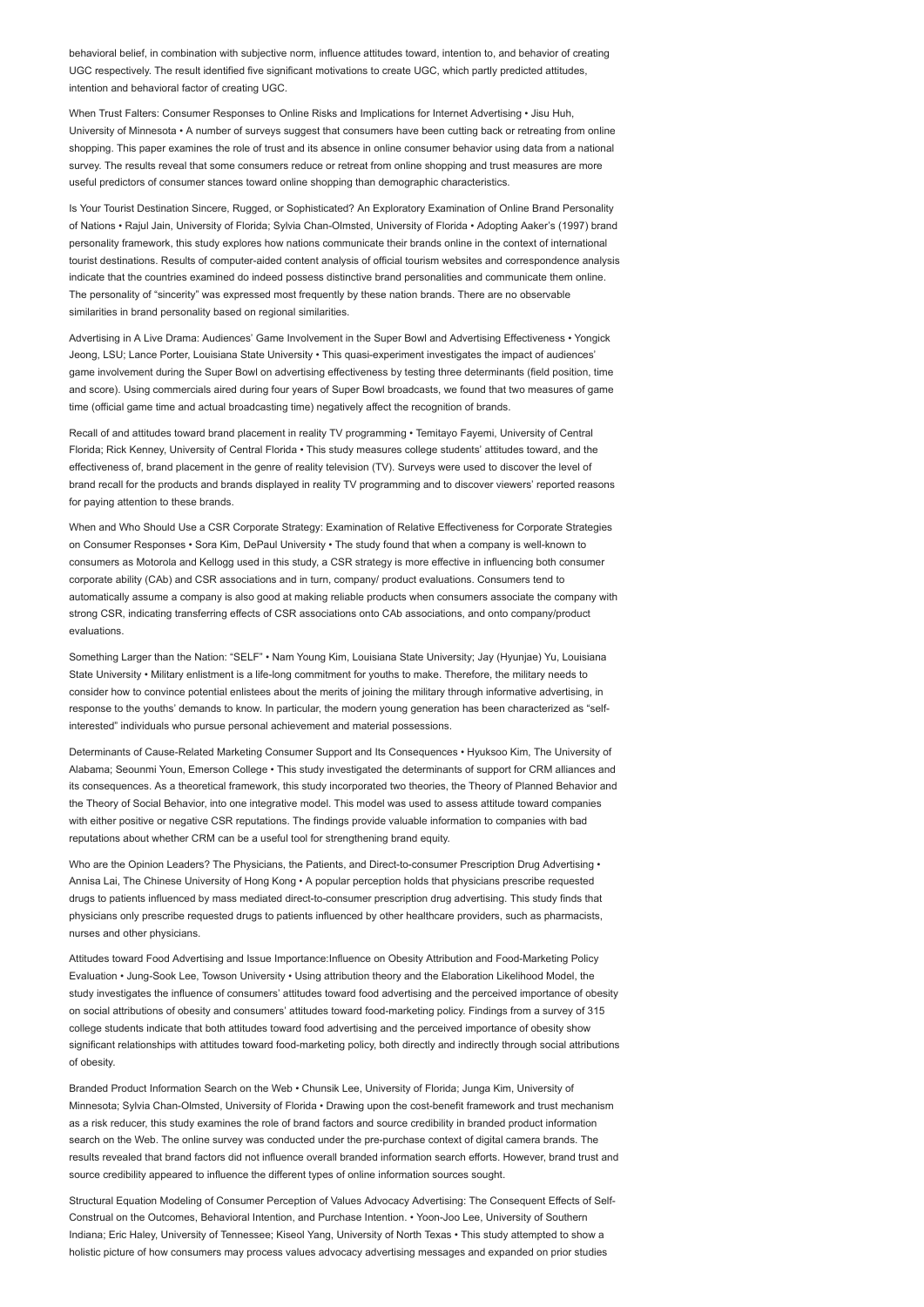by incorporating individual differences in terms of how consumers perceived themselves through the concept of selfconstrual. A majority of prior studies have focused on the various factors leading to the positive attitude toward the company sponsoring social issues (Rifon, et.al., 2004; Dean, 2002), or the purchase intention (Sen and Bhattacharya, 2001).

A mediation model of the impact of for- and non-profit environmental advertisement • Andrea Maruniak, University of Missouri; Glenn Leshner, University of Missouri • This study tested how participants react to both non-profit and for-profit advertising in the domain of pro-social environmental marketing, and tested whether certain reactions predicted the likelihood that they will act on the behaviors requested by the ads. A second aim of this study was to compare the efficacy of non-profit environmental advertising to for-profit environmental advertising. The growth of environmental marketing has generated advancement for environmentally conscious advertisers and their products.

Presidential TV Commercials: Isolating the Key Lexical Characteristics of "Winners" and "Losers," 1952-2004 • Dennis Lowry, Southern Illinois University; Md. Naser, Southern Illinois University Carbondale • Many studies have been conducted on presidential TV commercials, but analyzing the commercials in terms of "winners" versus "losers" has been largely overlooked. This study used Diction 5.0 lexical analysis software to analyze 1,027 presidential TV commercials from 1952 through 2004. Commercials of winners were significantly higher on "positive and dynamic" variables such as Inspiration, Accomplishment, Concreteness, and Activity, while losers tended to emphasize variables such as Self-reference, Tenacity, Cognition, and Passivity.

The Changing Face of the U.S. Military: A textual analysis of U.S. Army and Navy Recruiting Advertisements from pre-9- 11 to six years into the Iraq War • Maryann Rowland, Louisiana State University; Lisa Lundy, Louisiana State University • This study examined changes in U.S. military recruiting advertisements on television during the eight-year period of the Bush administration. A comparative socio-historic analysis found that the U.S. Army and the U.S. Navy responded to the downturn in military enlistment due to anti-war and anti-militarism climate by shifting the focus of message strategies in recruiting advertisements that aired on television.

Portrait of the Brand as an Extension of the Self: Effects of Self-Brand Connections and Argument Strength in Social Marketing • Christina Malik, UNC-Chapel Hill; Sriram Kalyanaraman, UNC-Chapel Hill • Research has shown that people's relationships with brands are more complex than merely viewing the brand as favorable or unfavorable. We report results from an experiment that examined the interplay between self-brand connections (strong and weak SBCs) and argument strength (strong and weak arguments) in the context of a social marketing message. The results broadly support the heuristic systematic model (HSM) and suggest that both SBCs (heuristics) and arguments influenced persuasion, albeit in different ways.

I approve this message: Effects of sponsorship, ad tone, and reactance in 2008 presidential advertising • Patrick Meirick, University of Oklahoma; Gwendelyn Nisbett, University of Oklahoma • Existing research on the effects of candidate vs. third-party sponsorship of political ads has reached divergent conclusions. In this experiment  $(N = 198)$ , political knowledge and sponsorship interacted such that high-knowledge respondents reacted more favorably to candidatesponsored ads. Negative ads provoked more reactance and lower evaluations than positive ads.

Understanding High Sensation Seekers: Perceived Persuasiveness and Emotional Response to Blame and Attack Antitobacco Ads • Jensen Moore, West Virginia University • This study used 2 (SS – Low/High) X 2 (Message Type – Attack/Blame) X 2 (MSV – Low/High) repeated measures experimental design to examine what type of anti-tobacco message (i.e., Blame vs. Attack) and sensation levels would influence attitudes, behaviors, and emotional responses of High Sensation Seeking (SS) individuals – those most likely to currently smoke or smoke in the future.

Promoting Health (Implicitly)? A Longitudinal Content Analysis of Implicit Health Information in Cigarette Advertising, 1954-2003 • Hye-Jin Paek, Michigan State University; Leonard Reid, University of Georgia; Hojoon Choi, University of Georgia; Hyunju Jeong, Michigan State University • Health information in cigarette advertising is important because of its potential to impact consumers' smoking-related perceptions, beliefs, and behaviors. This study analyzed implicit health information in cigarette magazine ads —"light" cigarette, cigarette pack color, verbal and visual health cues, cigarette portrayals, and human model-cigarette interaction—and changes in the use of those cues in ads across the five distinct smoking eras covering the years, 1954-2003.

Movies and MySpace: The Effectiveness of Official Websites versus Online Promotional Contests • Emily Mabry, Louisiana State University; Lance Porter, Louisiana State University • This study used a comparison of survey results from an official movie site and a movie contest promotion within a MySpace site to compare and contrast the effectiveness of the two online promotional tactics. Results found overall positive attitudes toward the sites produced more favorable intent to purchase and movie opening weekend behavior. In addition, the official website was more effective than the MySpace promotional page at increasing intent to see and attendance on opening weekend.

The Role of Mood and Gender in Consumer's Information Processing: Exploring the Effects on Memory and Judgment • Sela Sar, Iowa State University; Brittany Duff, University of Illinois • Two experiments were conducted to explore the effects of mood and gender in information processing strategies, and to investigate their effects in memory and attitude toward advertising messages. Results indicated that people in positive mood and women were more likely to use the assimilative processing style whereas people in a negative mood and men tended to use the accommodative processing style. Implications for advertising strategies and measurement are discussed.

Put Them in a Positive Mood! Effects of Affective Conditioning Techniques on Cognitive and Emotional Responses to Print Ads • Mija Shin, Washington State University • This study examined how readers process print ads featuring various stimuli that generate emotions and how they evaluate the ads. Three stimuli (nature images, animated characters and celebrities) frequently seen in print ads were selected in this study and compared with the control ads. Taking the perspective of affective classical conditioning theory, this study predicted that the ads featuring these stimuli would be more effective than their counterparts (i.e., ads without such features).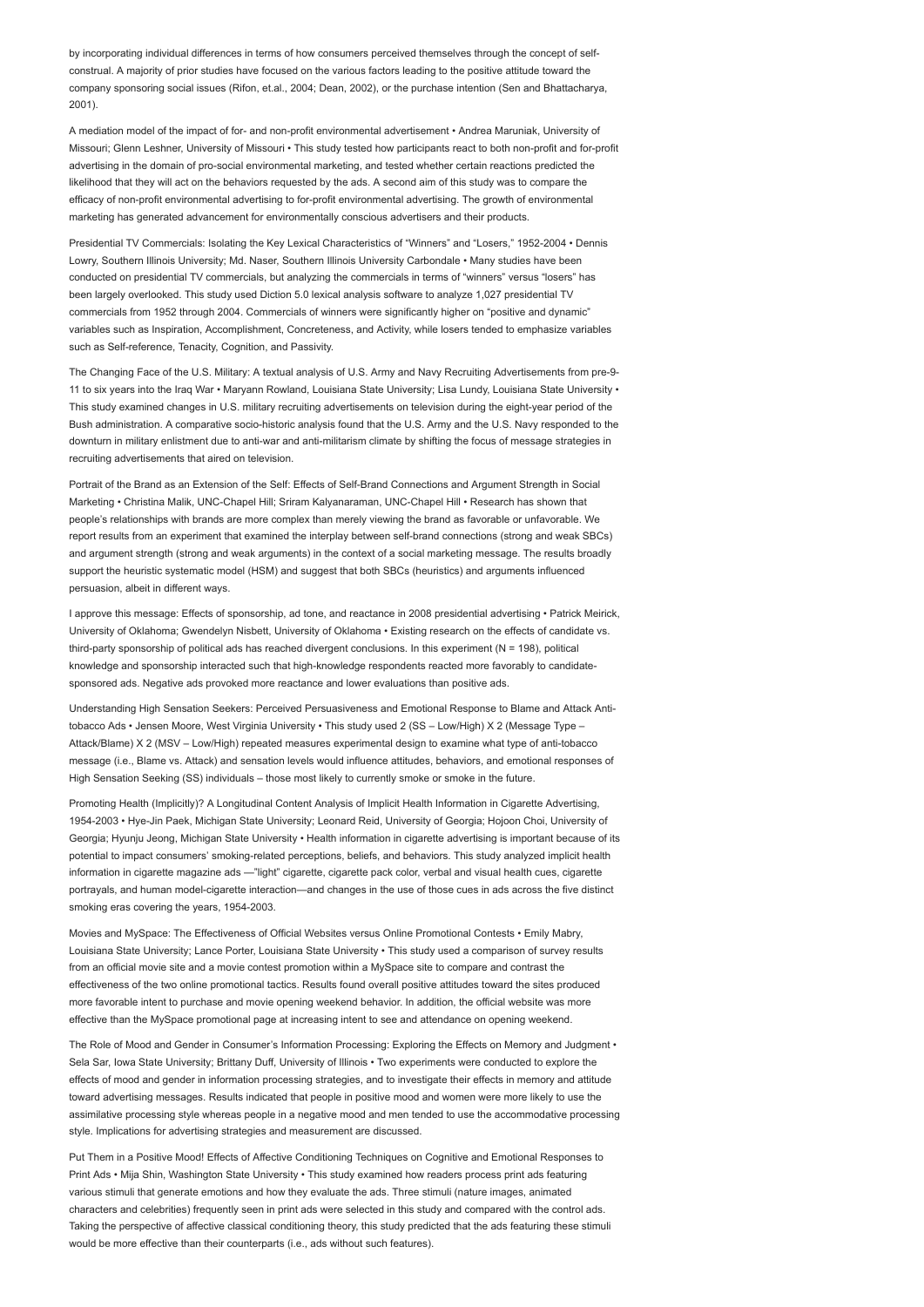Perceptions of Corporate Social Responsibility Practices on Mobile Phone Companies • Alex Wang, University of Connecticut-Stamford • Despite the increasing importance of Corporate Social Responsibility (CSR) practices as an effective reputation management, there has been limited understanding about its impact on mobile phone companies. Research has identified ethical, discretionary, and relational practices as three main dimensions of CSR practices. This study examined the effects of consumers' perceptions of these three dimensions on their attitudes toward mobile phone companies.

Predictors of Consumer Behavior of Avoiding Mobile Phone Ads: A Structural Causal Modeling Analysis• Ran Wei, University of South Carolina; Xiaoming Hao, Nanyang Technological University • This study explores predictors of consumer avoidance of mobile phone advertising with a structural modeling approach. The model underscores the effects of perceived goal impediment, perceived irritation, past negative experience, and privacy concerns on avoidance of mobile phone advertising. Using empirical data collected from a survey of 407 mobile phone users in Singapore, the theoretical model was tested.

What's on the menu in food advertising on child-rated television programs? • Jan Wicks, University of Arkansas Journalism Department; Ron Warren, Univ. of Arkansas Communication Dept.; Ignatius Fosu, University of Arkansas; Robert Wicks, University of Arkansas • A content analysis of over 2,400 food advertisements on 10 broadcast and cable networks was conducted in 2008. The results suggest most disclaimers were not presented in dual modality or simultaneously in the ad's audio and video content. Ads appearing in child-rated programs present more of the emotional appeals and production techniques that might distract youngsters from attending to disclaimers. Future research should examine whether these techniques and appeals divert children's attention from disclaimers.

Are All Products Placed Equal?: The Integration Effects of Conspicuous Product Placement on Affective Brand Attitude • Sukki Yoon, Bryant University; Yung Kyun Choi, Dongguk University; Sujin Song, University of Rhode Island; Sangho Seo, Konkuk University • Using real movie scenes as stimuli, Study 1 demonstrates that consumer feelings toward the placed brand improve when the product is seamlessly integrated, but deteriorate when the product is intrusively integrated. Study 2 shows that poor integration's brand-damaging can be reversed to a brand-enhancing effect if viewers are cognitively preoccupied with another task. Study 2 further suggests that poor integration's reactance-induced boomerang effect might increase the affective evaluation of the not-shown competitor.

Gender Difference in College Students' Interpretation of Alcohol Advertising • Yanjun Zhao, SUNY Morrisville • This study examined gender differences in college students' interpretation of alcohol advertising. It followed the various mediating variables mapped out in Austin's MIP model. A judgment-task survey by 94 college students was conducted in 2008. Results showed significant differences in identification with characters in ads and positive expectancies toward drinking. Future study should also pay attention to the important role of drinking pattern as a control variable.

# Teaching

Quality of Work and Team Spirit as Drivers of Student Peer Evaluation on Advertising Group Project Performance • Jooyoung Kim, University of Georgia; Tae Hyun Baek, University of Georgia; Daehyun Kim, University of Georgia • Using advertising management and campaigns course students, this study investigates the dimensions of peer evaluation criteria used by college students, and examines their effects on overall peer evaluation under the influence of three moderating self-related concepts: self-esteem, self-competence, and goal orientations (i.e., learning goal orientation and performance goal orientation). The results from Study 1 suggest Quality of Work and Team Spirit as two important factors for students' evaluation of their peers.

Experiential Learning and Advertising Media Sales: A Case Study Perspective • Bobbi Kay Lewis, Oklahoma State University • Experiential Learning Theory, largely based on the educational philosophy of John Dewey, Paulo Friere, and Carl Rogers, provides an understanding of how the process of learning works. David Kolb developed the Experiential Learning Model of experiential education that involves a cyclical approach including experience, reflection, abstract conceptualization and application in a new situation. This article applies the concept and the roots of experiential learning theory to the application of teaching advertising media sales. A case study illustrates the use of project-based curriculum using student media.

Crossed Swords: The Teaching of Creativity in Advertising Courses • Mark Stuhlfaut, University of Kentucky and Margo Berman, Florida International University • The study investigated teaching of creative strategy within undergraduate advertising courses at U.S. colleges and universities. Using Web-site information, 17 curricular structures were found, which indicate a lack of pedagogical consensus. Using 55 current syllabi, researchers analyzed goals, content, textbooks, and teaching methods. Copywriting and creative-strategy courses duplicated each other in all categories, suggesting that reorganization may be needed. The challenge for educators is to keep the teaching of creative strategy relevant and current. The study should be interesting to administrators who are restructuring their programs and to educators who are designing new curricula or who would like new idea for their courses.

#### Professional Freedom & Responsibility

Content Analysis of Male Domesticity and Fatherhood in Taiwanese Commercials: Family Man in Advertising? • Wanhsiu Tsai, University of Miami • This study examines how Taiwanese commercials represent women, and in particular, men, in the family context as spouses and parents. A content analysis of prime-time commercials is conducted. Advertising representations of gender roles have made only slight and slow progress. Men are much less likely than women to be shown doing housework and taking care of children. Although men are shown as nurturant fathers, their involvements with children are limited to playing with children.

Regulatory Focus and Proportional Representation: Can Minority Status Affect Motivation in Female Creatives? • Kasey Windels, DePaul University; Wei-Na Lee, The University of Texas at Austin • Females are underrepresented in advertising agencies by a ratio of 2.3 to 1. This paper examines the impact of gender proportions on motivational regulatory focus. It is hypothesized that group gender proportions can induce regulatory focus. Whereas minority proportions should induce a prevention focus, majority proportions should induce a promotion focus. Results of an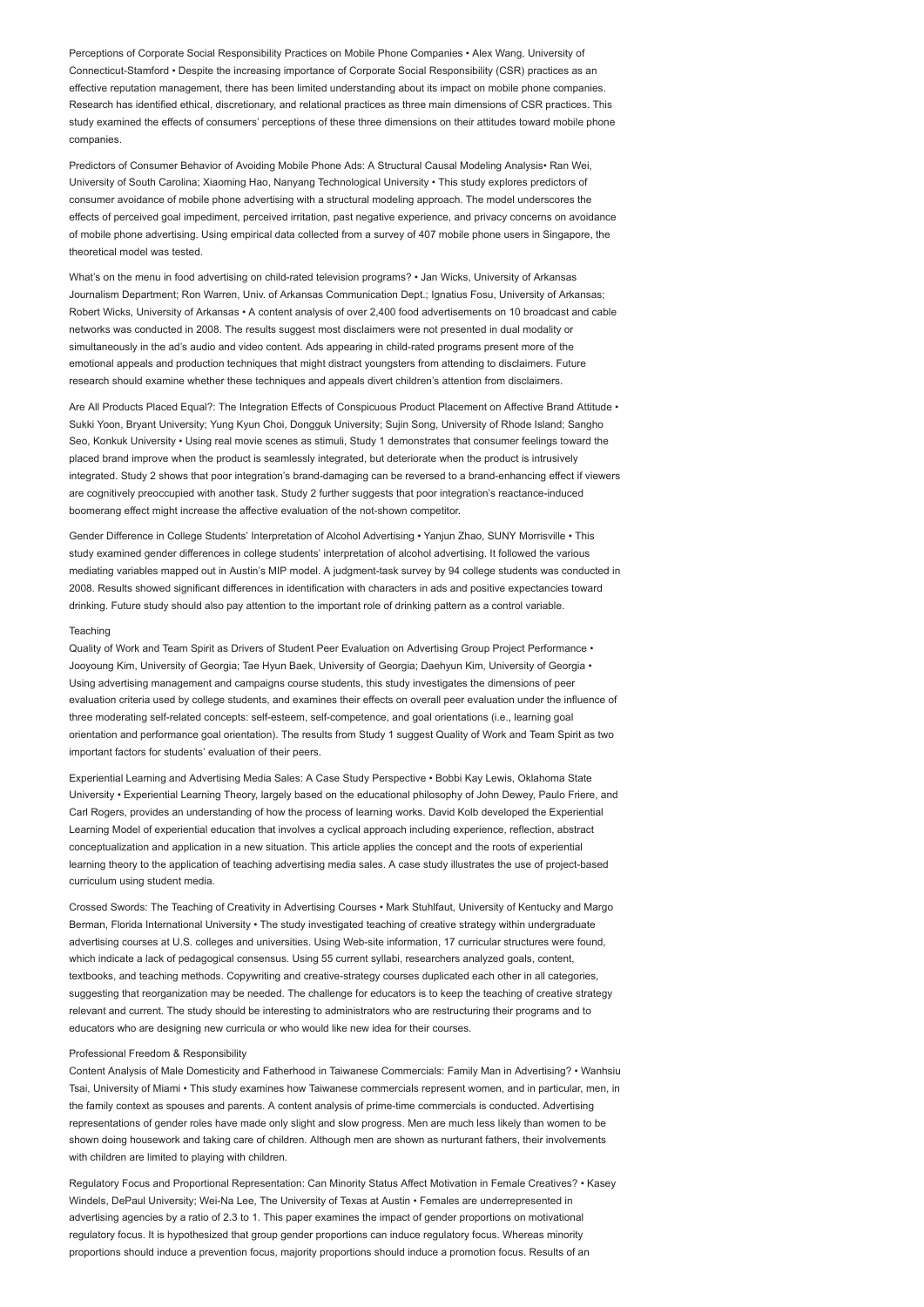experiment support this assumption. The possible impact of minority status and a prevention focus on female creatives in advertising is discussed.

Are Food Commercials Healthy Enough? – Health Information Manifested in TV Food Ads Aiming at Children • Jay (Hyunjae) Yu, Louisiana State University • Since TV food advertising has been accused by several groups to be one of the major factors influencing children's unhealthy eating habits and even obesity, the food companies kept promising to make some changes by including more health information for children in the content of their advertising. However, there have not been enough empirical studies investigating if the advertisements actually contain health-related messages and information for their major target audience, children.

#### Special Topics

Sponsortising or Advership: The Views of One Collegiate Athletic Program's Corporate Supporters • Glenda Alvarado, University of South Carolina • The line between sponsorship and advertising is one that is burred. Researchers and practitioners offer a definition that is separate and allows for some kind of clarity. When looking at the sponsoring businesses, the focus on what constitutes a sponsorship begins to disappear.

Art Museum Marketing Communication: an account planner's perspective • Jim Avery, University of Oklahoma • Art museums have adopted a new level of sophisticated marketing in order to increase revenue and attract new audiences. This paper seeks to identify the information necessary to determine marketing strategy for art museums by learning: 1. who are the target group(s) 2. what is the criteria this audience uses to make decisions 3. what is unique about art museums This paper addresses these issues by conducting in-depth interviews with high level art museum marketing professionals.

"Reach for a Lucky Instead of a Sweet": A History of Advertising's Most Controversial Campaign • Fred Beard, University of Oklahoma; Anna Klyueva, University of Oklahoma • This historical study examines arguably the most controversial advertising campaign of all time. Critics have condemned The American Tobacco Company's "Reach for a Lucky Instead of a Sweet" campaign for its explicit attempt to encourage smoking among women by linking cigarettes with themes of slenderness and youth.

Been There. Haven't Done That Yet: An Innovative Technique for Introducing The Creative Process into 21st Century Education • Linda Correll, affiliation • There's a change in the air. Creativity has become a hot commodity, and 21st century education must update itself to introduce students to the 21st century skills they will need to compete successfully in the global business arena. Creative Aerobics is an evolutionary idea generation system that lets users create, on demand, in a comfortable, relaxed brainstorming environment. It is a cross-cultural, process-driven system that exponentially increases results.

The Abercrombie Effect: Consumer Responses to "Gay Vague" Imagery in Advertising • Glenn Griffin, SMU; Jacqueline Lambiase, University of North Texas; Kartik Pashupati, Southern Methodist University • Advertising that uses "gay vague" imagery in an effort to appeal to both straight and gay consumers is popular among fashion brands, most notably by U.S. clothing retailer Abercrombie & Fitch. This study analyzes consumers' responses to "gay vague" ads, their "reading strategies" for images, and how the strategy affects attitude toward the brand (Ab).

Insights from Venus for Academic Creative Directors • Jean Grow, Marquette University • This study addresses gender issues in creative departments based on the interviews of 21 top creative women from the United States and Canada. Content analysis of interviews led to six thematic categories related to creative work, gender and personality. The study defines some of the unspoken rules of the creative game. It suggests the need for an evolution to a fluid and open creative domain, extending beyond the constraining bonds of gender-bound creative culture.

Will digital media change the world for creative women? An exploratory study. • Karen Mallia, University of South Carolina • Advertising watchers have seen seismic changes in the business since the dawn of digital media. New channels have rapidly supplanted traditional media, as advertising has moved beyond rudimentary Internet display ads into the likes of viral video and social networking. While many have studied new creative products, few have investigated whether the creative process has changed, as new players nudge out traditional agencies and traditional agencies struggle to reinvent themselves.

Cultural Values of Generation Y Reflecting in iPod Commercials • Nutthanun Rajanakorn, University of Tennessee • Semiotic analytical method was utilized to investigate 20 iPod TV commercials to reveal the cultural values of Generation Y. Five crucial elements from iPod TV commercials: language, color, characters, movements, and shot were identified, and interpreted into first level meanings, which are the silhouettes, the movements and shot, and the music. Further analysis revealed the underlying themes associated with Gen Y's cultural values: individualism, diversity, optimism, fun, and freedom.

Is the Television Ratings Industry Facing Structural Change? • Dan Shaver, Jönköping International Business School/MMTC • Although the audience research industry is competitive, the segment of that industry that produces television/video ratings data is essentially monopolistic in structure. This study examines whether a convergence of changes in audience consumption patterns, dissatisfaction with current measurement techniques and data by those who buy it and technological innovation are creating a situation where competitive challenges to current measurement firms may emerge.

Teens and Trends: Measuring Innovativeness • Amy Struthers, University of Nebraska-Lincoln • This study is part of a long-term research agenda aimed at better understanding consumer trends, and the small segment of people who create and advance trends. In particular, this quantitative study is an exploration of what characteristics teenage trend leaders possess. The researchers addressed the problem of finding an effective methodology and measurement tools that could be used to discover this important information about teenagers.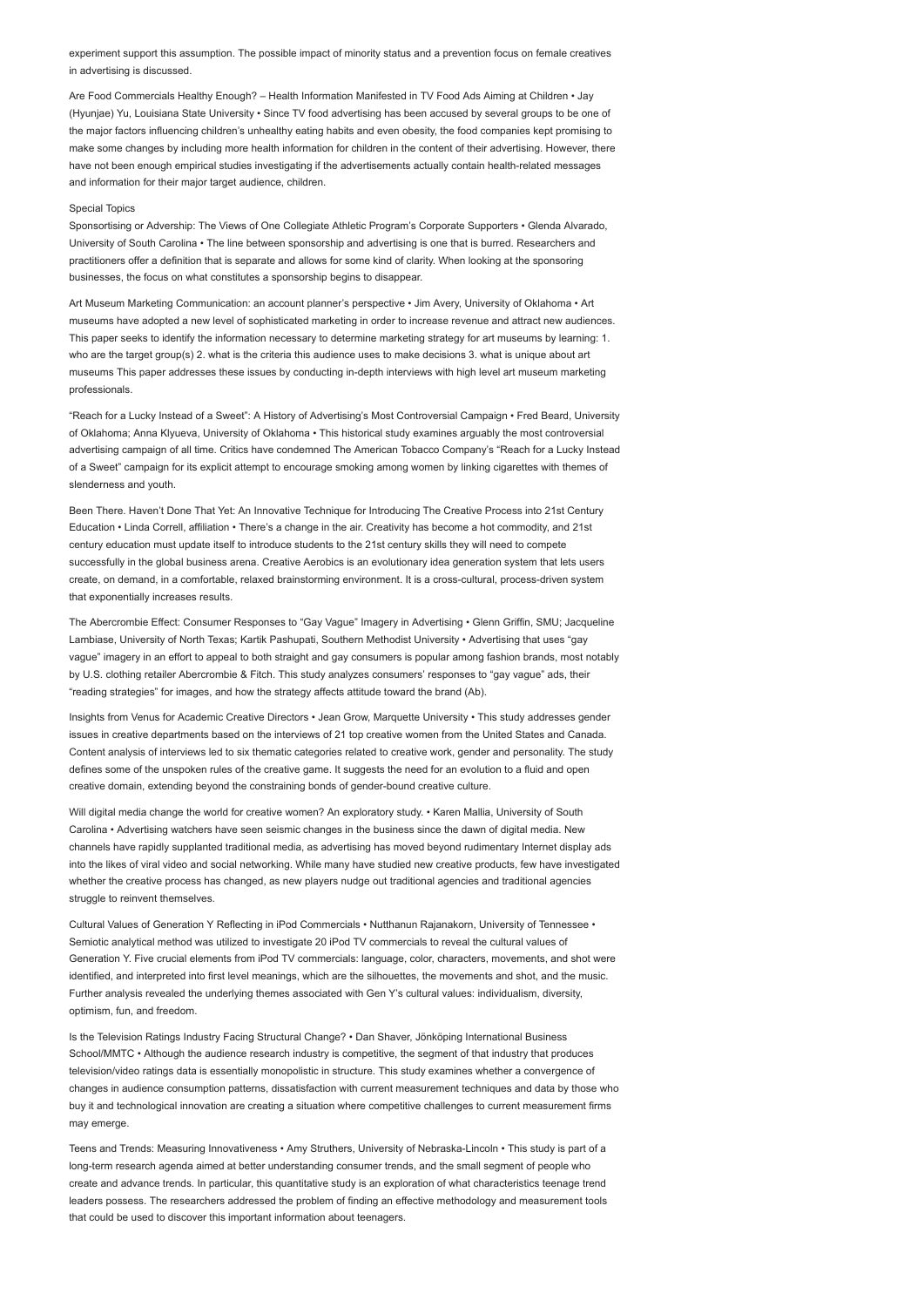How Can We Make People Better Recognize and Recall Advertising Disclaimers? -The Possible Influences of Humor in Ads and Disclamiers' Repetition • Jay (Hyunjae) Yu, Louisiana State University • This experimental study, a 2\*2 factorial design, focuses on young adults' (between ages 20 and 27) recognition and recall of disclaimers in television advertising (e.g., "Keep Your Pace. Please Drink Responsibly"). As a stimulus for the experiment, humor was applied to advertising to determine if participants are better able to recognize and memorize advertising disclaimers. In addition, the participants were divided into two other groups: the treatment being exposed either once or twice to advertising disclaimers.

## Student Papers

The Influence of Advertising Spacing on Candidate Evaluation • Juliana Fernandes, University of Florida • An experimental study investigates the influence of message spacing on candidate evaluation. Participants watched a 30 min TV show with one, three, or five insertions of a negative political advertisement. Repetitions of the advertisement were close together (massive presentation) or spread out (spaced presentation). Results show that massive presentations can harm the sponsor and benefit the target candidate. Spaced presentations greatly benefit the sponsor candidate and may produce a backlash effect toward the target candidate.

A Structural Model of the Communication Process in the Context of Internet Advertising • Jun Heo, University of Florida • This research develops a structural equation model that examines the causal relations among motives for using the Internet, Internet involvement, and outcomes such as media usage time and attitude toward Internet advertising. The results show that certain ritualistic motives predict affective involvement in the Internet, whereas certain instrumental motives predict cognitive involvement.

Transportation and Selective Interest in Advertising: The Cultivation of Consumerist Values through Genre-Specific Media Use • Fan Hu, Hong Kong Baptist University; Ning Wang, Hong Kong Baptist University • This research delineates what media use influences values judgments and what values judgments are influenced by media use. The specific media genre of beauty and fashion magazines is examined for spreading consumerist values of materialism and beauty-and-thin ideal. Two media variables—transportation and interest in advertisements—are used to gain new insights into cultivation processes. Traditional cultivation survey is employed. Young women, both college students and non-students are included in the sample  $(n = 413)$ .

Incidental Exposure Effects of Brand Placement: Comparisons of incidental exposure effects between familiar and unfamiliar brands placed in a televised sports program • Dae-Hee Kim, University of Florida • For the purpose of extending knowledge about the effects of incidental exposure, a laboratory experiment using incidental brand exposures in a TV sports program was conducted. By manipulating brand familiarity and exposure frequency for the stimuli, attitude toward brands and brand choices were measured. The results indicate that the effects of incidental exposure can be observed only for familiar brands, not for unfamiliar brands. Theoretical and practical implications were discussed.

Our Brand or Their Brand? Consumers' Responses to Negative Online Product Reviews Regarding Domestic versus Foreign Brands • Mikyoung Kim, Michigan State University • This study examines how different cues influence consumers' responses to negative online reviews. The results demonstrated that under high consensus condition, a negative review of the foreign brand led highly ethnocentric consumers' brand attitudes to deteriorate compared to a negative review of the domestic brand. Contrarily, no such difference emerged for less ethnocentric consumers. Under low consensus condition, both highly and less ethnocentric consumers did not show different patterns of attitude change.

Attacking or Self-Promoting? The Impact of Political Advertising on Candidate Evaluation and the Likelihood of Voting • Yonghwan Kim, University of Texas at Austin; Hsuan-Ting Chen, University of Texas at Austin • This experimental study examines whether negative advertising is effective for candidates, especially for challengers, and investigates the influence of issue relevance in negative political advertising. Results indicate that when advertising sponsored by a challenger was perceived as negative, individuals' likelihood of voting for that candidate decreased.

Attribute-Goal Framing and Gain-Loss Framing Effects in DTC HPV Vaccine Drug Advertising • Kenneth Kim, University of Florida • The present study attempts to explore the interactive effect of gain-loss framing domain with the attributegoal framing tactic on the persuasive outcomes associated with DTC HPV vaccine drug advertising. An experiment was designed with a 2 (framing tactic: attribute versus goal framing) × 2 (framing domain: gain versus loss framing) betweensubjects design, exploring the interactive effects of framing tactic and framing domain on the consumer's attitude toward HPV vaccination prescription drug, DTC-promoted behavior intentions.

Why People Pass Along Online Video Ads: from the Perspective of the Theory of Reasoned Action • Joonghwa Lee, University of Missouri; Chang Dae Ham, University of Missouri at Columbia; Mikyoung Kim, Michigan State University • This study employed the Theory of Reasoned Action to explore factors influencing consumers' intention to pass along online video ads. Structural equation modeling test results indicated that attitude and subjective norm positively influenced intention. Among six expected outcomes (pleasure, affection, inclusion, escape, relaxation, and control) identified using the interpersonal communication motives (ICM) scale, only pleasure and escape had positive impacts on attitude. Finally, normative beliefs had positive influences on subjective norm. Implications are also discussed.

The Image of African-American Females in Advertising: A Content Analysis of African-American Magazines in 2007 • Mia Long, The University of Alabama; Cynthia Nichols, The University of Alabama; Creshema Murray, The University of Alabama; Terra Moody, University of Alabama • Throughout the years, the image of the African-American in advertising has changed from subservient roles to those of various occupations. The present study sought to examine the representation and portrayal of the African-American female in magazine advertising. Researchers analyzed advertisements in Ebony, Essence, Vibe, and XXL magazine for the frequency of African-American females and the presentation of African-American females in terms of status, occupation, setting, interaction, and sexual and family roles.

National vs. Local: The Representation of African-Americans in Advertising in The New York Times and The Advocate • Pavel Mrazek, Louisiana State University in Baton Rouge/Masaryk University in Brno, Czech Republic • African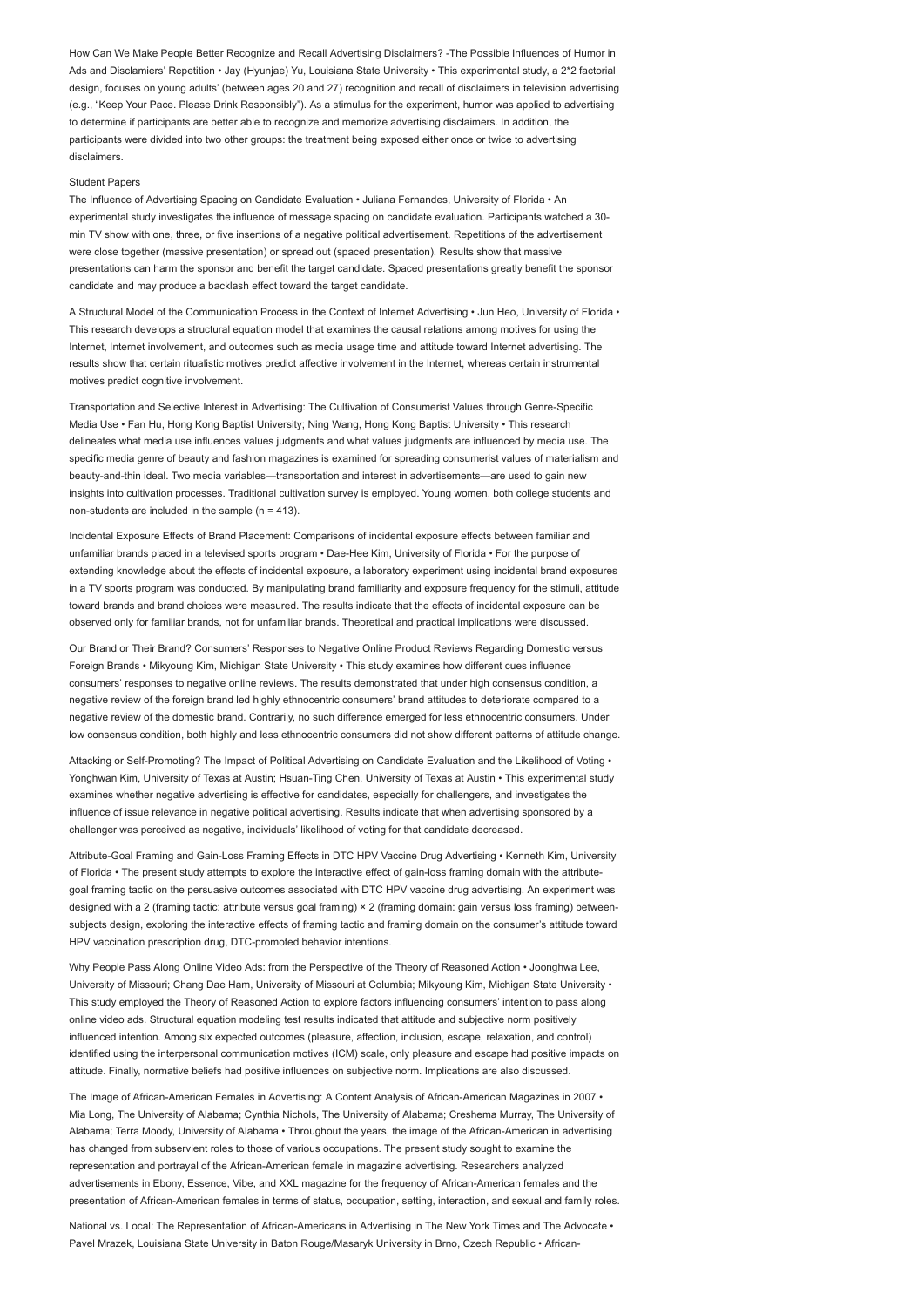Americans are present in media and advertising more than ever before. However, the frequency and quality of their representation varies among different media outlets. This study investigates how blacks are represented in newspaper advertisements compared to the white majority. The main focus is placed on the comparison between the representation of African-Americans in advertising in a national newspaper (The New York Times) and a local newspaper from a state with high black population (The Advocate).

Impact of Ad Appeal and Brand Familiarity on the Attitude toward Brand and Advertising • Eun Soo Rhee, University of Florida • Previous studies have yielded conflicting findings regarding the effects of ad appeal and brand familiarity on attitudes toward the ad and the brand. Some studies found that familiar brands produced favorable brand attitudes while others found that unfamiliar brands produced favorable brand attitudes. Therefore, this study attempts to solve the reasons for conflicting findings. Specifically, this study focuses on the interaction between ad appeal and brand familiarity

The Role of Self Esteem and Self Construal in Effects of Celebrity Endorsement • Nam-Hyun Um, The University of Texas at Austin • The present study is an initial effort to explore how self-esteem (low vs. high) and self-construals (independent vs. interdependent) influence the effectiveness of celebrity endorsement. Until now, little has been known about the psychological function of self-esteem and self-construals. The author suggests that self-esteem and selfconstrual play a decisive role in the effectiveness of celebrity endorsement.

If the shoe fits: Strategic uses of spokesmodels in magazine shoe ads • Lisa Wortman, University of Massachusetts-Amherst • Marketers strategically place spokesmodels in magazine advertising to appeal to consumer groups such as the readers of women's, men's, and teen girl magazines. Relying on a content analysis of shoe advertisements published in five magazine titles from April 2006 to March 2007, ads in women's fashion and beauty magazines were found to rely most heavily on spokesmodels when compared to teen fashion and beauty titles, and men's sports and fitness titles.

The Role of Presence in Anaglyph 3-D Advertising on Consumer Evaluations • Mark Yi-Cheon Yim, University of Texas at Austin • In order to avoid the reduced uses as a major advertising tool, traditional media are struggling to evolve themselves by adopting new formats of advertising based on technological or technical advancements. The current study introduces anaglyph three dimensional (3-D) magazine advertising that allows ad viewers to sense the true depth of objects. We investigated the impact of this new format of advertising on attitude toward ad, brand, and, purchase intention via entertainment and information routes.

### [<< 2009 Abstracts](http://www.aejmc.com/home/2011/03/2009-abstracts/)

Filed under [Uncategorized](http://www.aejmc.org/home/category/uncategorized/) · Tagged with

# [Advertising 2016 Abstracts](http://www.aejmc.org/home/2016/06/adv-2016-abstracts/)

Posted by [kysh](http://www.aejmc.org/home/author/kyshiab/) on June 9, 2016 · [Leave a Comment](http://www.aejmc.org/home/2016/06/adv-2016-abstracts/#respond)

# Professional Freedom & Responsibility (PF&R) Papers

Advertising Alcohol in the Evidence-based Way: Constructing a Threatful and Harmful Drinking Advice Campaign for the General Population in Hong Kong • Annisa Lee, The Chinese University of Hong Kong • With the rapid increase in alcohol consumption, developing an anti-alcohol campaign is needed to raise cultural relevant awareness of adverse health effects of alcohol for the Hong Kong public. We conducted a two-phased study for this purpose. The first phase is a formative reasearch, involving a literature review of 103 articles from MEDLINE and 36 papers from EMBASE databases, four focus groups and a general population survey of 506 respondents. Results generate ten major messages and show that various physiological and psychological harms are stopping factors, more effective than the facilitating factors like social pressure. The second phase develops the harm theme, with four focus groups, by pretesting the campaign theme, empirically supported claims, appeals and media deliverables. Results show that the theme 'Drinking Will Harm You' is effective with the fear appeal, instead of the dark humorous appeal used in comparison. The fear level should be staged progressively, with the more effective physiological harms first, followed by non-physiological ones, including sexual violence. Ten ad claims are ranked according to the health belief model. Using the Department of Health logo increases credibility of the claims. Most participants preferred recovered alcoholics as spokespersons and scientific claims on media channels such as bottle packaging, TV/newspapers, MTR stations, and social media.

Organic Literacy, Involvement, Information Processing, and 'Green' Consumer Behavior: A Preliminary Investigation • S. Senyo Ofori-Parku, The University of Alabama • This study extends previous work on 'green' marketing, advertising and consumer behavior. It explores concepts such as organic literacy, involvement (and information processing), chronic organic food consumption behaviors, and how they relate to consumer a

### Research Papers

Effects of Disclosure of Native Advertising and Knowledge of Marketing Communication Tactics on Ad Evaluation • A-Reum Jung, Louisiana State University; Jun Heo, Louisiana State University • Although the belief that the effects of native advertising is from the unrecognizable format is widely accepted, it is hard to find empirical studies that examine the effect of native advertising. In particular, there is a harsh criticism that advertisers try to increase ad effectiveness by using unclear ad disclosure language which makes people not to recognize native advertising. However, there is no definite answer that the effects of disclosure language on ad effectiveness. On one hand, persuasion knowledge model posits that high knowledge people are more likely to resist advertising. However, previous studies tried to develop conceptual relationship between persuasion knowledge and negative ad effects, rather than empirical examination. Thus, one of the purposes of this current study is to examine the influence of disclosure on the evaluation of native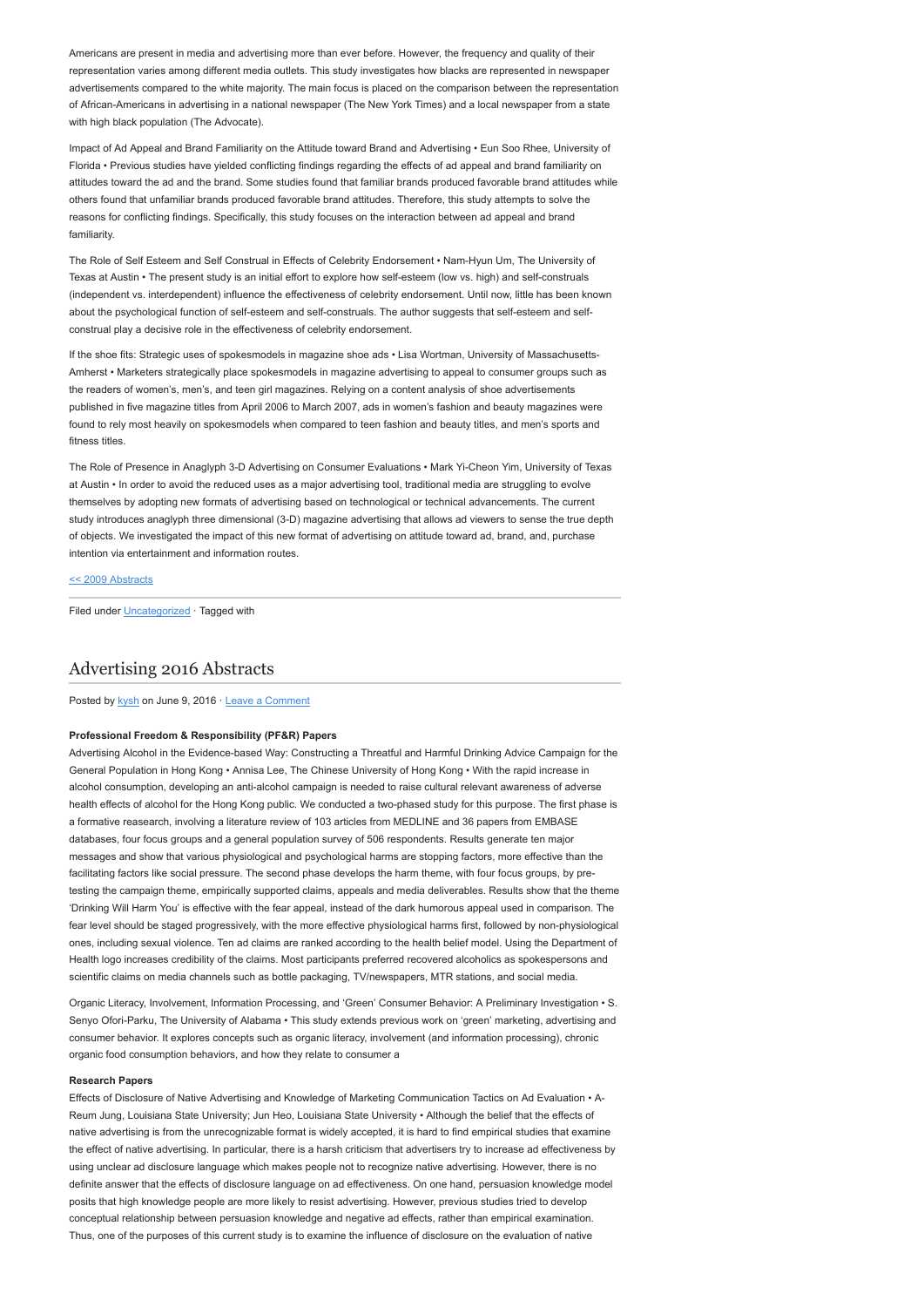advertising on social media platforms. Another purpose of this study is to explain how people's knowledge regarding persuasion marketing tactics influences the response to the marketing messages. Studies found that different language of ad disclosure does not affect ad recognition, and ad effectiveness. However, once people recognize content as advertising, they negatively response to the content. Studies also found that high knowledge for advertising tactic generates positive responses to advertising even though people recognize advertisers' persuasive intention. Based on the results, marketing implication and suggestions for future research are also discussed.

"I didn't see that label!" Using eye-tracking to evaluate native advertising news stories • Bartosz Wojdynski, University of Georgia; Nathaniel Evans, University of Georgia • The past two years have seen a rapid growth in the publication of sponsored content online, as news organizations and advertisers alike have sought to improve return on investment in online advertising. However, the potential deceptiveness of paid advertisements that strongly resemble a publisher's editorial content has raised the concern of critics and regulators regarding how consumers evaluate whether a given piece of content is or is not paid advertising. Recent research in this area has shown that design characteristics of disclosures — labels that identify sponsored content as distinct from other content on the site –may influence consumers' ability to recognize sponsored content as advertising (Wojdynski & Evans, 2016). The present research seeks to add to knowledge of how consumers evaluate sponsored content by examining how participants (N=60) view and evaluate six diverse published sponsored online news stories. Eye-tracking measures were employed to capture participants' overall attention to disclosures, and time required to notice the disclosures, and open-ended measures were used to capture participants' perceptions of sponsorship transparency and suggestions for improving transparency. Findings showed that variations in disclosure design and layout lead to differences in attention to the disclosure, time to notice the disclosure, and perceived sponsorship transparency of the article. Implications of these findings for practitioners and regulators are discussed.

Placing Snacks in Children's Movies: Cognitive, Evaluative, and Conative Effects of Product Placements With Character Product Interaction • Brigitte Naderer; Jörg Matthes, U of Vienna; Patrick Zeller • No studies have explored the role of character product interaction (CPI) for product placement effects on children. We exposed N = 363 children aged 6-15 years to a movie containing no placement, static placement, or CPI placement. The presence of placements affected cognitive and conative brand outcomes. However, children's product memory and consumption were higher for CPI placements compared to static placements. Results were independent of the children's ages and prior movie familiarity.

That Ad's So Bad, It's Criminal: Advertising Meets the Federal Fraud Statutes • Carmen Maye, University of South Carolina; Erik Collins, University of South Carolina • In the United States, legal repercussions for deceptive advertising traditionally have been meted out by the Federal Trade Commission (FTC), which has at its disposal a variety of civil remedies. The FTC's civil authority over deceptive commercial expression in the marketplace is generally acknowledged. Less well known within the advertising industry is the Department of Justice's (DOJ) power to criminally punish those who disseminate what it may deem deceptive advertising. Advertisers, who clearly should expect FTC oversight and whose practices likely are geared toward satisfying the FTC's stated expectations, also must be aware, if not beware, of the DOJ. Recent DOJ actions, triggered by car-dealer advertising, serve as useful reminders that the FTC is not the only governmental regulatory authority looming in the advertiser's rear-view mirror. Prosecutorial discretion is essentially all that stands between a deceptive advertiser and a federal, criminal prosecution. The danger for advertisers lies in an environment where "I don't like your ads" may inspire federal prosecutors to investigate an advertiser's business practices in search of conduct to which fraud and related criminal statutes may be applied.

Effects of Perceived Social Distance on Consumer Attitudes and Purchase Intentions among College Students • Carolyn Lin; Linda Dam • Little research addresses the ways in which perceived social distance – the level of acceptance individuals feel towards a different racial background – may impact consumer responses toward advertising spokespersons from different racial groups. The purpose of this study is to investigate whether perceived social distance between consumers and multiracial advertising spokespersons will influence purchase intentions and consumer attitudes. This research also explores whether the two related concepts – consumer social identity and perceived similarity with racially congruent advertising spokespersons – have an impact on consumer decision-making. The study design entails three experimental conditions, each featuring a Caucasian, Asian, or African American advertising spokesperson. Study participants (N = 363) were randomly assigned to one of three study conditions. Results demonstrated that lower levels of perceived social distance predicted more positive consumer attitudes and purchase intentions. Partial support was also found for the effects of perceived social identity and perceived similarity toward the multiracial spokesperson on consumer attitudes and intentions to purchase the product. Discussion of multicultural advertising implications and future research addressing strategic communication are discussed.

Personalizing an ad for a consumer versus personalizing a consumer for an ad: A test of reversed personalization effects • Cong Li, University of Miami • Research on the effects of personalized communication has grown tremendously over the past decade. Prior studies have widely discussed how a message can be personalized for a person and why a personalized message is more effective than a non-personalized message, which is often labeled personalization effects. However, no known research has theorized on the possibility of personalizing a person for a message. The current study aims to make a unique contribution to the literature by illustrating how a person can be personalized for a message via priming tactics and why it can lead to reversed personalization effects. It is argued that an individual's evaluation of a personalized or non-personalized message can be influenced by a prime. A non-personalized message may generate more favorable effects than a personalized message if a prime activates a certain mental representation associated with it, leading to reversed personalization effects. The effects of priming on personalization are moderated by perceived prime credibility and mediated by perceived message relevance.

Exploring the prevalence and execution of brand placements in Hong Kong prime time television programs • Fanny Fong Yee Chan, Hang Seng Management College; Ben Lowe, University of Kent • Product placement involves the planned integration of branded products into media content with the aim of influencing audiences. A majority of product placement research tend to be focused on understanding its impact on consumer behavior variables such as brand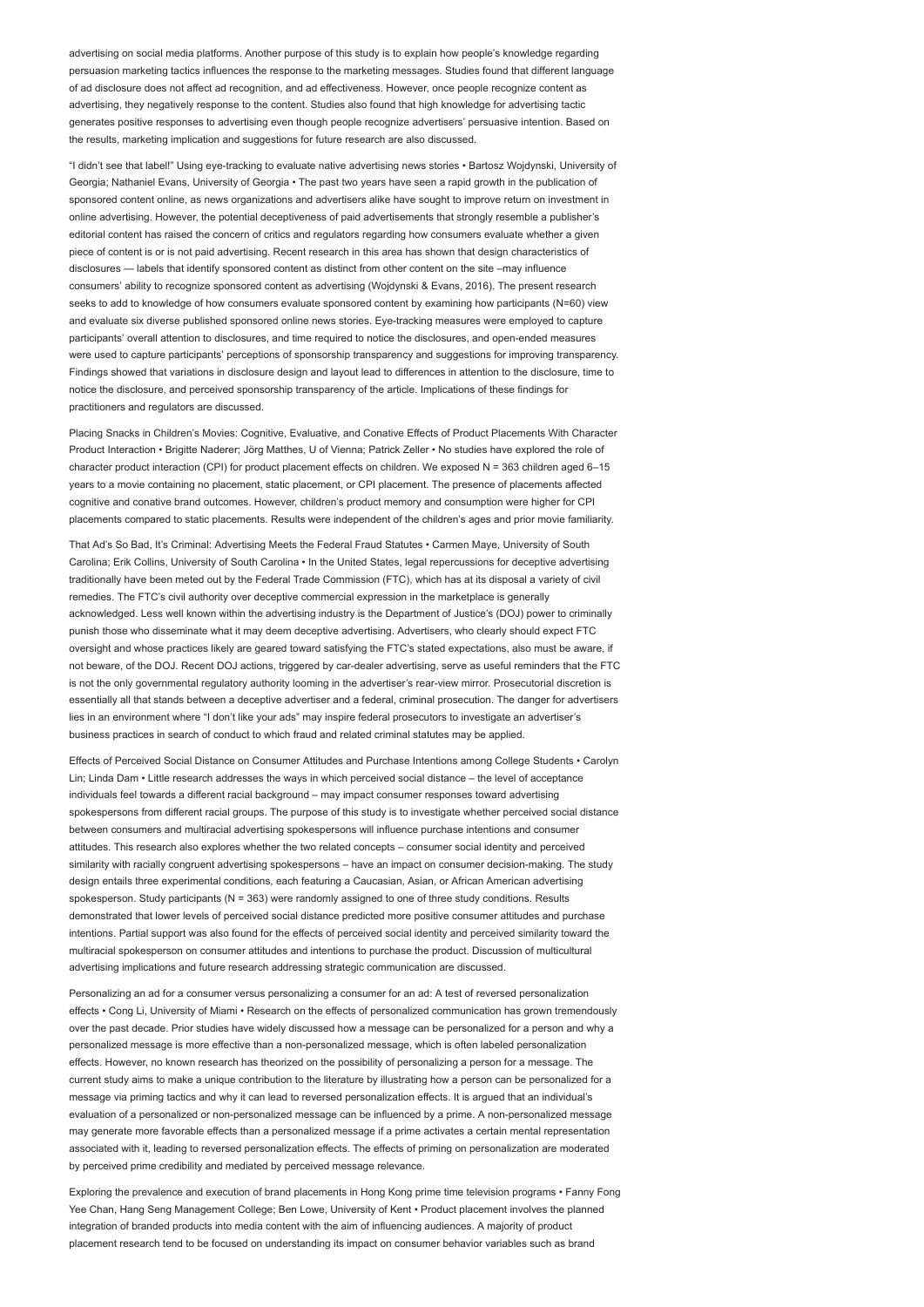recall, attitudes, and purchase intentions (Chan 2012). Less research, however, examines the nature of placement execution, and those which do are outdated and are focused mainly on western contexts such as the US. This study utilizes and extends the framework developed by La Ferle and Edwards (2006) to document and explore the execution of product placement in Hong Kong. Specifically it examines 1) the prevalence of brand appearances; 2) the characteristics of programs with brand appearances; 3) features of placed brands/products; 4) modality of brand appearances; 5) extent of character interaction with placed products; and 6) general characteristics of placement context. An extensive content analysis of five weeks of prime-time programming on three free-on-air television channels in Hong Kong was conducted. A coding protocol was developed with items adapted from earlier studies (Ferraro and Avery 2000; La Ferle and Edwards 2006; Smit, van Reijmersdal and Neijens 2009) and a few items added specifically for the current study. In the 225 hours of prime time television programming, 1225 brand appearances were identified. It is equivalent to about one brand appearance in every 11 minutes of programming. The results provide valuable insights to communication scholars and brand practitioners with regards to brand placement strategies.

Image or Recruitment: The Relationships between Cue and Military Advertising Strategy on Military Attitudes and Intentions to Enlist • FuWei Sun, The University of Oklahoma; Glenn Leshner, The University of Oklahoma • This study tested the effects of two factors—cues (extrinsic and intrinsic) and the military advertising strategies (image and image + recruitment)—on participants' attitudes and behavioral intentions. In a 2 × 2 mixed design experiment, participants saw three military advertisements in one of four conditions. The results of this study suggest that participants' evaluations of the advertisements and the military are generally driven by intrinsic cues rather than extrinsic characteristics. However, cue effects do not influence receivers' enlistment intentions. Further, there is no significant difference between the strategies, participants' evaluations of the military, and their enlistment intentions. These results are discussed in the context of military advertising and its impact.

Beyond gains/losses to compliance/non-compliance: effects of framing, need-for-cognition and mood on organic food advertising effectiveness • George Anghelcev, Penn State University; Ruoxu Wang, Penn State University; Yan Huang, The Pennsylvania State University; Sela Sar, University of Illinois at Urbana-Champaign • Two message framing techniques have been investigated with predilection by advertising researchers: gain vs. loss and promotion vs. prevention. In this study, we bridge these separate approaches and consider four advertising frames informed by the theoretical frameworks of Regulatory Focus Theory and Prospect Theory. We investigate the joint impact of mood on these four message frames on advertising promoting organic foods. The findings support our predictions that it is neither a gain/loss approach nor a promotion/prevention approach that leads to effective messages for consumers who experience positive or negative moods. Rather, the winning strategy consists of framing the ads in terms of compliance (gain and non-loss) and noncompliance (loss and non-gain). As expected, NFC moderated the postulated effects.

Only Other People Post Food Photos on Facebook: How Social Media Fits into Our Lives and The Third Person Effect • Giang Pham; Matthew Shancer; Danyang Guo; Tao Jailin; Yi Peng; Yanyun Wang; Michelle Nelson, UIUC – Advertising Department • Understanding consumers' perceptions about social media is important for advertisers. Interviews with Millennials and Baby-Boomers revealed differences in social media use and perceptions of use. Third-person perceptions (TPP) emerged among millennials: they believed the content they shared was very different from that of 'others'. A survey of Millennials showed TPP effects scaled with the social distance corollary. Individuals perceived their behaviors were very different from those of 'acquaintances' and less so with close friends.

The Impact of Erotic Imagery on Visual Attention within Advertisements: An Eye-Tracking Study • Glenn Cummins; Tom Reichert, University of Georgia; Zijian Gong, University of Tampa • An eye-tracking experiment (N = 120) was conducted to gauge how the use of erotic models in advertisements impacted visual attention to the ad, model, and other ad execution elements, thus moving beyond indirect self-report measures of attention from previous research. Findings revealed a distraction effect for ads containing erotic models. Attention to ad copy suffered when erotic models were employed, and viewers were less likely to remember the brand name or ad content.

Advertising Skepticism Effects on Chinese Consumer Attitudes toward Green Ads: A Mediating Role of Consumer Attribution of Green Advertising Motivation • Jason Yu • This study examined how advertising skepticism in general as a consumer characteristic affects consumer attitudes toward green ads (AGreen-ad) in three dimensions: hedonism, interestingness and utilitarianism. The results suggested a significant effect of advertising skepticism on consumer utilitarian AGreen-ad, which was mediated by consumer attribution of the motive behind the green ad. The insignificant correlation of advertising skepticism and hedonism implies that a consumer's advertising skepticism might be irrelevant to his hedonic AGreen-ad if his disbelief of the environmental claims in the ad is not substantial enough to arouse negative feelings such as a feeling of being deceived or cheated.

Political advertising saturation: A natural experiment • Jay Newell, Iowa State University • This research explores the results of political advertising spending under conditions of advertising saturation, in which candidates and their supporters chose to advertise in selected markets with nearly complete reach and very high frequencies, versus the same candidates and supporters advertising in different markets using more moderate levels of reach and frequency. Combining a two-phase telephone survey of more than 700 registered voters with a tally of more than 3000 broadcast advertising contracts, the research explores the connection between political advertising spending, political participation, and election outcomes.

When It Just Feels Right: The Impact of Regulatory-Fit on Consumer Responses to Fundraising Campaigns • Ji Mi Hong, University of Texas at Austin; Wei-Na Lee • This research investigates whether the fit between an individual's chronic regulatory focus and the type of regulatory focus used in fundraising messages enhances persuasion effects. A content assessment of current fundraising ads suggests that regulatory focus was indeed employed as a persuasion strategy. An experimental study was then carried out to test the main and interaction effects of two independent variables (chronic regulatory foci x regulatory-focused message frames) on three dependent variables (attitudes toward the ad, attitudes toward the non-profit organization, and willingness to donate). Findings suggest that individuals with a chronic promotion-focused orientation responded more favorably toward the promotion-framed message emphasizing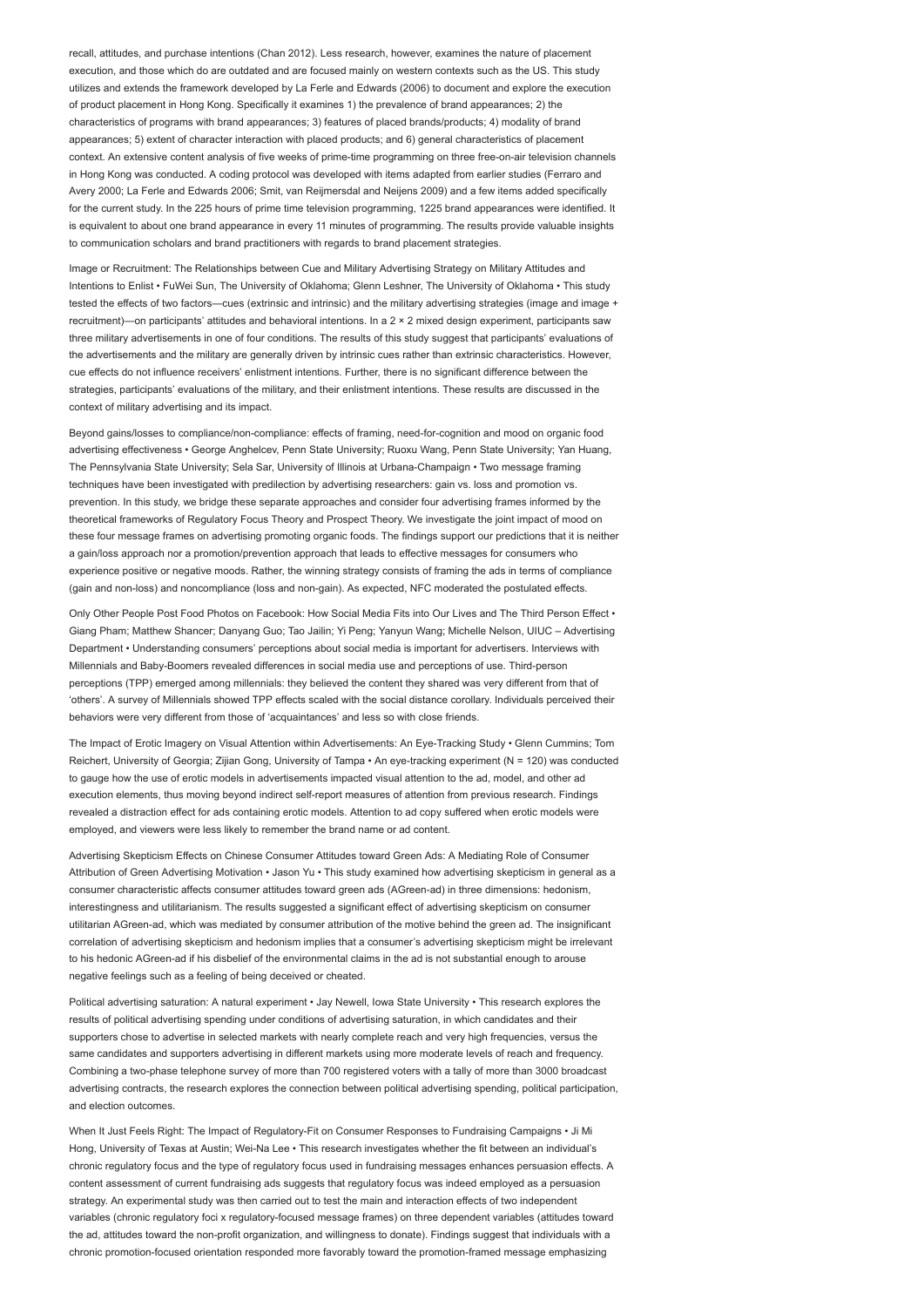the potential environmental benefits of making a donation, whereas individuals having a chronic prevention-focused orientation were more positive toward the prevention-framed message highlighting the potential environmental dangers of not making a donation. Implications of the findings and suggestions for future research are provided.

Telling Compelling Stories for Worthy Causes? A Content Analysis of Philanthropy Ads • Ji Mi Hong, University of Texas at Austin; Wei-Na Lee; Hwanjong Cho, University of Texas at Austin; Chohee Sung, University of Texas at Austin • "As a first step toward understanding non-profit organizations' communication, this research examined their philanthropy ad messages in terms of four key elements: what the philanthropy goal is (regulatory focus), who the beneficiary is (selfconstrual), when the fundraising impact is expected (temporal orientation) and how the suggested donations are appraised (efficacy-appraisal). A content analysis was carried out to systematically study philanthropy ads from nonprofit organizations on the Philanthropy 400 list. Specifically, the frequency of appearance of each type of message elements and the relationships among them were analyzed. The findings of this research show that most non-profit organizations actively utilized four types of message elements in their philanthropy ads, while mainly focusing on desired, positive donation outcomes (promotion focus), dominantly indicating others as beneficiaries of the support (interdependent self-construal), mostly emphasizing the easy of actions (self-efficacy) and highlighting immediate fundraising effects (present orientation). However, with respect to the combination patterns among message elements, the findings indicated that the current practice did not follow the guidelines suggested by previous literature. In this respect, more research is needed to understand the discrepancy and provide better guidelines for future communication strategies."

Positive News Are Better Than Negative News in Improving Brand Attitude and Recall for Pre-Roll Ads • Jiachen Yao, University of Illinois at Urbana-Champaign; Zongyuan Wang; Mike Yao, University of Illinois, Urbana-Champaign • Current study explored how the valence of news headlines (positive vs. negative) and news type (hard vs. soft) influenced participants' mood, their memory and brand attitude towards the pre-roll video ads. We found that negative news headlines led to lower mood, lower brand attitude and worse brand recall than the positive condition. There was also an interacting effect found of news valence\*news type on mood. Implications were given for advertising industry.

Understanding Age Segmentation in Persuasion: The Effects of Experiential and Material Messages • Jing (Taylor) Wen, University of Florida; Naa Amponsah Dodoo, University of Florida; Linwan Wu, University of Florida; Il Young Ju, University of Florida; Sriram Kalyanaraman, University of Florida • Despite the growing significance of message segmentation strategies based on consumers' age, the psychological effects of age on decision making remain somewhat unexplored. Building on prior studies, this research examined the influence of age on consumers' responses to different advertising messages. In particular, this study examined whether framing a specific product (automobile) as either material or experiential would influence consumer responses to the product. Experimental results revealed a main effect of message type and interaction between message type and age on attitude toward the ad. Specifically, individuals reported more favorable attitudes toward a material rather than an experiential message type. An interaction effect showed that younger people had more positive attitudes toward the material message while no difference was found for older people. Additionally, younger people had more favorable brand attitudes when exposed to a material rather than an experiential message, while, older people did not exhibit this pattern. The results also revealed the mediating role of ad credibility such that perceived ad credibility mediated the relationship between message type and ad attitude. Theoretical and practical implications are discussed.

Consumer Attention to and Recall of Information in Prescription Drug Advergames: An Eye-Tracking Study • Jisu Huh, University of Minnesota; Jennifer Lueck, University of Minnesota • This study investigated cognitive effects of advergames on consumers' attention to and memory of information in a prescription drug advergame. Applying limited cognitive capacity theory as a theoretical framework, consumers' attention was examined using both self-reported and eye-tracking measures, and the relationships between the two types of attention measures and information memory were tested. The eye-tracking attention measures revealed somewhat different findings than self-reported attention, and the results provide interesting insights regarding advergames' cognitive effects.

Nudity of Male and Female Characters in Television Advertising Across the Globe: A Comparative Analysis • Jörg Matthes, U of Vienna; Michael Prieler, Hallym University • There is a lack of comparative studies on nudity in television advertising. We sampled N = 1,755 ads from 13 countries. The main characters' nudity was higher for females compared to males, more likely with decreasing age, and occurred more often for congruent than incongruent products. Multilevel analyses showed that nudity was independent of a country's gender-indices and preclearance policy. The role of culture for predicting nudity in advertising is thus smaller than commonly thought.

Framing Financial Retirement Advertising: The Effectiveness of Intertemporal Choice • Ken Kim, oklahoma state; Lori McKinnon • The current study was designed to show the effectiveness of retirement financial services advertising (RFSA) in consumer intertemporal choice. The obtained data indicated that people in the loss framing (vs. gain framing) condition had a stronger tendency to choose the earlier investment option over the delay option when an advertisement emphasized how much they need to invest (that is, process framing). In contrast, the advantage of gain framing (vs. loss framing) was found when an advertisement focused on how much they need to retire (that is, outcome framing).

In-Feed Native Advertising on News Websites: Effects of Advertisement on Internet Users' Reactions • Lijie Zhou, The University of Southern Mississippi; Fei Xue • This study examined viewers' reactions to in-feed native advertising on news sites. Results showed in-feed native advertising generated stronger brand interest and purchase intention than banner ads. Product involvement moderated effects of advertising format and website reputation on attitude-toward-thead, brand interest, and purchase intention. Its moderating power is stronger for low-involvement product, where advertising format and website reputation have served as peripheral cues. Positive correlations between website credibility and ad credibility were also identified. Advertising Division Research Papers Psychological Mechanisms in Narrative Advergaming Lu Zheng; Danny Pimentel Nine side-scrolling advergames were created to examine the potential impact of types of advergames and music tempo on one's affective (game attitude and brand attitude) and conative responses (product trial and purchase intent) in the context of narrative advergaming. Moreover, three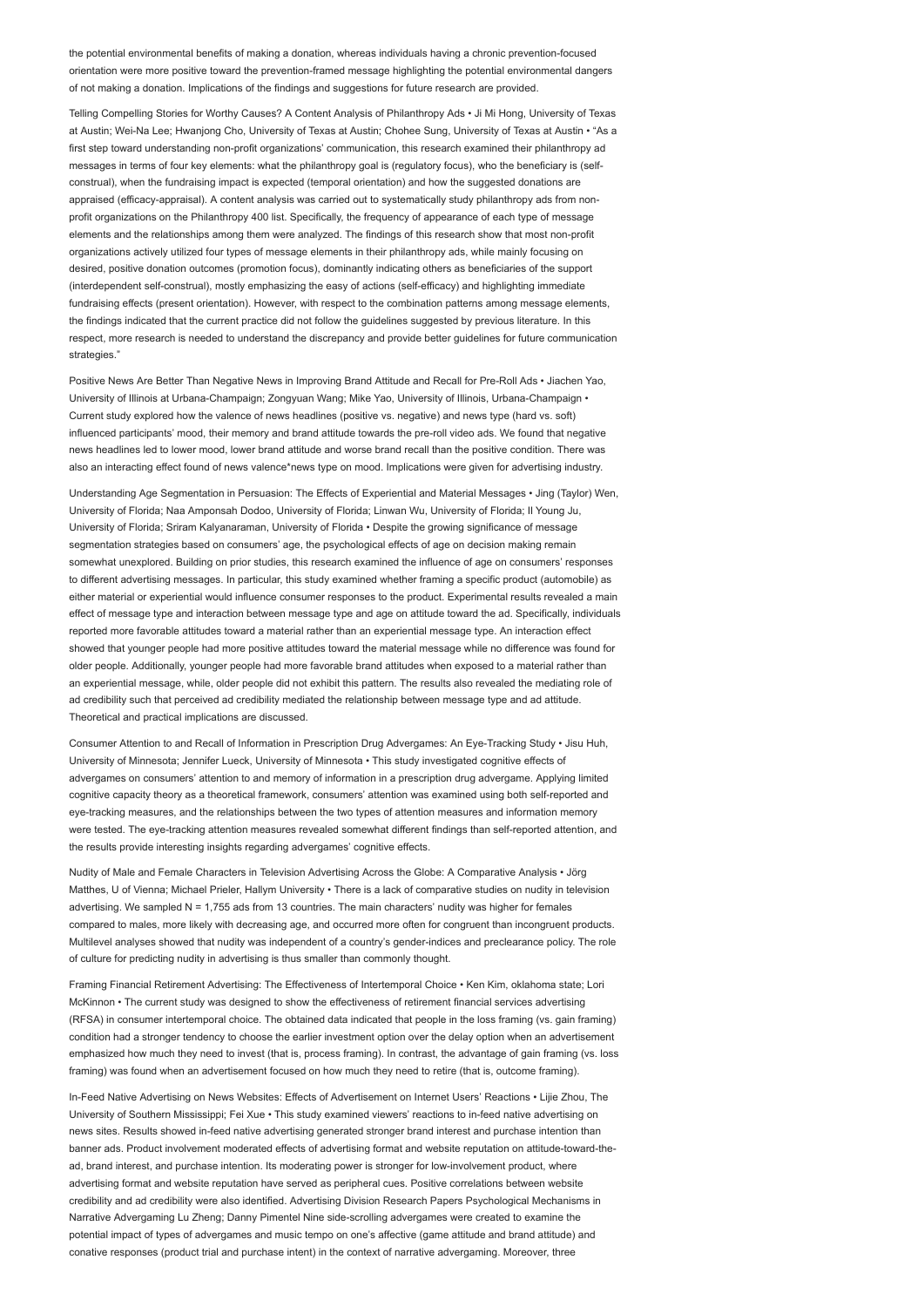psychological states (flow, transportation and presence) that game players are likely to experience were also investigated. The study demonstrated that neither type of advergames nor music tempo employed in the advergames was significant in influencing one's affective and conative responses. What remains invariably significant across nine experimental conditions is the positive relationship between the three psychological mechanisms and one's game attitude, brand attitude, and behavioral intentions. Implications and limitations are also discussed.

The Moderating Role of Age on Behavioral Effects of Product Placements in a Real-World Setting • Maren Birgit Marina Beaufort • This paper provides findings on how product placements influence young children's selection behavior in reallife viewing and shopping scenarios, showing why realistic settings are superior to laboratory studies in this context. For the first time, kindergarten-aged children were included. Results show a major susceptibility to product placements via implicit persuasion. In contrast to previous laboratory findings, a highly significant age effect is present that is conceivably traceable to the competitive influences in the real-life scenario.

Cultural Adaptation in U.S. and Mexican Beer Ads: The Moderating Effect of Automatic Bias Against Hispanics on Eye-Tracking Measures • Yadira Nieves-Pizarro, Michigan State University; Juan Mundel, Michigan State University; Tao Deng, Michigan State University; Guanxiong Huang, Michigan State University; Duygu Kanver, Michigan State University; Elishia Johnson, Michigan State University; Michael Nelson, Michigan State University; Rashad Timmons; Saleem Alhabash, Michigan State University • With continued growth in advertising and marketing to specific ethnic groups, like Hispanics in the United States, it becomes important to understand the intricacies of cultural adaptation in advertising. The current study investigates the effects of cultural adaptation in branded advertising for domestic (US) and foreign (Mexican) products on visual attention to advertising elements. Using a 2 (country of origin: USA vs. Mexico) x 2 (cultural symbol congruence: congruent vs. incongruent) x 3 (ad repetition) mixed factorial design, participants (White only: N = 83) viewed three ads for either an American or Mexican brand with either congruent or incongruent cultural symbol. Results showed that participants exposed to American brand ads fixated more often (total fixation count) and for a longer period of time (total fixation duration) on the cultural symbol when it was congruent than incongruent, while no differences were detected for Mexican brand ads. Additionally, this effect was moderated by automatic bias against Hispanics. Findings are discussed within the context of tailored approaches to advertising and advertising unintended effects.

Boundaries of Message Framing in Charity Advertising: Effects of Anchor Points and Need for Cognition • Yan Huang, The Pennsylvania State University; Anli Xiao, Penn State University; Denise Bortree, Penn State University • The study examined the persuasiveness of message framing and anchor points in the context of a charitable appeal on social media. A 2 (Framing: loss vs. gain) × 2 (anchor points: presence vs. absence) online between-subjects experiment was conducted (N = 211). Results showed that the influence of message framing was dependent on whether anchor points were provided in the message. When anchor points were present, the gain-framed message resulted in a greater level of cognitive elaboration and donation intention; when they were absent, the loss-framed message triggered more cognitive elaboration on the donation request. Moreover, need for cognition (NFC) moderated the persuasive effect of message framing. The effect was more salient among low NFC participants. The study also revealed a three-way interaction effect between message framing, anchor points, and need for cognition on cognitive elaboration. The theoretical and practical implications for charity advertising are discussed.

Inseparable Duos: The Effects of Message Framing and Presentation on College Students' Responses to Flu Vaccine Public Service Advertisements • Yen-I Lee, University of Georgia; Yan Jin; Glen Nowak, University of Georgia • Previous research on how message framing affects influenza vaccination attitude and intentions has yielded mixed results. The current study examined the effects of message framing and presentation in flu vaccine public service advertisements (PSAs) using a 2 (gain vs. loss framing) x 2 (image-based vs. text-only presentation) between-subjects experiment with a sample of college students (N = 122) from a large public university in the U.S. The findings indicated that flu vaccine PSAs that utilized a gain-framed image-based message or a loss-framed text-only message elicited positive outcomes, including greater confidence in flu vaccine, positive affect toward the advertisement, and positive attitude toward flu vaccine. In contrast, a loss-framed image-based message and a gain-framed text-only message triggered negative attitudes toward flu vaccine. Implications for strategic health communication theory building and vaccine communication practice are discussed.

Consumer Socialization through Social Media: Antecedents of Acceptance of Native Advertising on Social Networking Sites • Yoo Jin Chung, University of Florida; Eunice Kim, University of Florida • Despite the growing popularity of native advertising in the industry, few studies have examined the factors that influence consumer acceptance of native advertising on SNSs. The present study examined the influences of consumer socialization agents on acceptance of native advertising on SNSs. Findings showed that positive peer communication, social media dependency, and attitude toward social media advertising significantly predicted consumer acceptance. The results further revealed the moderating effects of perceived appropriateness of native advertising.

Interaction Effects of System Generated Information and Consumer Skepticism: An Evaluation of Issue Support Behavior in CSR Twitter Campaigns • Yoon-Joo Lee, Washington State University; Nicole O'Donnell, Washington State University; Stacey Hust • Success of corporate social responsibility (CSR) initiatives often relies on issue support from consumers. The current study analyzes issues support for an alcohol company's drunk driving prevention campaign on Twitter. A 2×2 experiment (n = 212) tested how consumers' skepticism interacts with system generated information (low v. high number of followers). Skepticism on issue support changed significantly depending on the number of Twitter followers. Implications are discussed for attribution theory and CSR skepticism research.

Advertising's Male Body: A Content Analysis of Male Models in Esquire Magazine Ads from 1955-2005 • Zienab Shoieb; Eric Haley, University of Tennessee • This paper reports a content analysis of portrayals of the male body in ESQUIRE Magazine from 1955 to 2005. Specifically, the study examined male model muscularity and fat in relation to time and product categories. The study is positioned within the literature on media images and body disturbance issues.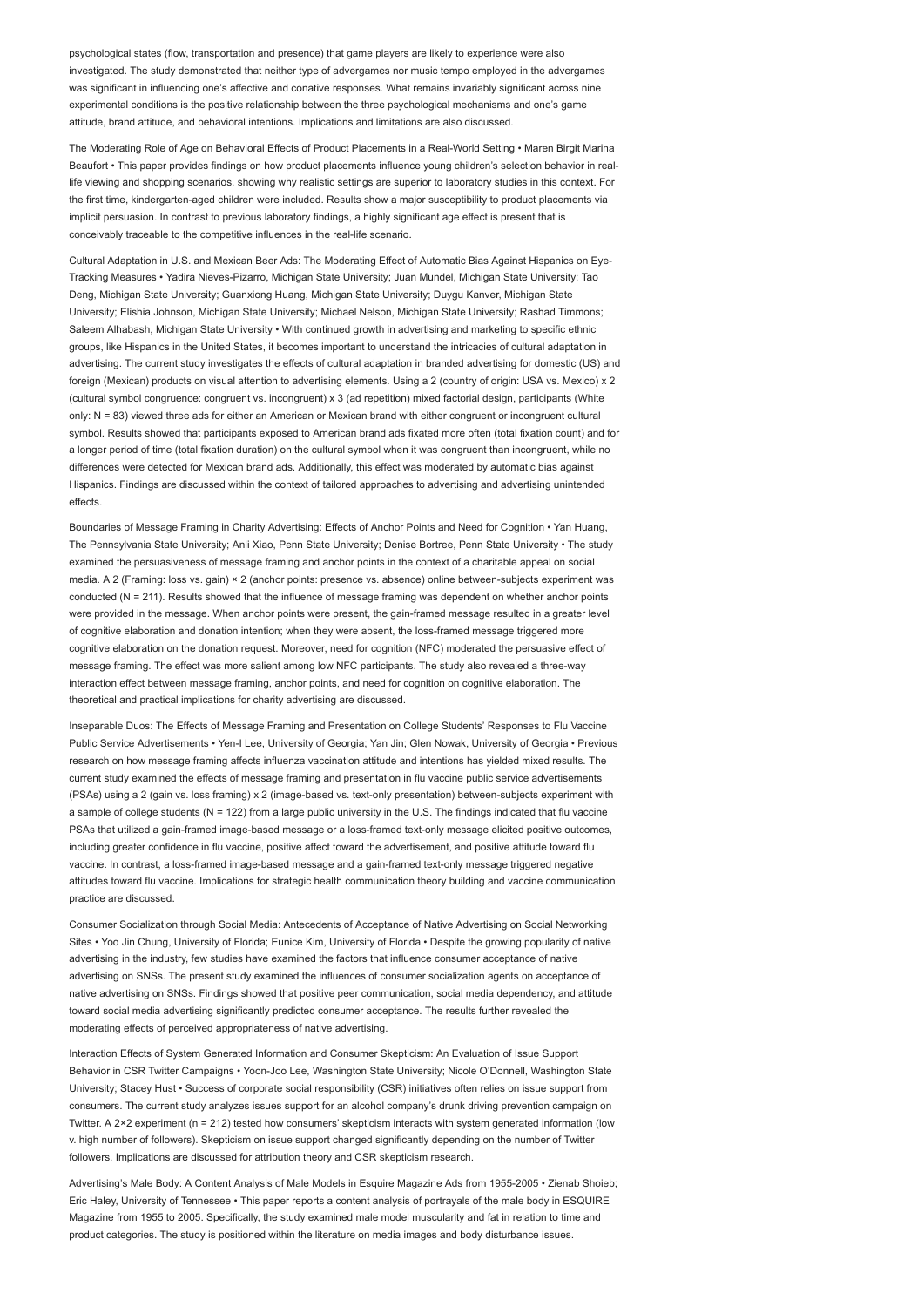Processing Capacity in Visual Search: The Impact of Visual Salience and Involvement on Attention • Zijian Gong, University of Tampa; Glenn Cummins • Despite the long tradition of examining individual factors and aspects of print ad design and execution, the attention allocation process to different ad execution elements has not been specified. This study reconceptualized and examined potential moderators – namely visual salience and involvement– in terms of cognitive load to predict their real-time combined impact on attention and subsequent processing of magazine advertisements. Eye-tracking data indicated automatic bottom-up attention precedes controlled top-down processing when attending to magazine advertisements. Additionally, results revealed that involvement moderated the impact of visual salience on selective attention to ad execution elements, such that insufficient resource allocation to advertisements for low involvement products inhibited consumers' attention to visually non-salient ad elements compared to advertisements for high involvement products, as indexed by gaze duration. The findings suggested selective attention is not unitarily driven by message properties or individual factors, and both message and individual level factors should be considered to creative effective print advertisements.

Redefining Rational and Emotional Advertising Appeals as Available Processing Resources: Toward an Information Processing Perspective • Zijian Gong, University of Tampa; Glenn Cummins • This paper redefined emotional and rational advertising appeals in terms of changes in cognitive load they place on viewers' limited capacity processing system, which helped predict how thoroughly advertising messages are processed under high and low personal relevance condition. Results indicated emotional advertisements elicited better message recall than rational advertisements, but the available resources in the emotional and rational condition remained at the same level. The interaction effect between personal relevance and advertising appeal type on available resources was also observed, such that personal relevance exerted a more significant influence on available resources when viewing rational advertisements than emotional advertisements. The findings suggested that when an advertisement has low personal relevance, rational appeals should be used with caution as viewers may withdrawal their attention and stop processing the message. In contrast, the use of emotional appeals may be a way to sustain attention for low relevance products.

#### Special Topics Papers

Comparing social media advertising attitudes between advertising and non-adverting majors: A situated learning perspective • Anan Wan, University of South Carolina • This study explored whether advertising majors and nonadvertising majors hold different attitudes toward advertisements on social media in terms of their advertising education and their social media self-efficacy, based on a pilot study of 20 interviews and a survey study of 165 responses. It provides a look at the current advertising majors' perceptions of and attitudes toward social media advertising as the insiders and future professionals. The findings from both studies demonstrate that advertising students have more positive attitude than non-advertising majors toward social media advertising. Theoretical of the Situated Learning Theory were discussed.

Message strategies in Korean cosmetic surgery websites • Gawon Kim, University of Tennessee; Ron Taylor, University of Tennesse, Knoxville • The purpose of this study was to investigate message strategies used in South Korean cosmetic surgery websites. The paper uses Taylor's six-segment message strategy model to analyze the Korean sample websites and conducted a content analysis. The outcome of the content analysis revealed that Informational and Transformational strategy was both equivalently used. Additionally, it found out that ration and ego strategy was the most frequently practiced strategy. Result, implication and limitations will provide more information on this paper's result and future research.

Snap or Not: Young Consumers' Interpretation of Snapchat Marketing • Huan Chen, University of Florida • A qualitative research was conducted to explore young consumers' interpretation of Snapchat and marketing via Snapchat. The themes that emerged regarding those young consumers' understanding of the photo-and-video-sharing social medium are being intimate, being casual, and being dynamic, and the themes regarding the participants' interpretation of marketing information on Snapchat include freedom of choice, seamless integration with the social medium, and eventful and festival orientation. Theoretical and practical implications were offered.

The Myth of Big Data: Chinese Advertising Practitioners' Perspective • Huan Chen, University of Florida; Liling Zhou • A qualitative study was conducted to explore Chinese advertising practitioners' perceptions and interpretations of big data in Chinese market. 22 in-depth interviews were conducted to collect data. Four overarching themes emerged regarding their perception of Chinese advertising market, definition of big data, application of big data, and future development of big data. Based on the themes, a theoretical model was developed to demonstrate big data's application and development in Chinese market. Theoretical and practical implications were offered.

Proposing Social Cue as a New Social Media Ad Tactic in Unfamiliar Product Adoption • Hyejin Kim, University of Minnesota – Twin Cities; Keonyoung Park, University of Minnesota Twin Cities; John Eighmey • This study proposed and tested the effect of new social media advertising tactic, a social cue, on unfamiliar product adoption. Findings demonstrated that participants with extremely large social network were particularly susceptible to the socially-cued advertising. Their purchase intention showed an inverted U shape as the number of product purchase predecessors increases. This study is expected to contribute to social media advertising literature by providing proactive insights on simple yet innovative ad tactic.

"The Ultimate Cliffhanger:" Campaign Strategies and Extreme Drinking Rituals for Turning 21 • Joyce Wolburg, Marquette University; Nathan Gilkerson, Marquette University • "This qualitative study examined the drinking ritual of the 21st birthday celebration among college student binge drinkers to gain insights that can lead to more effective campaign strategies. Through depth interviews, a pattern of intense peer pressure emerged, not only for the person turning 21 but also for friends. Because each has a role to play in a ritual that celebrates the "ultimate cliffhanger," campaign strategies aimed solely at the person turning 21 are not sufficient to change behavior."

#### Student Papers

Corporate social responsibility (CSR): the effects of cause-related marketing (CRM) message, cause proximity and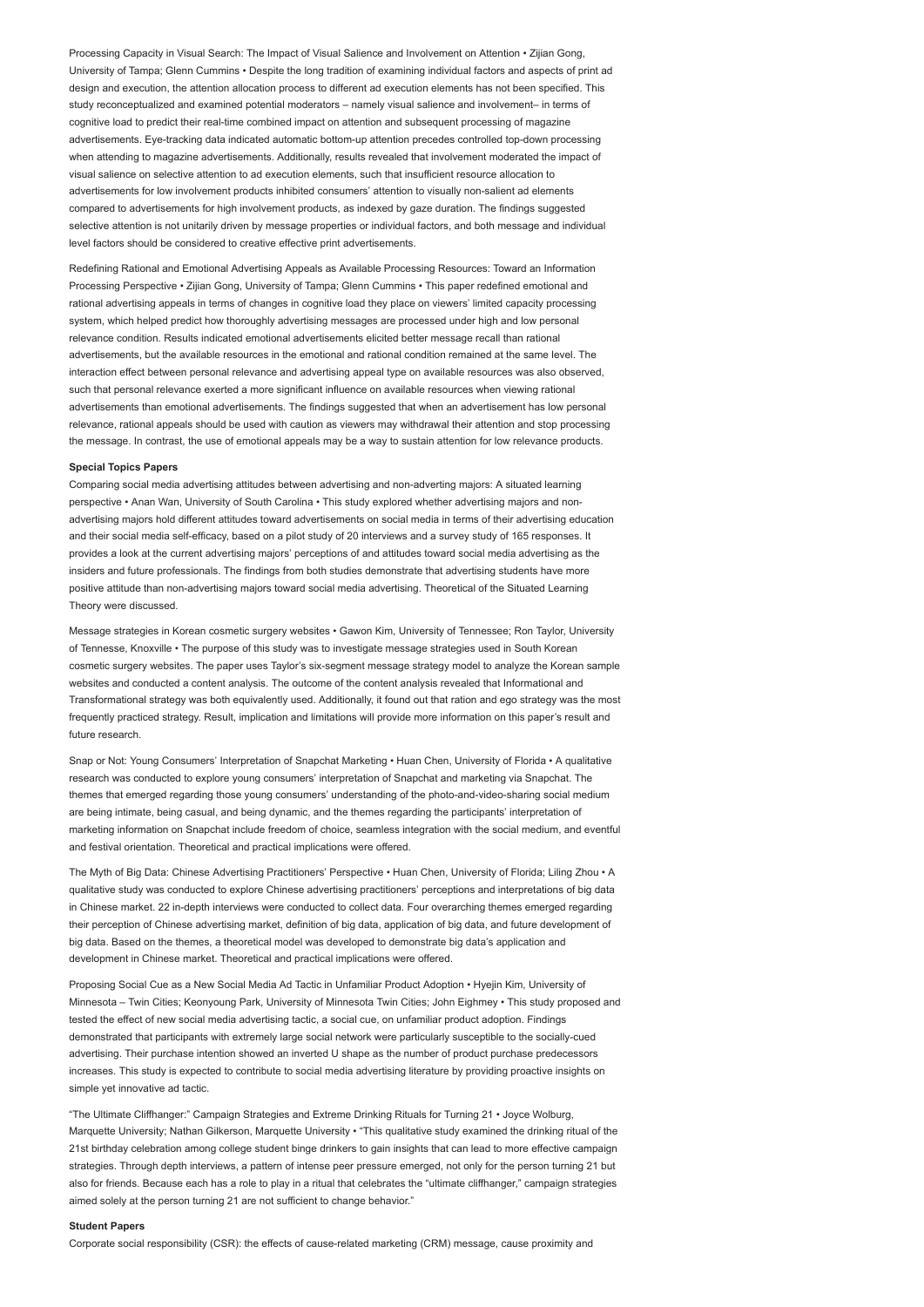cause involvement • Hannah Kang, University of Kansas • This study examined the effects of the type of corporate social responsibility (CSR), cause proximity and cause involvement on attitude toward brand, attitude toward company, attitude toward campaign, and campaign participation intention. This study also examined how CSR type, cause proximity and cause involvement affect individual's risk perceptions toward a particular risk issue. The experiment was a 2 (CSR type: CSR advertising message with CRM/ CSR advertising message without CRM) X 2 (cause proximity: national/international) X 2 (cause involvement: high/low) between-subjects factorial design. A total of 239 undergraduates participated. This study found that a CSR advertising message with CRM components produced a more positive attitude toward a company, a more positive attitude toward a campaign, and a higher campaign participation intention than a CSR advertising message without CRM components. Moreover, the main effects of cause involvement were found on attitude toward brand, attitude toward company, attitude toward campaign, campaign participation intention as well as risk perception toward a cause and importance of a cause.

Corporate Ethical Branding on YouTube: CSR Communication Strategies and Brand Anthropomorphism • Jing (Taylor) Wen, University of Florida; Baobao Song • Even as ethical branding gain increasing prominence, the effectiveness of specific communication and branding strategies remains somewhat unexplored. A content analysis was conducted to examine Fortune 500 companies' corporate social responsibility (CSR) advertisements and user comments on YouTube. The results showcase the importance of involvement strategy of CSR communication and brand anthropomorphism on generating positive consumer responses, and a positive correlation between these two strategies. The findings further suggest that the success of ethical branding on social media lies in more interactive and engaging communication as well as branding strategies

The Younger Maintain, the Older Regulate: The Generational Effects on Sequential Mixed Emotions • Jing (Taylor) Wen, University of Florida; Naa Amponsah Dodoo, University of Florida; Linwan Wu, University of Florida • Ads with mixed emotions can capture audience's attention and therefore be persuasive. By using Socio-emotional Selectivity Theory as a theoretical framework, this research examines the influence of generations and sequential mixed emotions on persuasion. Findings indicate that Baby Boomers exhibit more favorable evaluation than Millennials when exposed to an appeal with improving mixed emotions (i.e., negative then positive), because Baby Boomers are better at emotion regulation. In contrast, when exposed to declining appeal (i.e., positive then negative), both generations evaluate the ad positively, because both age groups are able to maintain positive emotions. Theoretical and practical implications are also discussed.

Overcoming Skepticism toward Cause-Related Marketing Claims: The Role of Consumers' Attributions of Company Motives and Consumers' Perceptions of Company Credibility • Mikyeung Bae • This study examined two situational factors that might interfere with the intended outcome of a cause-related marketing (CRM) ad on social network sites (SNSs): statements about the motivation of the sponsoring company for supporting a social cause and types of appeals (emotional or informational). This study also explored how highly skeptical consumers and consumers with lower levels of skepticism differ in their responses to CRM ads. An online experiment with 409 college students showed that a firm's acknowledgements of firm-serving motivation as well as of public-serving motivation could be an effective marketing strategy to reduce consumer skepticism about a firm's motives. Highly skeptical consumers are less doubting about a company's intention behind its support of social causes when the company honestly states firm-serving benefits as well as public-serving benefits in its CRM ads. The procedure by which a consumer perceives and evaluates the motives of a company determines the effectiveness of the company's CRM ads. Finally, a consumer's perception of a company's credibility has a great impact on the consumer's intention to join that company's brand page. This study advances theories about consumers' defensive mechanisms that can help predict their favorable responses to the brand pages featuring CRM on SNSs.

Animal Crackers in My…Book? Effects of Shared Reading on Parents' Memory for Product Placement in Children's Books • Steven Holiday, Texas Tech University • The shared reading of children's picture books fosters involvement, engagement, and communication, and results in socialization and development of both parents and children. It can also make readers susceptible to product placements used in the medium, a practice that exists despite its notable absence from academic research. Using experimental design and quantitative statistical analysis, this study explores how social and multi-sensory aspects of shared reading positively affect parents' recollection of product placements in children's books.

The Golden Touch: How Screen Touches Influence Product Attitude and Purchase Intention • Xiaohan Hu, University of Illinois at Urbana-Champaign • The widespread usage of touch screen devices such as smartphones and tablets has changed how people interact with mediated information. The physical action of touch is more direct in that people interact with the information on the screen, rather than indirectly via input devices like a mouse or trackpad. The goal of this study is to examine whether different ways of physically interacting with media influence consumers' attitude and purchase intention in online shopping, and how haptic congruity between specific product and touchscreen may moderate this effect of interaction. The study reported here showed that consumers assigned more value when product information was acquired by touching. However, main effect of physical interaction on attitude and purchase intention, and interaction effect between interaction and haptic congruity were not found.

The Influence of Persuasion Knowledge on Consumer Responses to Celebrity Endorsement in Social Media • Yiran Zhang, University of Minnesota Twin Cities • This paper explores the effects of consumers' persuasion knowledge of celebrity endorsement in social media on their attitude toward the celebrity and the endorsed brand, and the moderating role of parasocial interaction. Results show that recognition of advertising intent is negatively associated with consumers' attitude toward the celebrity. Additionally, parasocial interaction strengthens the relationship between attitude toward the celebrity and brand attitude, but doesn't interfere with persuasion knowledge to influence brand attitude.

#### Teaching Papers

From Introducing the World Wide Web to Teaching Advertising in the Digital Age: A Content Analysis of the Past Twenty years of the Journal of Advertising Education • Emory Daniel, North Dakota State University; Elizabeth Crawford, North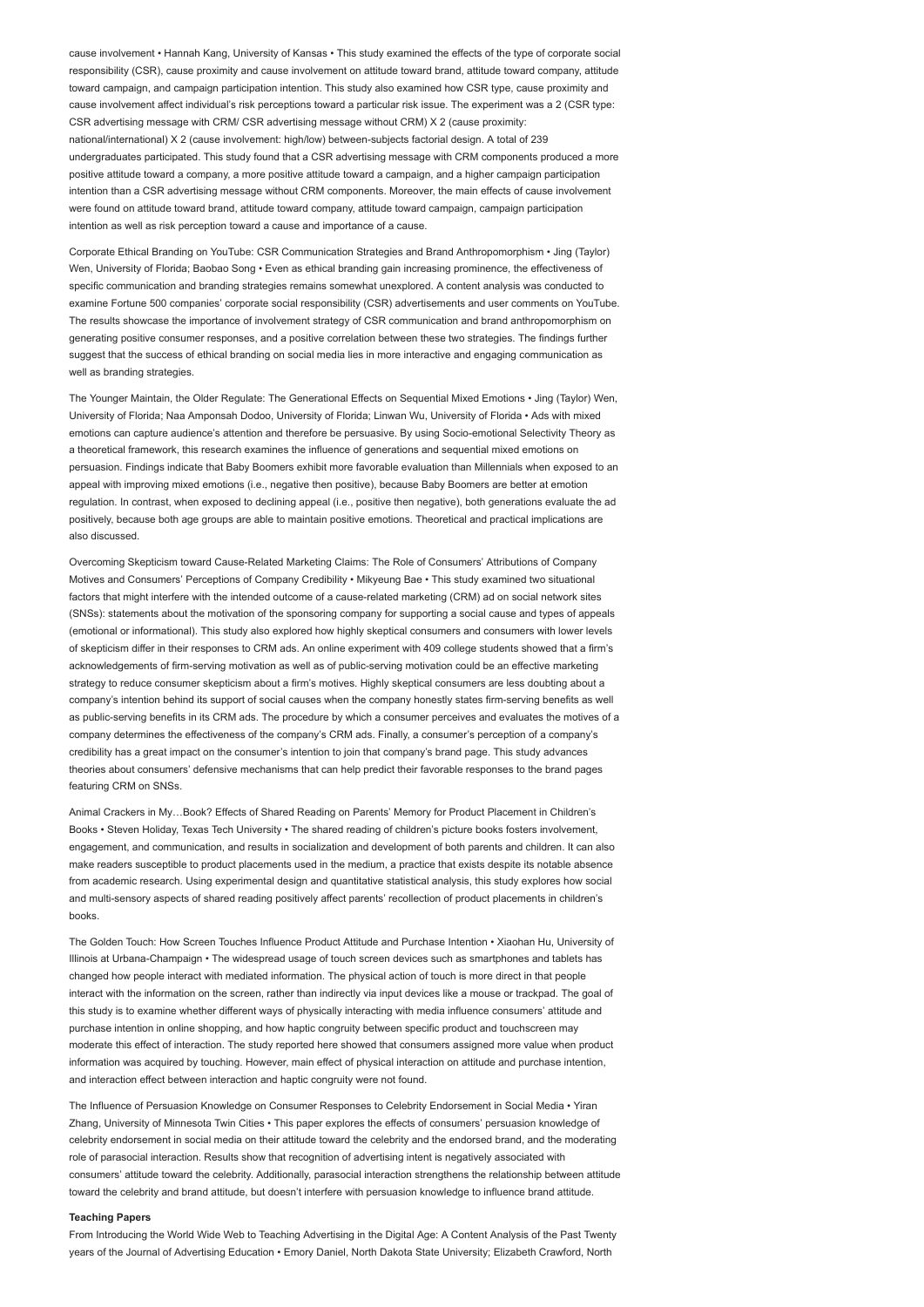Dakota State University; David Westerman, North Dakota State University • For twenty years, the Journal of Advertising Education (JAE) has "toiled in the vineyards of advertising academé" to become a highly reputable source for advertising scholarship (Johnson, 1996 p.3). For the purposes of this study, we explored the last twenty years of literature in JAE. A content analysis was implemented to uncover patterns in areas such as areas of focus, methodologies, authorship, and Carnegie classifications of the universities represented.

Student-Run Communications Agencies: Providing Students With Real-World Experiences That Impact Their Careers • Lee Bush, Elon University; Daniel Haygood, Elon University; Hal Vincent • This study examined how current industry professionals perceived the benefits of their student agency experiences and how they applied those experiences to their careers. Graduates placed value on the real-world experience gained from student agencies, learning how a professional agency functions, and working with a diverse set of clients and people in team-based settings. Graduates reported that their student agency involvement separated them in job interviews, better preparing them versus their peers for entry-level positions.

What Do Students Need To Know About Technology And Idea Generation: Voices From The Agency • Robyn Blakeman, University of Tennessee, Knoxville; Maureen Taylor, University of Tennessee, Knoxville; Robert Lambert • The advertising field is constantly changing and educators should identify if changes in the industry prompt changes in the classroom. This paper inquires into the most fundamental part of the advertising process: the idea generation stage. Technology has changed the way art directors interact with design. But the extent of that change, and its implications for advertising pedagogy, are still unknown. This study reports the results of a survey of 38 advertising creatives to describe what is happening in conceptualization at advertising agencies around the country. The findings suggest ways forward in advertising pedagogy, especially curricula in the design sequences.

# [2016 Abstracts](http://www.aejmc.org/home/2016/06/2016-abstracts/)

Filed under [Uncategorized](http://www.aejmc.org/home/category/uncategorized/) · Tagged with [2016 Abstracts](http://www.aejmc.org/home/tag/2016-abstracts/)

# [Advertising 2015 Abstracts](http://www.aejmc.org/home/2015/06/adv-2015-abstracts/)

Posted by [kysh](http://www.aejmc.org/home/author/kyshiab/) on June 27, 2015 · [Leave a Comment](http://www.aejmc.org/home/2015/06/adv-2015-abstracts/#respond)

## Research Papers

On Facebook, sex does not sell! Effects of sex appeal and model gender on effectiveness of Facebook ads for healthy and unhealthy food products • Saleem Alhabash, Michigan State University; Mengyan Ma, Michigan State University; Wan Wang, Michigan State University • The current study uses a 2 (sex appeal) x 2 (model gender) x 2 (product healthfulness) x 3 (message repetition) mixed factorial design to investigate the effects of sex appeal and model gender on attitudes toward the ads, attitudes toward the brand, viral behavioral intentions, and purchase intentions for healthy and unhealthy food products. Participants (N = 316) were randomly assigned to see Facebook ads for healthy and unhealthy products featuring male or female models with low or high sex appeal. Findings showed that ads and brands in ads with low sex appeal were rated more favorably than those with high sex appeal. Results also showed that the effects of two-way interaction between sex appeal and model gender on attitudes toward the ad and the brand were significant. Additionally, the study used Hayes (2013) PROCESS to test for a series of serial mediation models with regard to the effect of sex appeal on purchase intention through the serial ordering of attitudes toward the ad, attitude toward the brand, and viral behavioral intentions. Findings are discussed in relation to health-related policy, advertising effectiveness models, and persuasion models.

Opening the Advertising Crayon Box: Applying Kobayashi's Color Theory to Advertising Effectiveness • Nasser Almutairi, Michigan State University; Carie Cunningham, Michigan State University; Kirstyn Shiner, Michigan State University; Saleem Alhabash, Michigan State University • While advertising creativity remains largely a subjective practice of art directors and graphic designers, the current study systematically tested the effectiveness of different color combinations as they pertain to ad and brand evaluations, as well as online and offline behavioral intentions. Using a 13 (color combinations) x 3 (message repetition) mixed factorial design, participants (N = 322) were exposed to three ads that varied in the color combinations used in the ad design in accordance with Kobayashi's (1990) color theory. Findings showed that the effect of color combinations was significant only for attitudes toward the ads and brands, yet did not affect viral behavioral intentions and purchase intentions. The study's findings are discussed within the context of extending traditional advertising models to bring about a systematic understanding of the psychological effects of color in relation to attitude and behavior change.

Children's Understanding of Social Media Advergames • Soontae An, Ewha Womans University • This study examined children's understanding of social media advergames and the effects of cognitive and attitudinal advertising literacy on children's susceptibility to advertising. Results of a survey of 556 children aged 7 to 11 showed that half of the children could correctly identify the social media advergame as a type of advertising, while the other half could not. Comparisons revealed that older students were more capable of identifying advertising. Regression results showed that grade, gender, and Internet usage were factors positively associated with children's intention of visiting the site featured in the advergame. Students that were of a lower grade, female, or had high Internet usage were more likely to want to visit the store advertised. After controlling for demographics and media usage, children's cognitive and attitudinal advertising literacy and the interaction term were all statistically significant. The significant interaction effect demonstrated that those who were able to identify advertising and possessed positive views towards ads showed the highest inclination of visiting the featured site, while those who identified advertising with negative views toward ads displayed the lowest intention. The moderating role of attitudinal literacy indicates the importance of combining both cognitive and attitudinal advertising literacy.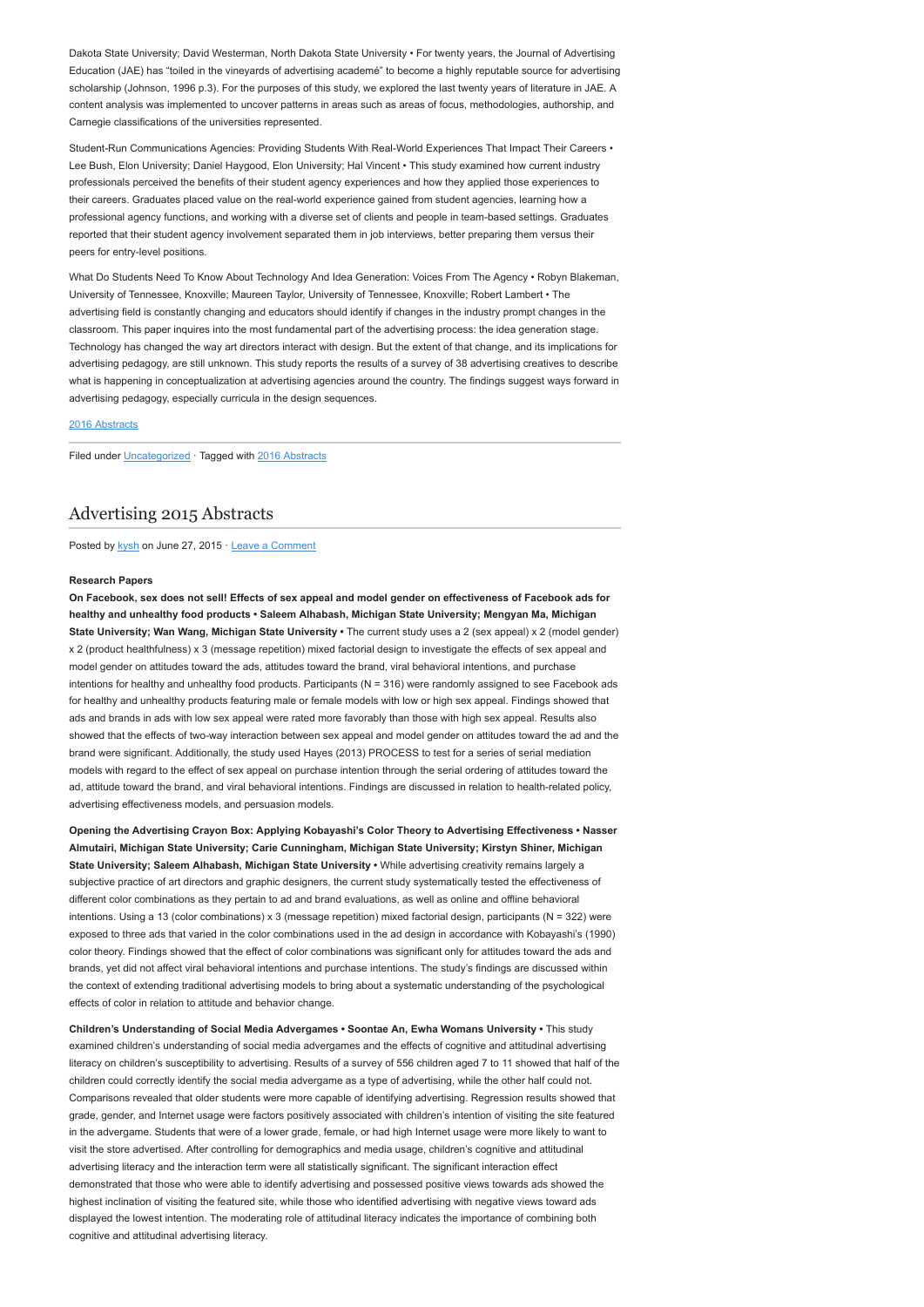Effects of Various Cause-Related Marketing (CRM) Campaign Types on Consumers' Visual Attention, Perceptions, and Purchase Intentions • Mikyeung Bae, Michigan State University; Patricia Huddleston, Michigan State University • The goal of this study was to identify whether types of cause-related marketing (CRM) campaign appeal (functional/ emotional/ a combination of the two) influenced consumer visual attention and perceptions of the campaign, thus leading to purchase intention. Guided by the Elaboration Likelihood Model (ELM), this study investigated which components of CRM campaign appeals contributed most to effectiveness in capturing consumers' visual attention under high versus low involvement with a social cause. The results showed that participants who were more involved with social causes paid more attention to the body text that provided an overview of the company's socially responsible behavior as demonstrated through total visit duration (TVD). The results of the partial least squares structural modeling analysis revealed that perceived corporate credibility played an important role in influencing attitude toward a CRM campaign regardless of the type of appeal. The findings demonstrated here allow marketers to evaluate which type of appeal is more appropriate for a given CRM campaign and product.

The Effect of Message Valence on Recall and Recognition of Prescription Drug Ad Information • Jennifer Ball, University of Minnesota; Taemin Kim, University of Minnesota • Consumer-directed prescription drug ads (DTCA) are required to present drug benefits and risks in a balanced manner. There is concern, though, that benefits are often conveyed through emotional appeals that interfere with comprehension of risk information in the message. However, there remains a lack of empirical work investigating this claim. Applying limited capacity theory, results of an experiment indicated recall and recognition of ad information was best for an ad with a neutral tone and weakest for a negative tone while the positive tone results differed between recognition and recall.

Advertising LGBT-themed films to mainstream and niche audiences: variations in portrayal of intimacy and stereotypes • Joseph Cabosky, University of North Carolina at Chapel Hill • Research of LGBT-content in advertisements remains limited. While most products are not inherently queer in nature, this content analysis analyzed advertisements for LGBT-themed films to explore whether there was variation in the portrayal of LGBT-content in ads depending on the distribution width of the product and its date of release. Findings indicated that ad content varied greatly based on the width of release but not when measuring time, countering findings from other media forms.

Adolescents' responses to food and beverage advertising in China • Kara Chan, Hong Kong Baptist University; Tommy Tse, University of Hong Kong; Daisy Tam, Hong Kong Baptist University; Anqi Huang, Hong Kong Baptist University • Both global and local food marketers have been marketing actively with children and youths in China. Adolescents are important targets for healthy eating as they are being more independent in making food decisions. Social marketers and health educators need to learn from food marketers effective strategies that can communicate creatively with this target segment. Four focus-group interviews were conducted with twenty-four grade 7 students aged 12 to 13 in Changsha, a second-tier city in China. Participants were asked to report their favorite food and beverage commercials, and explain why they liked the advertisements. Altogether 21 commercials were reported as favorite commercials. Results indicated that entertainment value, presenting food as tasty, adopting celebrities as endorsers, memorable jingles/slogans, as well as aesthetically pleasing were main attributes of the advertisements that won the participants' hearts. Comparison of the results with attributes of likable commercials among Hong Kong adolescents was made.

Taste and Nutrition: The Uses and Effectiveness of Different Advertising Claims in Women's Magazine Food Advertisements • Yang Feng, The University of Virginia's College at Wise; Jiwoo Park, Northwood University • A multi-method study was conducted to examine the use of different advertising claims in current food advertising and then determine the effectiveness of different advertising claims on females' evaluative judgments of food advertisement. Content analysis results of 678 women's magazine food ads indicated a substantial use of taste and nutrient content claims paired with specific nutrition appeals. Functional food ads appeared to adopt nutrition appeals or a combined use of nutrition appeals and taste claims, whereas hedonic food ads tended to use taste claims without nutrition appeals. Nevertheless, these current practices of food advertising were called into question by the results of two experiments and one focus group, which showed the combined use of nutrition appeals and taste claims was the most effective strategy for both hedonic and functional foods. However, for hedonic foods, each single nutrition appeal should neither be extremely incongruent to the nature of hedonic food product nor extremely contradictory to the taste claims in the same ad.

A Content Analysis of Green Advertising: What Has Changed in Twenty Years • Sigal Segev, Florida International University; Juliana Fernandes, University of Miami; Cheng Hong, University of Miami • This paper reassesses the changes in green advertising since the first content analysis on the topic was conducted. A total of 433 unique ads from 18 magazines published in 2009 and 2010 was employed. Results show that greenwashing is still prevalent 20 years later compared to Carlson et al.'s (1993) study. However, the change lies on the type of claims: product-oriented claims were more misleading while image-enhancing claims were deemed more acceptable, opposite to previous findings.

Still funny? The effect of humor in ethically violating advertising • Kati Foerster, U of Vienna; Cornelia Brantner, U of Vienna • This study aims to better understand the masking effect of humor in advertising. The paper focuses on the question: Are ethically violating advertisements perceived as less unethically by advertising councilors if they contain humor? Our results indicate that humor and decision are only spuriously associated and that the masking effect disappears when depicted sexism is included. Moreover, gender affects the decisions, but does not moderate the effects of humor and sexism.

Factors Influencing Intention to Use Location-Based Mobile Advertising among Young Mobile User Segments • Jun Heo, Louisiana State University; Chen-Wei Chang, University of Southern Mississippi • The purpose of this study is twofold: 1) to examine determinants of intention to use location-based advertising (LBA) and 2) to explore possible mobile user segments among college students. The results suggest that the determinants may differently influence two mobile user segments: innovative believers and conventional skeptics and that marketers need to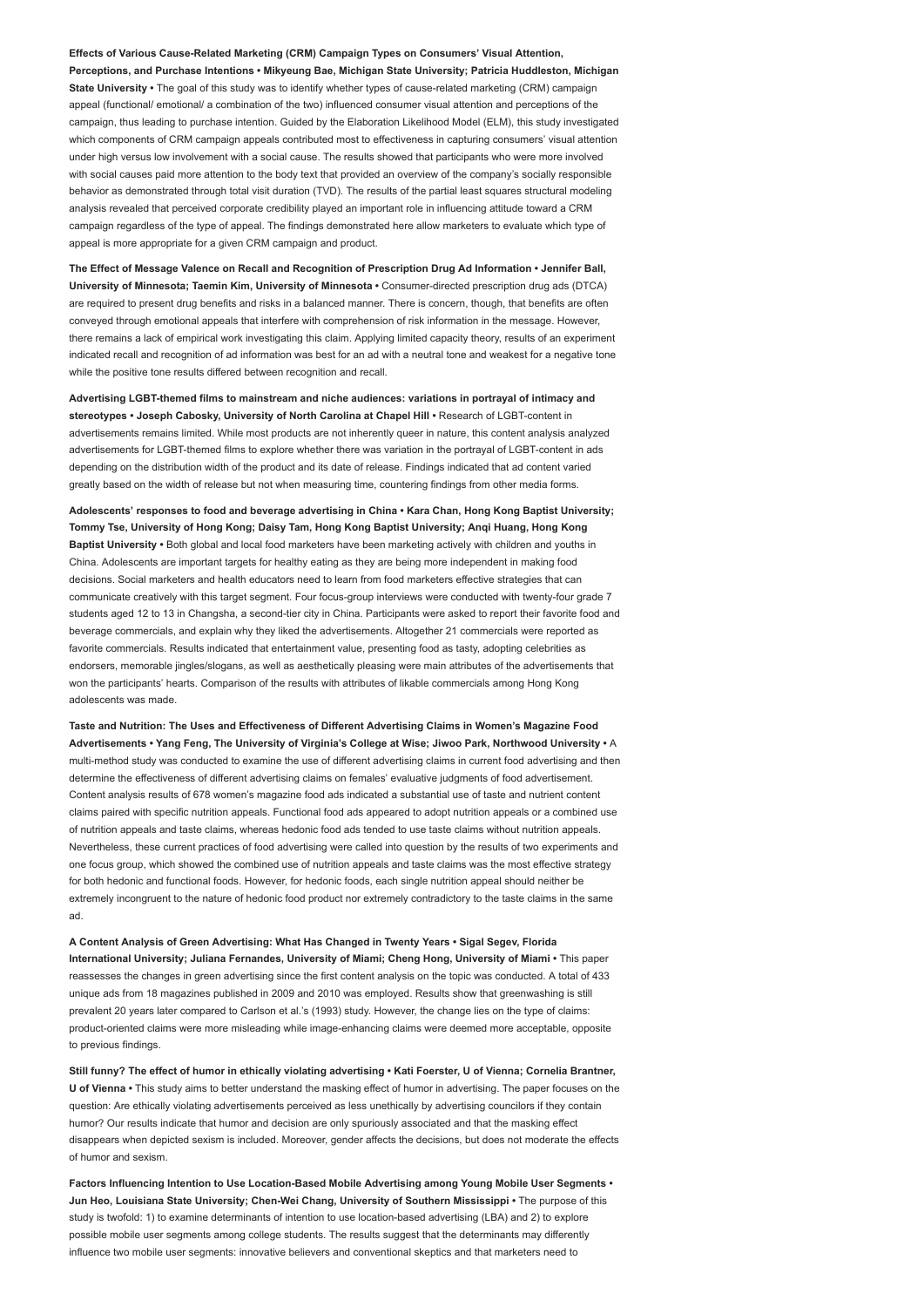approach them differently in order to increase the opt-in intention of LBA. Implications and suggestions for future studies are discussed.

The activation of social identities through advertising: How brand loyalty is influenced by out-group perceptions related to political identity • Jennifer Hoewe, University of Alabama; Peter K. Hatemi, Penn State University • This study merges literatures utilizing social identity theory in reference to brand loyalty and political identity to determine how advertisements can activate these identities and influence product selection. Using an experimental design, it tests the inclusion of a perceived out-group in an advertisement for a well-established brand to determine if political identity interacts with the advertisement's content to predict consumption of that product. The results indicate that an advertisement's activation of one's political identity can either change or reinforce brand loyalty. Specifically, more conservative individuals responded to the presence of Muslim and Arab individuals in a Coca-Cola advertisement by selecting Pepsi products; whereas, more liberal individuals responded to this advertisement by maintaining their initial brand loyalty for Coca-Cola products.

Skepticism toward Over-the-Counter Drug Advertising (OTCA): A Comparison of Older and Younger Consumers • Jisu Huh, University of Minnesota; Denise DeLorme, University of Central Florida; Leonard Reid, University of Georgia / Virginia Commonwealth University • This study examined age-related differences in consumers' skepticism toward over-the-counter drug advertising (OTCA) as a type of consumer persuasion knowledge. The results from a U.S. nationally-representative survey indicate that older consumers are less skeptical of OTCA than are younger consumers. This study also shows some interesting differences between the two age groups in terms of predictors of ad skepticism and the relationship between ad skepticism and ad outcomes.

The Effects of Mixed Emotional Appeals: Construal Level Theory Perspective • Wonseok (Eric) Jang, University of Florida; Jon D. Morris, University of Florida; Yong Jae Ko, University of Florida; Robyn J Goodman, University of Florida • By using construal level theory as a theoretical framework, the current study proposes that the psychological distance that people create toward advertised products would determine the effectiveness of mixed emotional appeal. The results of experiment 1 indicated that, when people formed a close psychological distance toward an advertised product, the mixed emotion appeal decreased the effectiveness of the advertisements. Meanwhile, when people formed a far psychological distance toward an advertised product, the effect of mixed emotional appeal was significantly enhanced compared to a close psychological distance condition. Furthermore, the results of experiment 2 indicated that the effects of different sequences of mixed emotion appeals (improving vs. declining view) are also moderated by the psychological distance people formed with the advertised object. When people formed a close psychological distance, an improving sequence was more effective in creating overall perceptions than a declining sequence. In contrast, when people formed a far psychological distance, both improving and declining sequences were equally effective in creating overall positive perceptions of mixed emotional appeals and advertised events.

The Effectiveness of Warning Labels and Ecolabels in Different Contexts • YONGICK JEONG, Louisiana State University • This research conducted two studies to investigate the effectiveness of different label messages in different context formats (Ad/PSA, study 1) and in different context-induced moods (Positive/Negative, Study 2). The findings indicate that attitude toward labels and behavioral change intention are higher in PSAs than ads, and health warning labels are generally more effective than ecolabels. The interactions between label types and context formats as well as label types and context-induced moods are also discussed.

Factors Influencing OOH Advertising Effects: A Prediction Model for Billboard Advertising • Yong Seok CHEON; Jong Woo JUN, Dankook University; Hyun PARK, Dankook University • This study was conducted to develop indicators for out-of-home (OOH) fundraising advertising and establish a prediction model accordingly. Fundraising OOH advertising has a special purpose and is run by the government to support international events. These advertisements are installed around expressways in Korea in spots not legally available to other advertisements. The fact these are the only advertisements that can be legally installed and managed in these locations makes this advertising distinct. Moreover, this advertising has standardized specifications, format, installation spots, and methods, and thus the advertising effects are easier to measure compared to other OOH advertising. Variables that influenced these advertising effects included form, design, and text size among the visual characteristics, and driving speed, visual clutter, visibility range, separation distance, installation height, and installation position among physical characteristics. These results were used to present the attention rate prediction model. Moreover, this study verified variables that influenced the attention rate according to individuals in the vehicle. For drivers, the influential variables were the same as those affecting total attention rate, whereas for passengers, the influence of driving speed was not statistically significant; however, the amount of text turned out to influence the attention rate of passengers.

Differential Responses of Loyal versus Habitual Consumers Towards Mobile Site Personalization on Privacy Management • Hyunjin Kang, George Washington University; Wonsun Shin, Nanyang Technological University; Leona Tam, University of Wollongong • We examine how two different underlying mechanisms of behavioral loyalty to a brand—attitudinal loyalty and habit—impact smartphone users' privacy management when they browse personalized vs. non-personalized mobile websites. The study finds different responses of attitudinal loyalty and habit towards personalization in significant three-way interactions between personalization, attitudinal loyalty, and habit on privacy disclosure and protection behaviors. When interacting with a personalized website, highly habitual consumers without high level of attitudinal loyalty disclosed the most personal information on a personalized mobile site, and displayed the least intention of protecting their privacy on their smartphones, whereas consumers with high levels of both habit and attitudinal loyalty reported the highest tendency of privacy protection behavior. However, habit and personalization do not have a significant effect on disclosure behaviors when users have high attitudinal loyalty to a brand. Theoretical and practical implications are discussed.

A Mutualist Theory of Processing PSAs and Ethically Problematic Commercials • Esther Thorson, Missouri School of Journalism; Margaret Duffy, Missouri School of Journalism; Eunjin (Anna) Kim, Southern Methodist University; Heesook Choi; Tatsiana Karaliova, Missouri School of Journalism; Eunseon (Penny) Kwon • The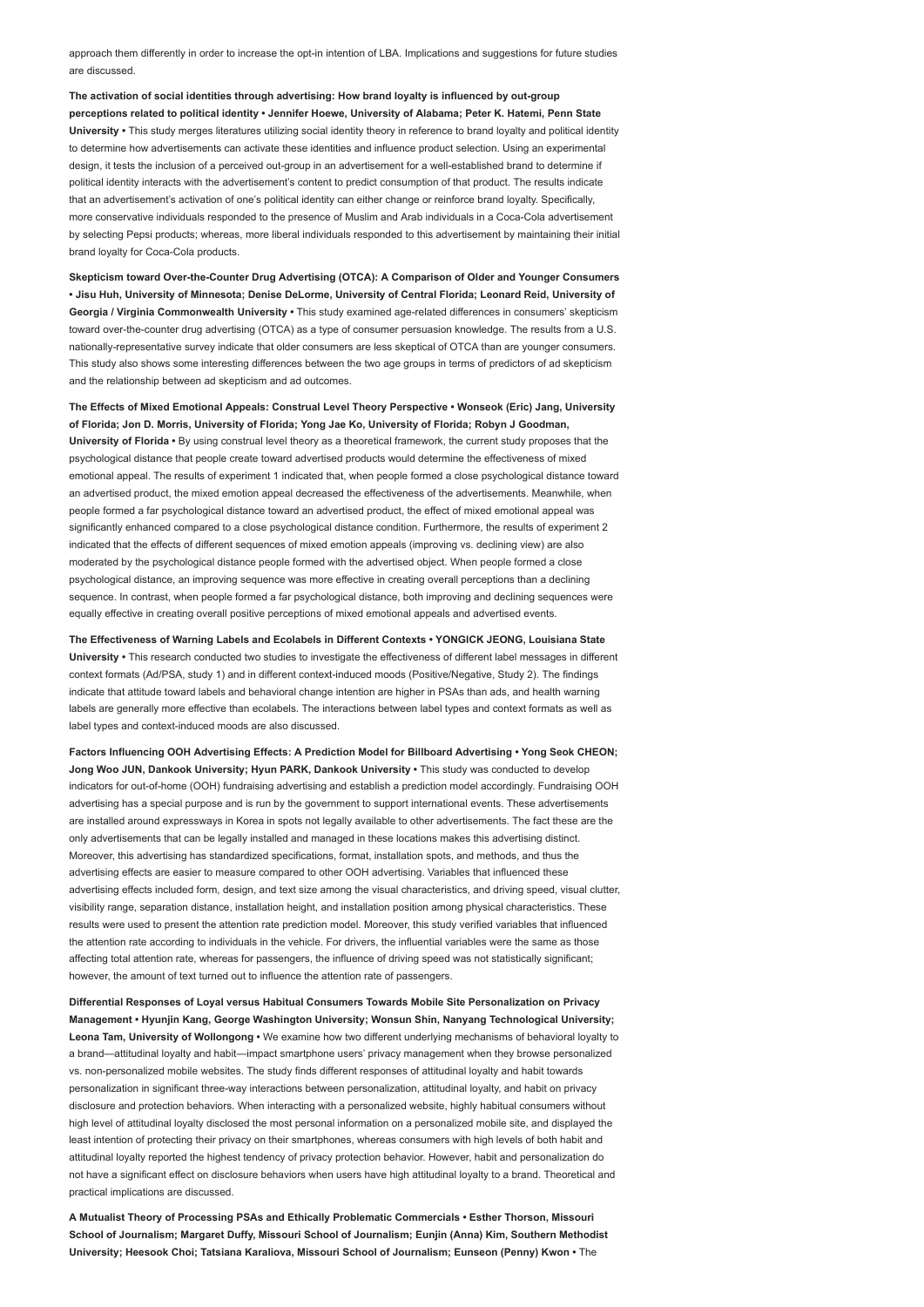paper combines qualitative descriptions of people's response to PSAs and ethically problematic commercials (dangerous and sexual appeals), with their quantitative scoring of attitudes toward the commercials, and their experience affect and arousal while watching. The qualitative responses are coded into five categories of dominant meaning: Descriptive/Neutral, Deconstructing/Rejecting, Positive/Connect, Positive/Aspiration/Identify, and Persuasion Identification. The dominant meanings predict the quantitative responses well. The perceived meanings demonstrate that some respondents are sensitive to the ethical problems in dangerous and sexual appeals.

Effects of Online Video Advertising Message and Placement Strategies on Ad Avoidance and Attitudinal Outcomes • Soojung Kim, University of Minnesota; Jisu Huh, University of Minnesota • This study examined effects of ad-video similarity and ad location on online video ad avoidance and attitudinal outcomes, and tested the mediating roles of perceived relevance and psychological reactance. Experimental results showed a similar (vs. dissimilar) ad was perceived more relevant and generated more positive attitudes and lower ad avoidance, while the effect of ad-location was more limited. Perceived relevance mediated the effects of ad-video similarity on attitudinal outcomes. Theoretical and practical implications are discussed.

The Effect of Time Restriction and Explicit Deadline on Purchase Intention: Moderating Role of Construal Level • Hyuksoo Kim, Ball State University; Jee Young Chung; Michael Lee • Applying construal level theory as a theoretical framework, this study investigated how consumers process the time restricted promotional offer. Also, the study employed the type of deadline of the promotional offer (explicit vs. implicit). The conditions include time restriction (Yes vs. No), construal level (high vs. low), and types of deadline (implicit vs. explicit). Online experimental data from 217 college students revealed that time restriction and explicit deadline influenced purchase intention positively. The findings also found the moderating effects of individual differences in construal level in explaining the effect of time restriction and types of deadline on purchase intention. Theoretical and managerial implications were discussed for researchers and practitioners.

The Effect of Advertisement Customization on Internet Users' Perceptions of Forced Exposure and Persuasion • Nam Young Kim, Sam Houston State University (SHSU); S. Shyam Sundar, Penn State University • In the context of forced ad interruption during Internet use, this research tested how ad customization influences users' perceptions of the ad as well as attitudes toward the ad and the website in different advertising loading sequences. A 2 (ad customization vs. non-ad customization) X 3 (pre-rolls vs. middle-rolls vs. post-rolls) factorial experiment revealed that offering ad self-selection through customization tends to induce users' positive attitudes toward forced exposure to the ad as well as toward the website that hosts the ad. Moreover, users' perceived control plays an important underlying mechanism in this relationship, particularly in regard to the impact of ad customization on persuasion. The findings have theoretical and practical implications on the use of online advertising interruptions.

Examining Gender Stereotypes in Advertisements Broadcast During the 2014 Sochi Winter Olympic Games • Lance Kinney, University of Alabama; Brittany Galloway; Sara Lavender; Se Na Lim, University of Alabama •Olympics telecasts are scrutinized for stereotypical portrayals of male and female competitors, but ads broadcast during the Olympics are seldom analyzed. This research details content analysis of 270 ads from NBC's coverage of the 2014 Sochi Winter Olympics. The ads were less stereotypical than ads in other types of programming. Primary characters are likely to be male or female, most of the advertised products are for suitable for use by males or females, and female athletes are frequently observed in the ads. Some stereotypes, including male voiceovers and males dominance of electronic/communication categories were observed.

Creating Brand Personality through Brand Placement and Media Characters –The Role of Parasocial Interaction and Brand Familiarity • Johannes Knoll; Holger Schramm; Christiana Schallhorn • Brand placements seem to be an especially effective way of communicating brand personality as they are frequently associated with media characters encouraging consumers to make direct connections between a brand and a character's personality. Following theoretical developments in research on parasocial interactions (PSI), consumers are assumed to derive brand personalities from their PSI with associated media characters and not directly from the characters' personalities themselves. In addition, brand familiarity is assumed to moderate this mediating influence of PSI since information pertaining to media characters can be connected more easily to preexisting brand schemas following schema theory. Testing this assumptions a 1 x 2 between-subject experiment was conducted. Results confirmed the mediating role of PSI and the moderating role of brand familiarity. Theoretical as well as practical implications for creating brand personality through brand placements are discussed.

Advertising in Social Media: A Review of Empirical Evidence • Johannes Knoll • This article presents an up-to-date review of academic and empirical research on advertising in social media. Two international databases from business and communication studies were searched, identifying 43 relevant studies. The findings of the identified studies were organized by seven emerging themes: advertising occurrence, attitudes about and exposure to advertising, targeting, user-generated content in advertising, electronic word-of-mouth in advertising, consumer-generated advertising, and further advertising effects. Although many studies have investigated attitudes toward advertising in social media and consumer-generated advertising, few have explored targeting and advertising effects in general. In addition, advertisers and researchers are missing a general overview of what is advertised in social media and how advertising is done in this context. Seven avenues for future research are discussed.

Do Ethnicity of Consumers and Featured Models Matter in CSR Messages? A Comparison of Asian and White Americans • Yoon-Joo Lee, Washington State University; Sora Kim • This study explains, based on motivated reasoning and self-referencing information processing mechanisms, why a mismatch between target consumers and featured model race might work better among some ethnic groups, especially Asian Americans, in the context of corporate social responsibility (CSR) ads. Through an experiment design, the study revealed that for both Asian and white Americans, perception toward money as status can have a significant effect on consumers' perceptions toward an advertiser's motive as genuine, purchase intention, and attitude toward the CSR ads through a moderated mediator, self-referencing. Further, Asian Americans who have a high level of perception toward money as status were more likely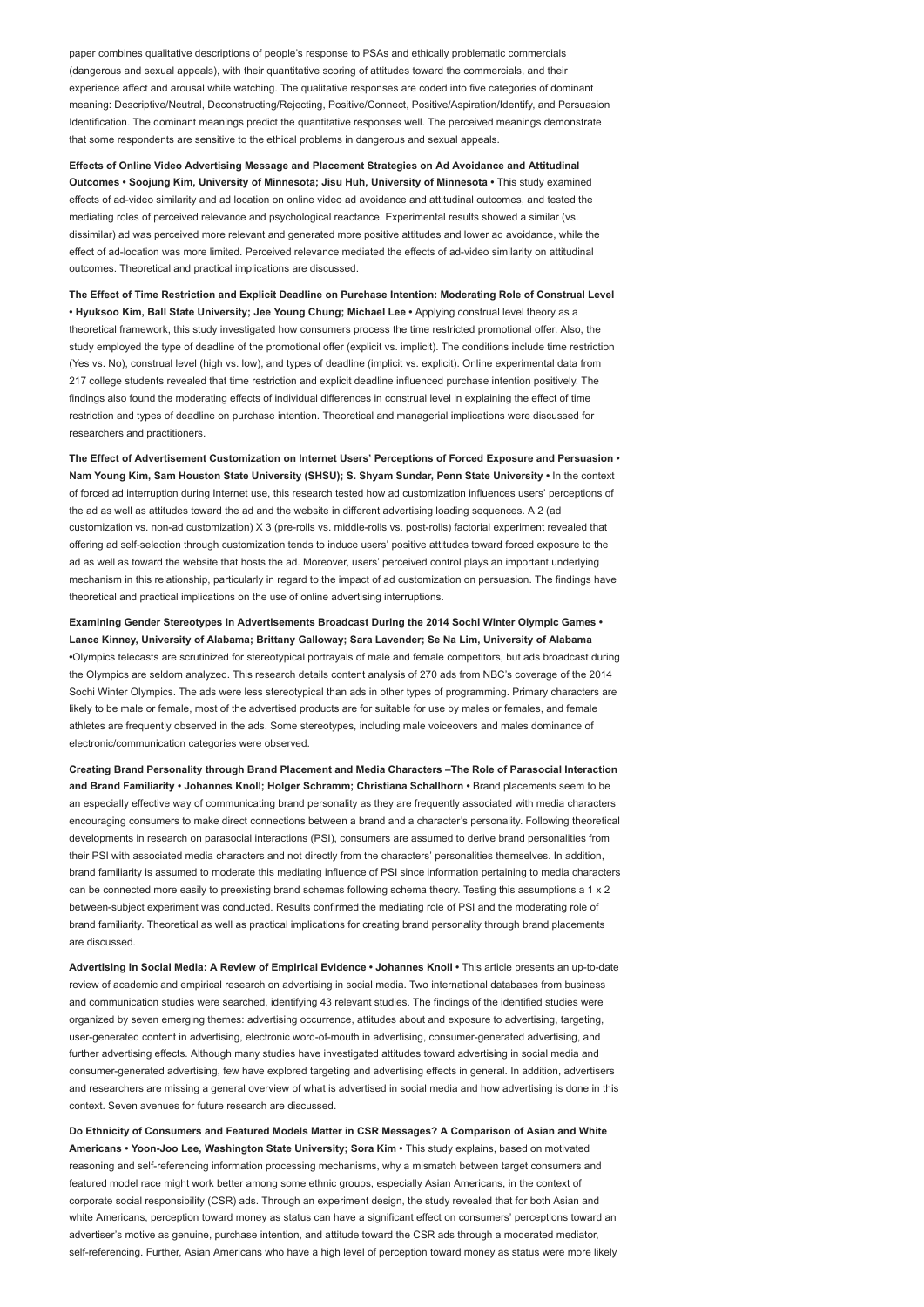to evaluate corporate social responsibility ad messages featuring a white model positively than the ads with an Asian model. However, white Americans did not vary their perception of CSR ads based on model's race. The managerial implications are discussed further.

The Effectiveness of Consumer Characteristics in Cause-related Marketing: The Role of Involvement in a Extended Theory of Planned Behavior Model • Jaejin Lee, Florida State University • The purpose of this study is to explore the effectiveness of consumer characteristics (attitudes, social norms, perceived consumer characteristics, and cause involvement) in cause-related marketing by employing a Revised Theory of Planned Behavior Model. The results shows a statistically significant effect of attitude toward the cause-related product consumption, social norms (injunctive, descriptive, and moral norms), perceived consumer effectiveness on purchase intentions. Especially, moral norms shows a strongest effect among these variables while injunctive and descriptive norms were negatively affect. Also, there is an effectiveness of level of cause involvement in the extended TPB model. Implications and limitations are discussed.

The Effects of Message Framing and Reference Points of PSAs on Bystander Intervention in Binge-Drinking • Kang Li; Nora Rifon • This study investigates the effectiveness of anti-binge-drinking PSAs from the angle of encouraging bystander intervention behaviors among college students through an online experiment. The results indicate that loss framing is more effective than gain framing in leading to a stronger intervention intention in binge drinking; and self-other referencing is more effective than other referencing. Moreover, involvement with ads mediates the interaction effects between message framing and reference points on ad attitudes, which in turn influences intervention intentions. In addition, women have higher involvement with ads and stronger intention to intervene in binge drinking situations than men.

Following Brands on Social Media Apps: The Effect of Intent to Continue Receiving Branded Posts on Attitudes toward Brands that Post • Kelty Logan, University of Colorado Boulder • This study proposes a direct, causal relationship among beliefs, attitudes and satisfaction regarding receiving branded posts on mobile social media. Furthermore, in accordance with the expectation-confirmation theoretical framework, satisfaction with the experience of receiving branded posts is causally related to the decision to continue following brands on mobile social media. This study extends the ECT model to explain how continuance generates positive brand attitudes, providing a theoretically based rationale to support the notion that branded posts on mobile social media can, in fact, build brand equity.

How Product Type and Sexual Orientation Schema Affect Consumer Response to Gay and Lesbian Imagery • Kathrynn Pounders, The University of Texas at Austin; Amanda Mabry, The University of Texas at Austin • Gay and lesbian consumers are increasingly recognized as a lucrative target market. Advertisements more frequently incorporate images of people who are gay and lesbian; however, more research is needed to understand mainstream (heterosexual) consumer response to these ads. Two studies were conducted to explore how sexual orientation, product type, and model-product fit influence consumer reactions to ads with gay and lesbian imagery. Findings suggest product type moderates the effect of sexual orientation on attitude toward the ad and word-of-mouth and that positive evaluations of an ad may occur when gay and lesbian imagery "fits" within a consumers' existing schemas. This work offers implications for advertisers and brand managers.

Tablets and TV advertising: Understanding the viewing experience • Stephen McCreery, Appalachian State University; Dean Krugman, University of Georgia, The Grady College • A paucity of work exists regarding how advertising fares on the growing technology of tablets. This study examines the processes and attitudes toward advertising while streaming TV and movie content on tablets, using the predictors of advertising avoidance, irritation, and skepticism. A survey of adult iPad users in the U.S. reveals that while ad avoidance did not differ between the iPad and television, ad irritation was significantly higher on the iPad. Further, whereas both ad skepticism and irritation were correlated with avoidance, it was irritation that was the predictor, not skepticism. Implications for the future of TV advertising on the iPad are discussed.

Personalized Advertising on Smartphones • Saraphine Pang, SK Planet; Sejung Marina Choi • Smartphones have changed our lifestyles in many ways, allowing us to live 'smarter' lives. Smart devices lead to smart content, through which, smart advertising – personalized ads that are tailored to the consumer – have also found their place in the 'smart' world. The main idea of smart ads is the ability to personalize advertising content to the consumer. In other words, smart ads are personalized ads on smartphones. Personalized ads make use of consumer data to target ads according to individual preferences. However, while personalization could lead to favorable responses due to its relevancy to the consumer, privacy issues may lead to avoidance as personal information is used to target specific ads to the consumer. Past studies on personalized ads have mostly been conducted in non-mobile environments and focused only on one type of personalization. The increasing reliance on smartphones calls for research on this highly personalized medium. Therefore, the aim of this study was to look at the three facets of personalization – time, location and identity – and their combined effects on perceived personalization. Implications and future studies are discussed.

Effects of Platform Credibility in Political Advertising • Chang Sup Park, Bloomsburg University of Pennsylvania • This research examined how partisan media as a campaign ad platform affect voters, focusing on the presence of partisanship and perceived platform credibility. In a 3 (conservative party supporters, liberal party supporters, nonpartisans) x 2 (contrasting platforms) x 2 (platform credibility) factorial design, participants saw a campaign ad surrounded by either a conserva-tive medium or a liberal medium. The results illustrate the contrasting ad platforms exerted different influence depending on the presence of partisanship. An additional analysis finds that nonpartisan voters' perceived credibility for an ad platform makes a measurable differ-ence in the evaluation of the ad and the recall of the ad messages. The findings suggest that nonpartisans process political ad messages along the central route when they perceive the ad platform to be credible.

The Impact of Distraction on Spotting Deceptive Reviews • Sann Ryu, University of Illinois at Urbana-Champaign; Patrick Vargas, University of Illinois at Urbana-Champaign • We investigated how individual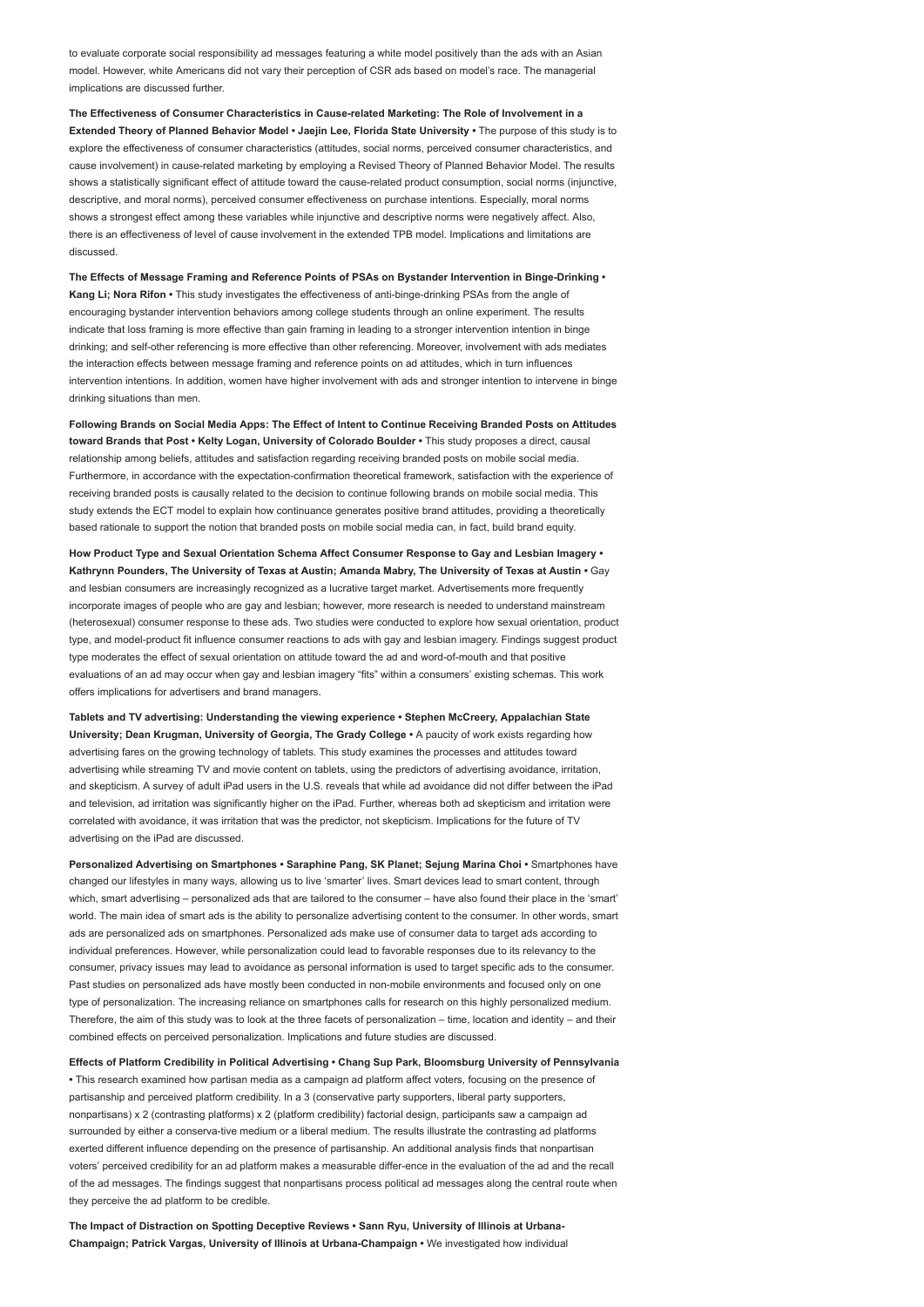differences, such as personality traits and media multitasking habits, interact with distraction to affect people's ability to detect deceptive product (hotel) reviews. The results showed no main effect of musical distraction on people's deception detection ability. However, we found interactive effects of musical distraction with personality traits on, and positive correlations of media multitasking level with the ability to spot fake reviews.

Gender and the effectiveness of using sexual appeals in advertising • Lelia Samson • This study empirically investigates the effectiveness of using sexual appeals in advertising on men and women. It examines memory for the commercials activated by sexual versus nonsexual appeals. A mixed-factorial experiment was conducted. Recognition and free recall measures were recorded in 151 participants. The results indicate that sexual appeals enhance memory for the ads themselves. But they distract from processing brand-related information. Male participants encoded and recalled less brand-related information from ads with sexual appeals.

#AirbrushingREJECTED: Testing millennials' perceptions of retouched and unretouched images in advertising campaigns • Heather Shoenberger, University of Oregon School of Journalism and Communication; Nicole Dahmen, University of Oregon • While digital retouching of images has become the relative norm in the context of advertising, we are beginning to see a shift in that trend. The millennial generation is calling for "truth" in images, and brands are taking note. This study uses a between subjects quasi experimental design with two levels of the manipulated independent variable to provide empirical evidence regarding the perceptions of image manipulation on perceptions of truth in advertising, the alignment with peer and self-ethical values, and social media and peer-to-peer engagement

Narratives in Political Advertising: An Analysis of the Ads in the 2014 Midterm Elections • Michail Vafeiadis; Ruobing Li; Fuyuan Shen • This study examined the use of narratives in the political advertisements during the 2014 midterm American elections. A content analysis of 243 ads indicates that generally issue-related narratives are preferred to character ones. However, differences exist in relation to their use by party affiliation since Democrats prefer character testimonials, whereas Republicans issue testimonials. The results reveal that attack ads are mostly used by candidates who lost the election. Our findings also shed light on the nonverbal cues contained in narrative ads as winners more frequently employed autobiographical spots and had family members as primary speakers as opposed to losers who mostly relied on anonymous announcers. Overall, these findings suggest that narratives in political ads are playing an increasingly important role during elections. Implications for the effective use of narratives in political campaigns are discussed.

Information Source Evaluation Strategies that Individuals use in eWOM on Social Media • Veranika Varabyova; Michelle Nelson, UIUC • The abundance of information sources in the online environment forces individuals to choose sources they trust. Previously, researchers mostly examined sources of information separately in experimental settings. Using in-depth interviews, we examine how individuals gauge trustworthiness of electronic word-of-mouth (eWOM) information sources in social media. Findings show that individuals use five distinct strategies (popularity, source expertise on the subject, opinion multiplicity, likable group influence and unbiased opinion) to evaluate sources. Consequences for advertising are discussed.

Empowerment: The Overlooked Dimension of Emotional Response • Jing (Taylor) Wen, University of Florida; Jon D. Morris, University of Florida • Emotional responses toward advertising have substantial effects on consumers' attitudinal evaluation and behavioral intentions. These responses were organized in three distinctive dimensions, Appeal, Engagement, and Empowerment. Previous research either failed to find the independent effect of Empowerment or only focused on the other two dimensions. This study manipulated the level of Empowerment (high vs. low) and controlled for Appeal and Engagement to examine the effects of Empowerment on behavioral intentions. Results showed that subjects perceived a significantly higher level Empowerment when exposed to anger appeals verses to fear appeals. Further, high Empowerment triggers stronger behavioral intentions to approach the issues than low Empowerment. Theoretical and practical implications are also discussed.

Emotional responses to cause-related advertisements • Jay Hyunjae Yu; Gapyeon Jeong • Purpose – This study aims to investigate consumers' multi-level information processing of cause-related advertisements that are representative of corporate cause-related marketing. In particular, this study considers consumers' information processing as a unidirectional linear process. It examines the course of the effects of consumers' empathy and sympathy generated during the process on each step of the process, ranging from advertisement attitudes, corporate social responsibility activity, and corporate image, to brand attitude. Design/methodology/approach – The main survey was conducted with consumers who resided in Seoul between November 1 and 14, 2013. A total of 250 questionnaires were distributed and 246 were collected. Following the exclusion of six incomplete or unanswered questionnaires, a total of 240 questionnaires were used in the final analysis. Data processing was performed using the SPSS ver. 15.0 and AMOS 7.0 programs. Findings – The results showed that there were positive relationships between all of the variables involved in the processing. Consumers' emotional response to cause-related advertisement is the best starting point for consumers' information processing regarding brand attitude. Research limitations/implications – The results of this study confirm that a positive relationship exists among every variable in consumers' information processing. Originality/value -This study informs researchers and companies that caused-related advertisements can improve the consumer's emotional response and can be an effective alternative to high cost, but low efficiency, brand advertisements.

Forget the brand mentioned by actor: The attention and memory effect of product placement in TV episodes. • Wan-Yun Yu, Department of Psychology, National Chengchi University; Jie-Li Tsai, Department of Psychology, National Chengchi University; Chen-Chao Tao, Department of Communication and Technology, National Chiao Tung University • There is no consensus regarding the effectiveness of product placement in TV episodes. Our study aims to reconcile this discrepancy by examining the audio utterance with the view of situated comprehension. An experiment was conducted to investigate the influence of utterance and plot on attention and memory. Results showed that mentioning the object of product placement within the scene attracted more attention while had worse memory after exposure. Theoretical and practical implications will be discussed.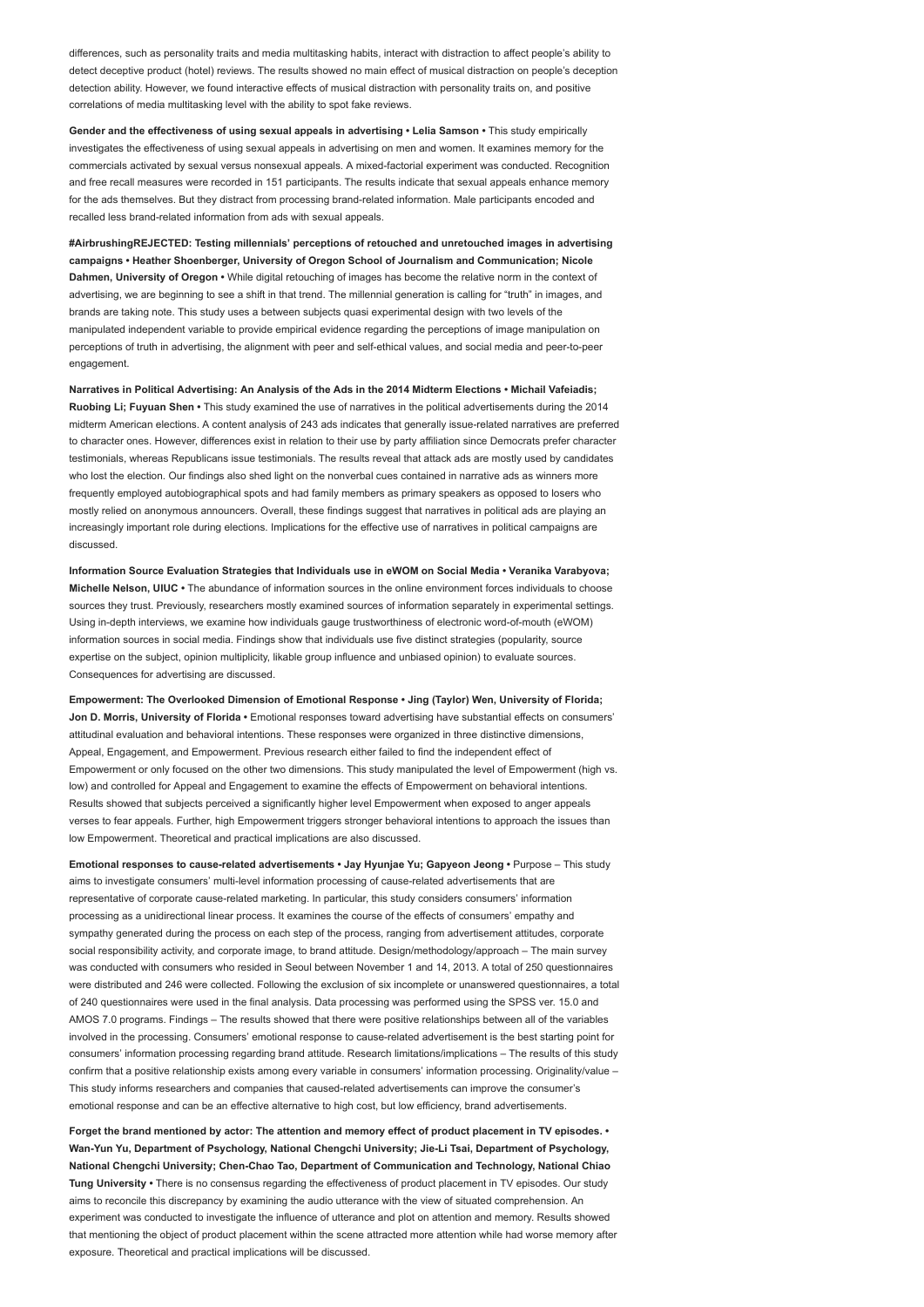Trumping Mood: Transportation and its Effects on Brand Outcomes • Lu Zheng, University of Florida; Shuhua Zhou, University of Alabama • This study examines narrative transportation effects in an adverting context by also considering mood and modality. A 2 (mood) X 2 (modality) experiment was conducted to isolate the effects of transportation on brand outcomes. Results indicate that transportation trumped mood to affect all outcome variables, regardless of modality, further confirming that transported individuals may not follow the scripted path of central/peripheral in ELM or the systematic/heuristic routes in HSM in persuasion. Implications are discussed.

### Teaching Papers

The Effects of Integrating Advertising Ethics into Course Instruction • Michelle Amazeen, Rider University •Ambivalence toward incorporating ethics instruction into advertising curricula has been linked to concerns that ethical discussions will discourage student entry into the profession (Drumwright & Murphy, 2009). Contrary to this assertion, this study offers experimental evidence that students who received systematic ethics instruction were more likely to want to work in advertising than those who only received limited ethics instruction. Thus, failure to educate students in the ethical practice of advertising is not only a disservice to students, but a disservice to the profession overall.

An examination of the impact of faculty mentorship in a student-run advertising agency • Dustin Supa, Boston University; Tobe Berkovitz, Boston University • This study examines the impact of faculty adviser mentoring in a student-run advertising agency, and the long-term implications for that mentoring on student leaders as they enter the professional field. It finds that a high level of mentoring at the undergraduate level did lead to an increased likelihood of mentoring early in the alumni careers. The implications for faculty advisers of student agencies are discussed, as well as ideas for future research.

A systematic analysis of peer-reviewed research about advertising teaching effectiveness and pedagogy • John Wirtz, University of Illinois at Urbana-Champaign; Thais Menezes Zimbres, University of Illinois at Urbana-Champaign; Eun Kyoung Lee, University of Illinois at Urbana-Champaign • This paper presents a systematic analysis of articles (N = 147) published in the Journal of Advertising Education between 2004 and 2014. Findings include that the most common study design was case study (39%). More than half of research articles (59%) did not provide a research question or hypothesis, and only 10% tested a hypothesis. The results indicate a range of topics were researched but also an over-reliance on small samples and case studies.

## Professional Freedom & Responsibility (PF&R) Papers

Seeing Unwanted Appetizers: The Impact of Long-term and Short-term Physiological States on Webpage Ads Processing • Shili Xiong, University of Illinois at Urbana-Champaign; Jiachen Yao; Zongyuan Wang, University of Illinois at Urbana Champaign; Brittany Duff, University of Illinois- Urbana Champaign • Many nutrition researchers believe that the flooding of food-related cues (e.g. food ads) in today's food-rich environment is one of the origins of obesity issue. There have been calls for reducing the food ad exposure in the hope that it will help lower obesity rates. While it seems unlikely to completely stop food ad exposure, it is also in question whether the decrease of food ad exposure would truly work to successfully reduce obesity. The current study examines how physiological factors influenced affective and cognitive processing of food and nonfood webpage ads. In particular, we were interested in assessing how body weight (BMI) and hunger level interacts with motivational relevance (food vs. nonfood) and medium task-orientation (webpage task vs. browse). An experiment was conducted online via Amazon M-Turk. We found that individual body mass index (BMI) was negatively associated with food ad evaluation and positively associated with food ad recognition. Hunger level was positively associated with food ad recognition, and indirectly influenced non-food ad evaluation. Implications for researchers are also discussed.

Female Representation In The Communication Arts Advertising Annual • Karen Mallia, University of South Carolina; Kasey Windels, Louisiana State University • Females are underrepresented in advertising agencies by a ratio of 2.3 to 1. This study examined issues of the Communication Arts Advertising Annual in 1984, 1994, 2004 and 2014 to determine whether women have made increases in representation among the upper echelons of the field, award winners. Findings showed that while women have made some gains as creative directors since 1984, women represent only 9 percent of those credited for creative work, and their presence has declined since 1994. Overall, the results suggest women have not made much progress toward equity in the past 40 years. This has implications for the types of advertisements that get made, the culture of the agency creative department, and the career prospects of advertising students.

Advertising's Responsibility to the Future: A proposal to address our role in climate change • Deborah Morrison, University of Oregon • This essay proposes that the advertising industry helped cause the tragedy of climate change, while also recognizing the industry's creative leadership and ability to solve problems. Connections are suggested between increased advertising expenditures over the last fifty years and increased scientific findings that human behaviors such as consumption directly affect the rate of climate change the planet is experiencing. Six strategies to leverage the creative and innovative talents of the advertising industry and its ecosystem of educational programs, professional organizations, and trade publications are offered with the purpose of suggesting a professional movement to address and mitigate climate change realities.

#### Special Topics Papers

Would I go? US citizens react to a Cuban tourism campaign • Alice Kendrick, Southern Methodist University; Sheri Broyles, University of North Texas; Jami Fullerton, Oklahoma State University • Before the announcement of the easing of a decades-long US embargo, this study captured US citizen interest in traveling to Cuba before and after exposure to a Cuban tourism television commercial. Online measures of attitudes toward travel to Cuba and toward the Cuban government and people were taken. Results showed Americans' travel interest improved significantly and also showed improved attitudes toward both the Cuban government and its people, demonstrating the "bleedover effect" of tourism advertising.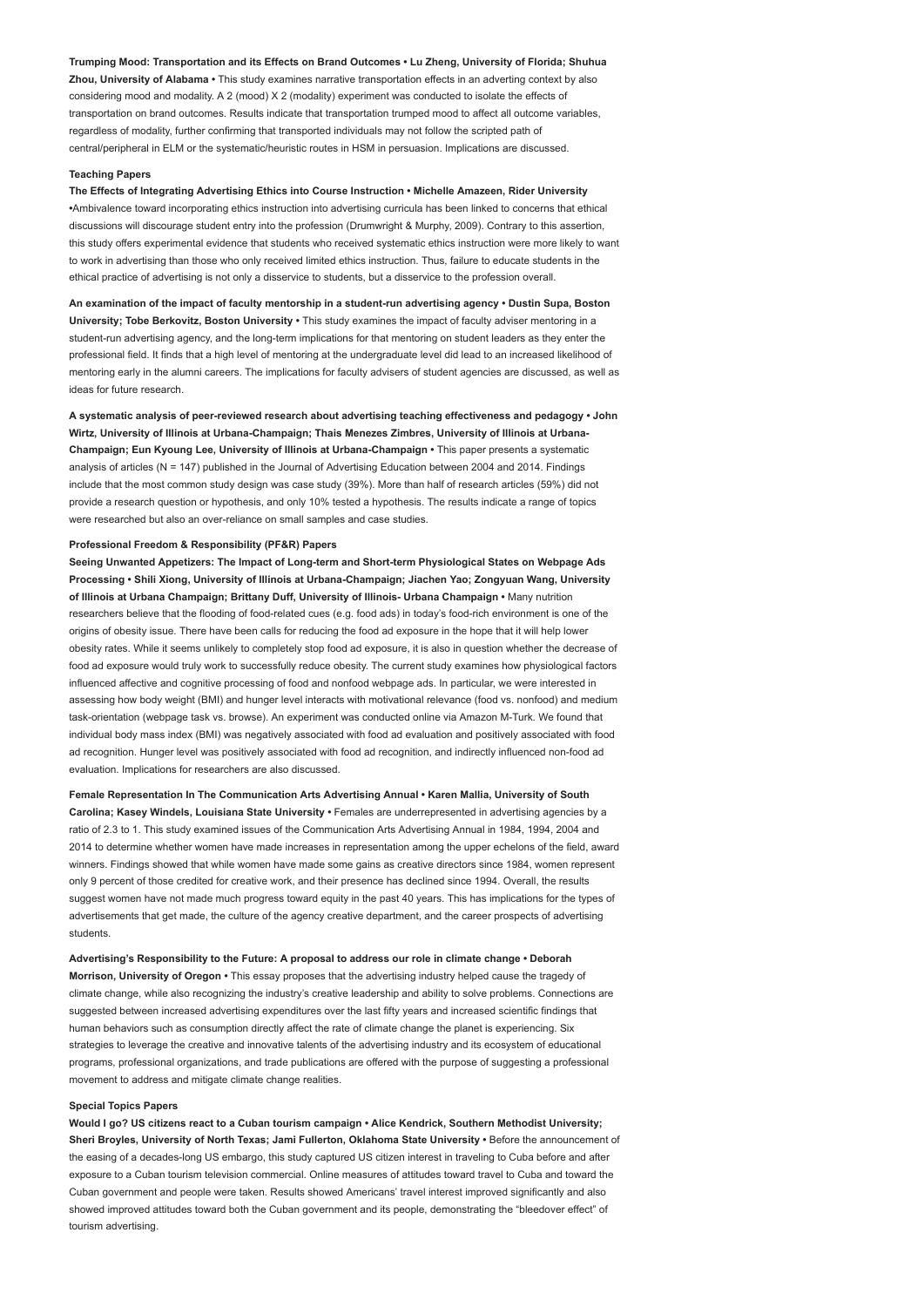The Effect of Ad Self-Selection on Different Levels of Forced Exposure to Advertising • Nam Young Kim, Sam Houston State University (SHSU) • What aspects of online advertising induce Internet users ad avoidance tendency? Is it because of a degree of forced exposure or because of users' limited power to filter personally irrelevant content? With advances in new technology, various formats of online advertising (e.g., in-stream video advertising) often force Internet users to watch the advertisement before their choice of media content plays, and this often makes them feel intruded upon and irritated. To reduce such negative reactions toward involuntary advertising exposures, this study examines whether offering users the ability to select advertising content can influence their attitudes toward the ad as well as the website in the different degrees of forced exposure circumstance. A 2 (advertising–customization: customization option vs. non-customization option) X 2 (level of forced exposure–a pre-roll vs. a rich media banner) factorial experiment reveals that advertising choice features tend to induce users' positive attitudes toward the advertising regardless of the degree of forced advertising exposure. Particularly, the findings show that the function of customization tends to generate a greater sense of relevance and increased advertising memory, which in turn lead to more positive attitudes toward the ads.

Fierce Competition While Playing Nice in the Sandbox: Trends in Advertising & Public Relations Agencies • Marlene Neill, Baylor University; Erin Schauster, University of Colorado Boulder • Advertising and public relations agencies have never been more in direct competition as public relations agencies begin offering paid media strategies and advertising agencies begin assuming roles in online community management and social listening. Through in-depth interviews with 28 advertising and public relations agency executives, this study provides new insights on the trends impacting both professions. Executives defined paid, earned, owned and social media strategies and discussed how these areas are blurring, how responsibilities are being mandated by clients, and how the associated financial challenges affect an agency's ability to retain employees. Finally, the executives discussed how clients and agencies are pursuing collaborative work that draws from the strengths of both professions.

"Wow! I want to share this with my twitter followers": Influencing Factors on Intention to Retweet of Branded Tweet • Nazmul Rony, University of Oklahoma; Doyle Yoon, University of Oklahoma; Seunghyun Kim, University of Oklahoma; Rahnuma Ahmed, University of Oklahoma • Currently, marketers are using Twitter as a strong advertising platform. Retweeting is a powerful method of spreading the brand message to a large group of potential customers with a minimum effort. However, brand followers' underlying motivation for retweeting a brand message is still unclear to the advertisers. An experimental study revealed that brand familiarity has strong influence on users' retweet motivation. It has been also found that intrinsic motivation has mediating effect on retweet intention.

Corporate advertising and crises: Understanding the effects of advertisements before and after crises on stakeholders' perceptions of the organization • Benjamin Ho, Nanyang Technological University; Wonsun Shin, Nanyang Technological University; Augustine Pang • While corporate advertising has been widely studied as a promotional tool, few studies examine its effects in a corporate crisis. By integrating insights from both advertising and crisis management literature, this study develops a crisis corporate advertising (CCA) framework examining the comprehensive use of corporate advertising in crises. The CCA framework discusses inoculation, reactance, and halo effects of pre-crisis advertising and how post-crisis advertising can be evaluated based on the image repair theory.

A Large Scale Analysis of Primetime Diets in USA, China and Singapore • Su Lin Yeo, Singapore Management University; Wonsun Shin, Nanyang Technological University; May Lwin; Jerome Williams, Rutgers Business School – Newark and New Brunswick • Given the prevalence of obesity and chronic diseases in developed and developing countries, this study examined the types of food advertised on primetime television in the US, China and Singapore and their congruence with dietary guidelines offered by health authorities. Three popular television channels in each country were selected and four hours of primetime television per channel were recorded daily over 28 days, resulting in the collection of 1008 television hours. Findings from content analyses found that food promoted across the three countries do not correspond to the types recommended for a healthy diet. The majority of the food belonged to the unhealthy categories. The study also found that national development seems to negatively parallel the exposure to healthy food advertisements on television. Implications on government regulations and recommendations for communication initiatives to better balance the interests of commercial advertisers and at the same time, safeguard the health of the public are discussed.

# Student Papers

Examining Receptiveness to Personalized Advertising Through Perceived Utility and Privacy Concerns • Nancy Brinson, University of Texas at Austin • As advertisers increasingly rely on "big data" to target their promotional messages to consumers, perceptions regarding the collection and use of such data becomes of great interest to scholars and practitioners. Consumers choosing to ignore or avoid messages intended to inform or persuade them could have potentially negative implications not only for marketers, but also for public policy, education, health care, and public safety advocates. Rooted in a cross-disciplinary theoretical approach of uses & gratifications and communication privacy management, the present study utilized a qualitative survey to examine the circumstances by which personalized advertising is perceived to be "helpful" or "uncomfortable" in a variety of contexts. Findings indicate that concerns about trust, perceived control and unauthorized access to personal information have a negative influence on consumers' attitudes about personalized advertising. As such, the present study broadens understanding of the gratifications sought by today's online media consumers as well as accounts for interpersonal considerations that drive users' attitudes about information sharing and processing.

What's in the Ad? A Content Analysis of Holistic-Analytic Cognitive Processes Found in Television

Commercials • Christina Jimenez Najera • Culture has been studied to discover how its presence influences the realm of communications in countries around the world. This study focuses on exploring manifestations of cultural values and tendencies in the domain of advertising. Using Nisbett's and Hall and Hall's research as benchmark, the study hypothesized that advertisements would reflect Western and Eastern cultural manifestations respectively. The results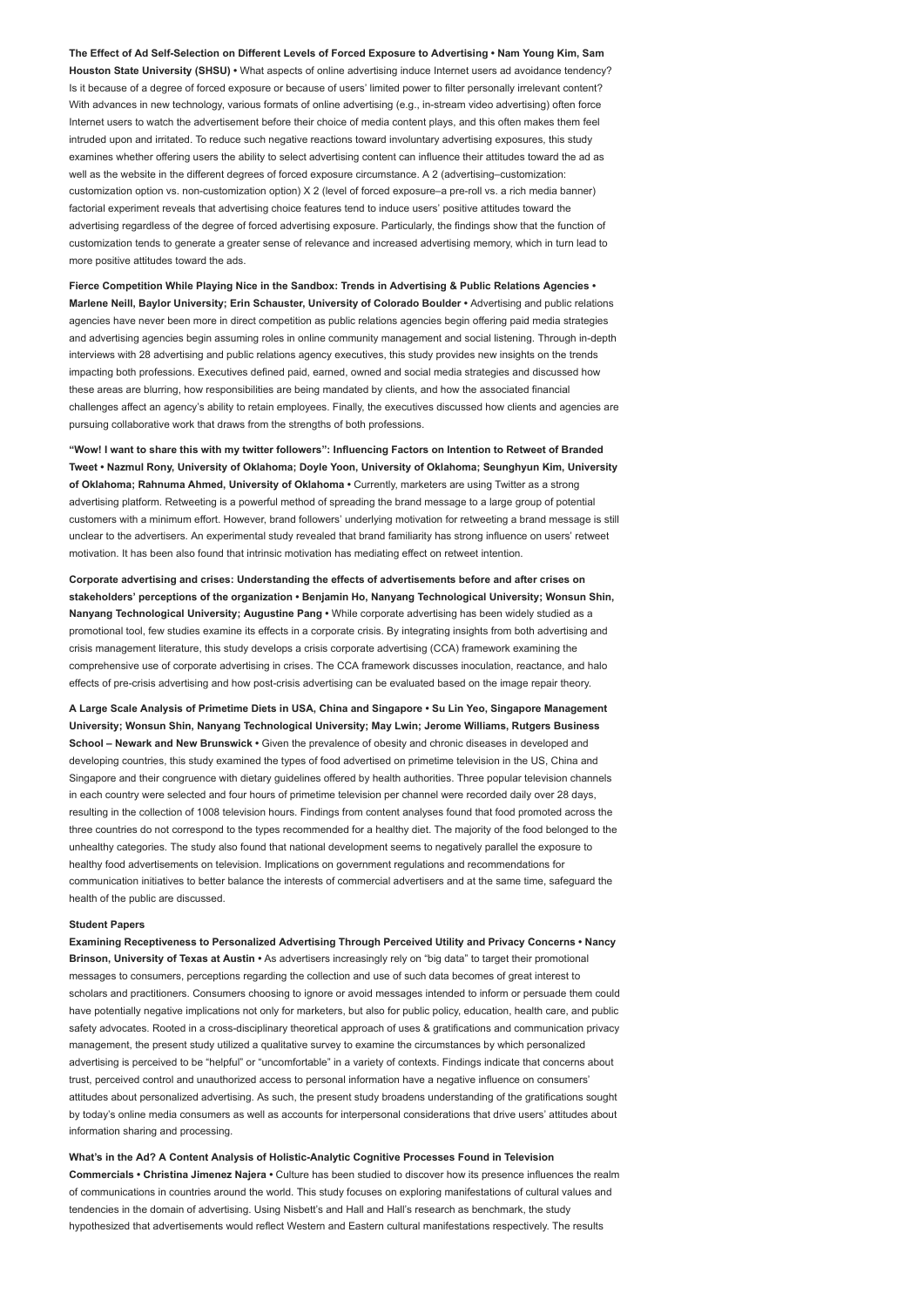showed evidence that point to manifestations of holistic-analytic cognitive orientation in television commercial advertisements.

Do Sex Appeals Matter on News Website? Effect of Sexual Web Advertisements on News Perception • Jinyoung Kim, Pennsylvania State University • We observe an increasing number of sexual web advertising on various web sites, including online news pages. However, little is known about how sexually suggestive web advertisements influence readers' perception of serious social issues, such as sexual assault. This study examined whether sexual advertisements on news web site exerted any negative effects on perception of and attitudes toward rape. Results showed that sexual web advertising significantly perverted readers' attitudes toward the sexual assault that excuses the actions of rapists and justify the plight upon victim.

Social Motives to Interact with a Brand on Social Networking sites: Focus on Social Identify and Network Externality • Okhyun Kim, University of Minnesota; Taemin Kim, University of Minnesota • This study investigated the effects of social motivations on brand engagement on social networking sites. Social motivations are based on social identity theory and network externality perspective. The method included two hierarchical levels: social identity as individual traits and perceived network externality as channel characteristics. The result showed the powerful impact of network externality. Social identity has explanatory power to predict behaviors following brand fan-pages on social media.

Friend's Tagging You on Facebook: Examining How Individual Traits Affect Consumers' Reaction to Electronic-Word-of-Mouth and Social Media Metrics • Wonkyung Kim; Chen Lou, Michigan State University • This paper investigates how consumers' individual characteristics affect their evaluation of product reviews on social media. In particular, this experimental study explored the effects of the consumer's 'need for cognition' and 'need for belonging' on their responses (i.e., attitude toward the review, attitude toward the product, and purchase intention) to product review posts on a Facebook review page. Results of two-way analysis of variance (ANOVA) showed that: 1) Subjects with low need for cognition showed more favorable attitude and purchase intention to a Facebook review post with high number of likes/comments than subject with high need for cognition and 2) Subjects with low need for belonging showed less favorable attitude and purchase intention to a Facebook review post which had commenters' referral to their friends via tagging. On the managerial front, findings of this study explicated the mechanism of how consumer characteristics could play a role in electronic-Word-Of-Mouth (eWOM) contents' effect on social media, which provided useful strategic insights to both marketers and researchers.

The Moderating Role of Sport Involvement between Sponsor-event Congruence and Consumer Responses • Jakeun Koo, University of Massachusetts, Amherst; Soyoung Joo, University of Massachusetts, Amherst • The current study examines the moderating effect of sport involvement between sponsor-event congruence and consumer responses. The experiment results indicate sport involvement moderates the effectiveness of sponsor-event congruence on sponsor credibility, subsequently influencing sponsor attitudes and purchase intention. The moderating effects were supported in both functional- and image-based congruence settings. The research findings imply sponsor-event congruence may improve sponsorship campaigns' abilities to deliver product-relevant messages to consumers highly involved in sports via a central cue.

Do you see what I see? Exploring the effects of sponsorship of a sporting event on the image of the sponsoring brand. • Eunseon (Penny) Kwon; Eunjin (Anna) Kim, Southern Methodist University • Does brand sponsorship of sporting events lead to congruence in consumers' images of sponsoring brands and sponsored sporting events? If so, what factors affect the degree of image congruence? Statistics show that sponsorship of sporting events is one of the fastest growing business around the globe. However, the importance of this marketing strategy is not reflected in the amount attention it has received in the advertising literature. This study focuses on the effects of sponsorship of a sporting event on the image of the sponsoring brand. Specially, drawing on the literature on the match-up effects of celebrity endorsement, the results from a non-student population confirm that brand sponsorship leads to image congruence.

Advertising message strategies on automobile brands' Facebook fan page • Joong Suk Lee, University of Alabama in Tuscaloosa; Tie Nie • Recognizing the rising value that social media provides for consumer engagement on brand, this study specifically explored the advertising strategies employed among four car brands' (i.e., Ford, Chevrolet, Toyota and Honda) Facebook fan pages to persuade consumers on social media networks. By applying Taylor's (1999) six-segment message strategy wheel and combining the eWOM engagement of these advertisements, this study demonstrated that those ads with both informational and emotional appealing elements attracted the most attention, providing further evidence to better understand the marketing effectiveness adopted by these respective companies. Implications and future research suggestions are also offered, considering the wide range of content (e.g., photos, videos, anecdotes) produced on brand groups, which sheds light on the marketers' efforts to heighten involvement between brands and customers.

Communicating ALS to the Public: The Message Effectiveness of Social-Media-Based Health Campaign • Jing (Taylor) Wen, University of Florida; Linwan Wu, University of Florida • Celebrity endorsement has been proved to be a very powerful tool in health campaigns. This study examined how celebrity-issue matchup presented in utilitarian and hedonic appeals influences evaluation of video, issue attitude and behavioral intentions in the context of ALS communication. The findings showed that celebrity-issue matchup condition outperformed non-matchup condition in generating positive issue attitude and behavioral intentions. The results also indicated that utilitarian appeal with matchup condition triggered significantly greater information sharing intention than that with non-matchup condition. However, no difference was found in hedonic appeal between matchup and non-matchup conditions. Theoretical and practical implications are also discussed.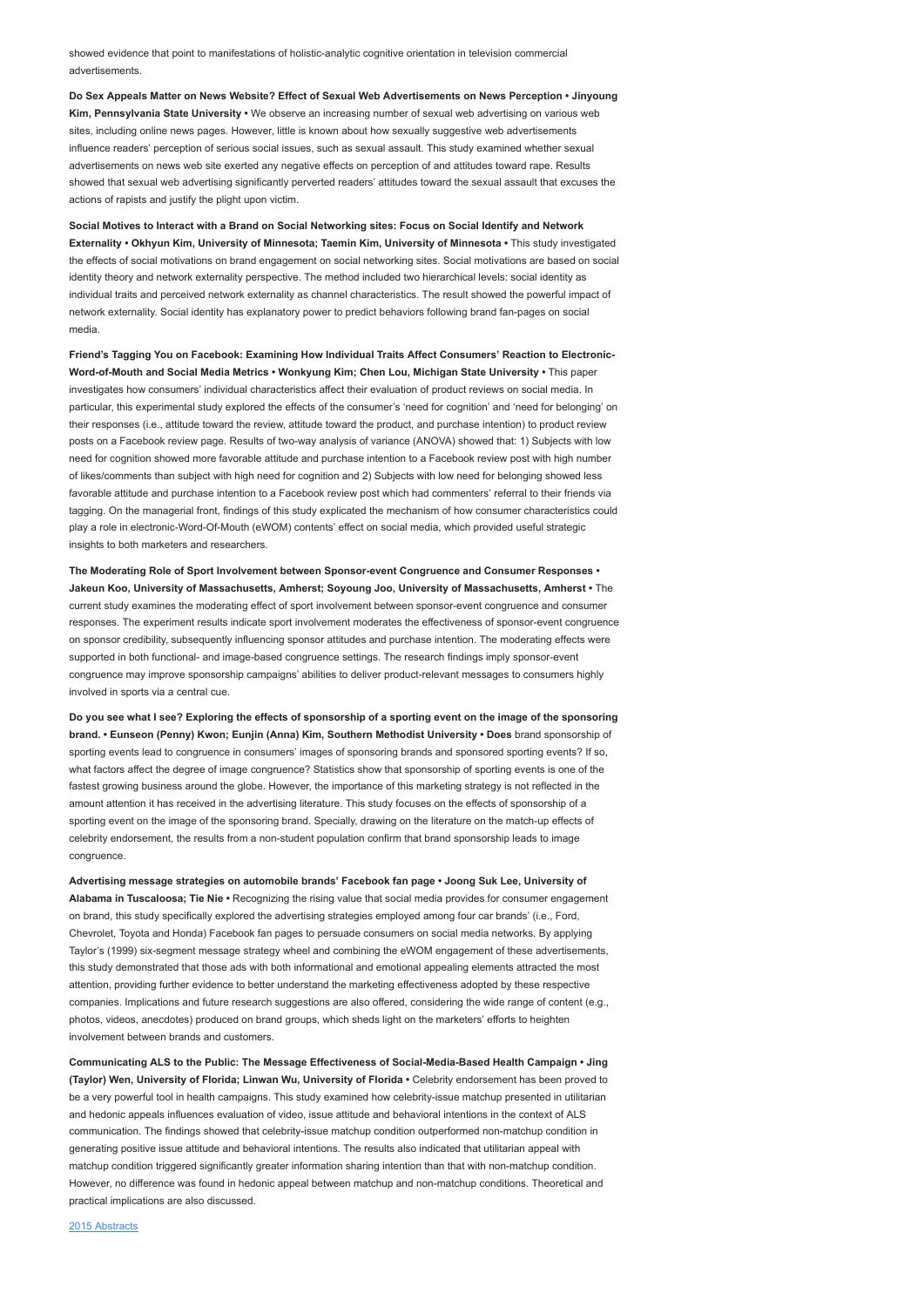# [Advertising 2011 Abstracts](http://www.aejmc.org/home/2011/06/advertising-2011-abstracts/)

Posted by [kysh](http://www.aejmc.org/home/author/kyshiab/) on June 24, 2011 · [Leave a Comment](http://www.aejmc.org/home/2011/06/advertising-2011-abstracts/#respond)

## Research Papers

The Clearer, the Better?: The Effect of Sufficient Clarification and Specificity of Risk Disclosure in Broadcast Direct-To-Consumer Advertising • Ho-Young (Anthony) Ahn, U of Tennessee; Lei Wu, University of Tennessee; Eric Haley, U of Tennessee • This study examined the effectiveness of clarifying the limitation of broadcast DTCA and the disclosure specificity. Results of a randomized 2 x 2 online experiment (n=235) indicated that the ad featuring numerical disclosure without the ad-limitation statement produced more favorable attitude and trustfulness than (1) the ad featuring numerical disclosure with the ad-limitation statement, and (2) the ad featuring general disclosure without the ad-limitation statement. The ad presenting general disclosure with the ad-limitation statement earned more trust than that presenting general disclosure without the ad-limitation statement. Perceived trustfulness did not guarantee favorable attitude toward the ad. The implications for researchers and DTCA advertisers are discussed.

Practitioner Views of Comparative Advertising: A Twenty-Year Update • Fred Beard, University o Oklahoma • A replication of a survey of senior advertising creative practitioners revealed there has likely been neither a significant increase or decrease in the use of comparative advertising since the late-1980s, although the findings also show their beliefs remain quite favorable toward the tactic. In addition, respondents rated both comparative and noncomparative advertising effective for achieving almost all the same objectives and outcomes and under almost all the same conditions that the original study's respondents did. Differences between the original survey and its replication suggest valuable directions for future research.

Science, Restraint, and J. Edgar Hoover: Building and Maintaining the FBI Brand, 1933 to 1972 • Matthew Cecil, South Dakota State University; Jennifer Tiernan, South Dakota State University; Didem Koroglu, South Dakota State University • This study argues that J. Edgar Hoover's disciplined focus on the FBI brand and on accruing brand equity and social capital was a key factor in the Bureau's dramatic growth from a bureaucratic backwater into an iconic giant in American society. The success of FBI branding during the Hoover era offers an early, normative model of how to generate brand equity on a nationwide scale.

Children's Prime-Time Food Commercials in China: A Content Analysis of National and Provincial TV Channels • Xiaoduo Wang, Ohio University; Hong Cheng, Ohio University • In this content analysis of children's prime-time TV commercials (N = 761) in China, two national channels (CCTV-1 and CCTV-Children) were compared with two channels (SXTV and HNTV) at the provincial level. Particular attention was paid to food product categories, promotional claims, eating occasions and locales, and characters' body sizes. It was found that while China's national channels were more likely to promote healthier food products and eating locales, its provincial channels tended to advertise more high-calorie food products, away-from-home eating locales, and underweight characters. Possible reasons and managerial implications of these disparities in the national and provincial TV commercials—a new and important finding about advertising in this booming market—were discussed.

Brand Placement in the Mosaic Screen: How Placement, Animation, and Onset Timing Impact Viewer Attention • Glenn Cummins, Texas Tech University College of Mass Communications; Jillian Lellis; Robert Meeds •Concerns over ad avoidance have led advertisers and content producers to explore novel forms of co-presentation of commercial and television content. We report on two studies that used eye tracking to examine one possible vehicle for copresentation, a mosaic-style presentation of televised sports. Evidence demonstrated the effectiveness of this technique, as viewers did attend to the inserted brands. Moreover, attention varied dependent upon spatial location of the insertion, use of animation, and timing of onset.

Seeing the Big Picture: Multitasking and Memory for the Ad • Brittany Duff, University of Illinois- Urbana Champaign; Sela Sar, Iowa State University; Sangdo Oh, UIUC; Yulia Lutchyn, U of Tennessee; Sydney Chinchanachokchai, U of Illinois • While media multitasking is said to be an increasing behavior for consumers, little work has been done looking at ads exposed during multitasking. Multitasking is largely thought to have detrimental effects for consumer memory, particularly toward ads encountered during these times. However, there may be situations and individuals for which multitasking does not cause a detriment to performance. Two studies explore how holistic and systematic processing (either primed, state or mood induced) may affect both individual propensities toward multitasking as well as memory for the ads exposed during multitasking.

Responses to User-Generated Brand Videos: The Persuasion Inference Model • Chang-Dae Ham, University of Illinois at Urbana-Champaign; Esther Thorson, University of Missouri • User-generated brand videos are online video contents created and shared by ordinary people, collectively describing a brand. Based on the concept of the Marketplace Metacognition (Wright 2002), this study proposes a simultaneous process of the Persuasion Inference Model in which two different metacognitions i.e., persuasion knowledge (PK) and persuasion acceptance (PA) interact with each other in response to user-generated vs. advertiser-produced brand videos. In particular, the impact of persuasion knowledge (PK), evoked from recognizing message source's motives of persuasion intention, was significantly mitigated when persuasion acceptance (PA) was aroused by the brand video's strong emotional appeal.

Consumer Attitude Toward Product Placement in the Movies: The Hierarchical Model of Individual Differences • Ilwoo Ju, University of Tennessee; Spencer Tinkham, University of Georgia • This study examines the influence of six individual differences (self-concept clarity, need for emotion, consumer susceptibility to interpersonal influence,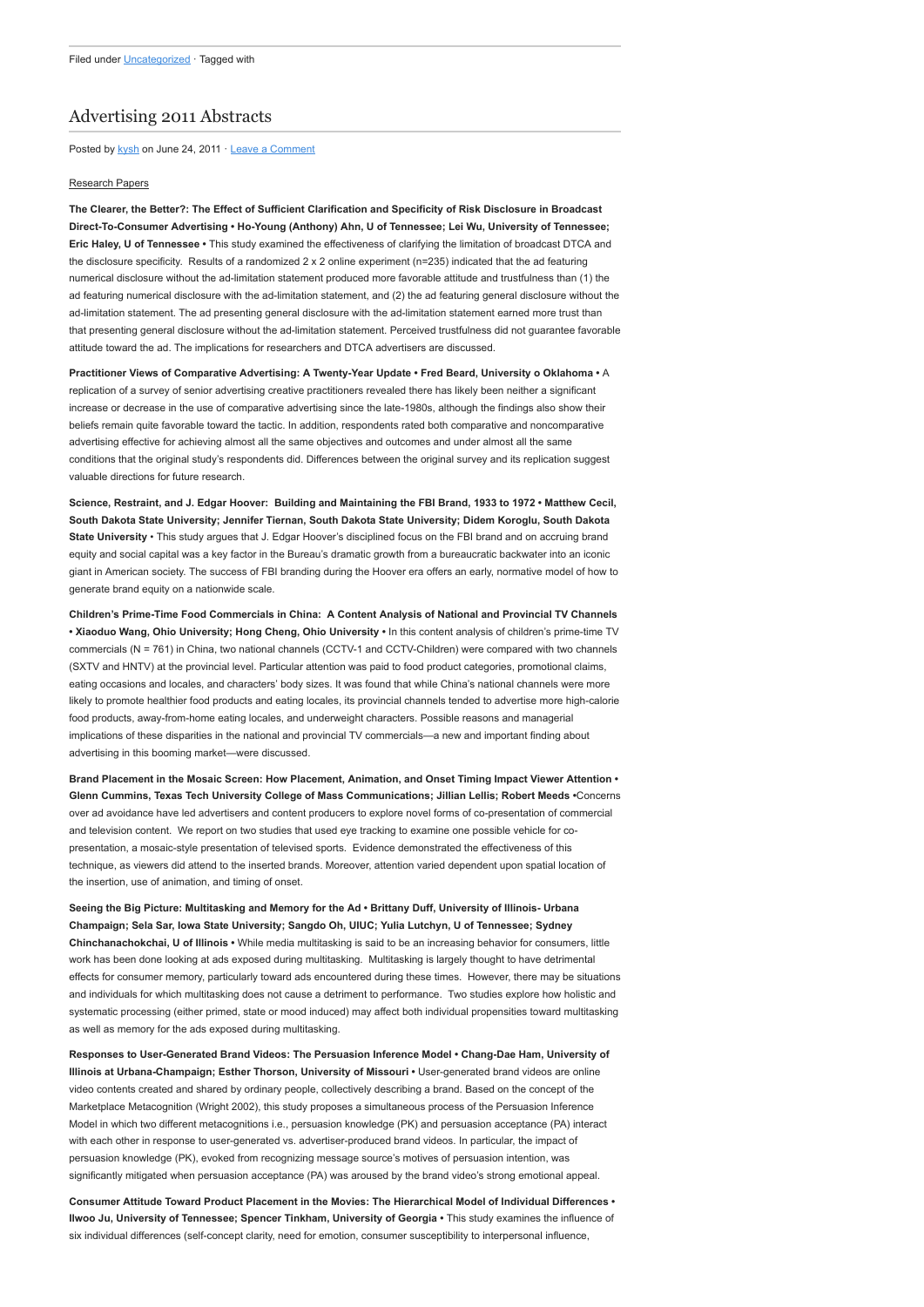attention to social comparison information, need for cognition, and transportability) on consumer attitude toward product placement in the movies. The results show statistically significant relationships between three hierarchical levels of individual differences and attitude toward product placement in the movies. Two dimensions of attitude toward product placement in the movies exhibited substantially different patterns of relationships to these individual differences. The theoretical and practical implications will be discussed.

Think Smart: Smartphone User's Intention to Accept Mobile Advertising • Jong-Hyuok Jung, Syracuse University; Yongjun Sung; Wei-Na Lee • This study explores motivations that influence smartphone users' intention to accept mobile advertising. In order to accomplish this research objective, the relationships among various factors identified from past literature were tested via online survey. The empirical findings from the current study suggest that consumer's attitude toward mobile advertising from his or her previous experience is the most powerful predictor of intention to accept mobile advertising on smartphone. In addition, consumer perception of the smartphone as a compatible device that fits with individual life style and the social benefits of using a smartphone predict intention to accept mobile advertising among smartphone users.

Direct-to-consumer prescription drug websites for stigmatized illnesses • Hannah Kang, University of Florida; Soontae An, Ewha Womans University · Given the growing importance of Internet as a source of health information, this study evaluated whether DTC prescription drug websites for stigmatized illnesses contained stigma-reducing components. We examined the content of first-level and second-level web pages in 88 stand-alone websites for 15 different stigmatized conditions. Results showed that on the homepages, textual cues and visual cues were rarely offered, especially for onset controllability. On the second layer, 22.7 percent of websites offered the three components together. Onset controllability (52.3 percent) and recategorization (54.5 percent) were the more prevalent, while offset controllability (38.6 percent) was relatively less frequent. Implications of the finding were discussed from health theory perspectives.

Assessing Circumplex Model as an Alternative Approach for Measuring Brand Personality • Chang Won Choi, Hankuk University of Foreign Studies; Hyoungkoo Khang, University of Alabama; Yoo-Kyung Kim, Hankuk University of Foreign Studies • In responding to the limitations of the factor approach to brand personality, this study aims to suggest Circumplex model that demonstrates the correlations among the brand personality attributes. The results show that brand personality traits are related to each other in a highly systematic mode. Two dominant factors, activity and potency, were extracted and most brand personality attributes were evenly distributed around the circumference of these two dimensions. To some extents, thus, brand personality attributes are considered to be combinations of these two dimensions. In addition, the finding showed that brand personality items were identified into eight facets, youth, cheerfulness, warmheartedness, tradition, faithfulness, ascendancy, leadership and innovation. This study is expected to provide a theoretical foundation of brand personality studies, complement limitations of the fivefactor model, and serve as a practical implication for creating varied brand related strategies in marketing and advertising. Applicability and implication of the findings as well as suggestions for further research are discussed.

When Does Green Advertising Work? - The Modertating Role of Product Type . Ying Kong, Towson University; Lingling Zhang • Using environmental appeals to promote products is a popular marketing technique. However, little is known about how the effectiveness of green appeals varies across different product categories. The purpose of this study is to examine whether and to what extent green appeals in advertising are effective and how that effectiveness differs between products with more vs. less environmental impact. Using the theoretical frameworks of ad-product fit hypothesis, our two product types (more harmful vs. less harmful) x two appeal types (green appeal vs. non-green appeal) experiment shows that ads with a green appeal are more effective for more-harmful products, whereas for lessharmful products, there is no significant difference between a green and a non-green appeal. Furthermore, cognitive response was found to mediate the interaction effect of green appeal and product type on ad persuasiveness. Theoretical and practical implications of the findings are discussed.

Country-of-Origin Cues in Cross-Border Strategic Brand Alliance: How Do Advertisers Do it? • Jin Kyun Lee, University of Wisconsin Oshkosh; Wei-Na Lee • This study explores the effects of cross-border strategic brand alliance (SBA) through two studies. A content analysis of magazines ad found that cross-border SBA was a dominant communication strategy. Follow-up experimental study confirmed that subjects in the low COO fit condition were more likely to recall partner brand's product category and brand name than those in the high COO fit condition. Discussions and suggestions for future research in this area are provided.

Learning from the competition: Analysis of advertising appeals for healthy foods and unhealthy foods • Jung-Sook Lee, Towson University • Food advertising appeals are analyzed from 173 food advertisements found in 12 issues of People magazine from January through December 2008. Findings indicate that both taste appeals (30%) and emotional appeals (31%) are more common than nutritional appeals (22%). The other common appeals are new product appeals and convenience appeals. Taste appeals are dominant in food advertising for both healthy foods and unhealthy foods. Nutritional appeals are also found to a similar extent in ads for unhealthy foods as in ads for healthy foods. However, emotional appeals, are used more frequently in ads for unhealthy foods than in ads for healthy foods.

Combining Product Placements and Spot Advertising: Forward Encoding, Backward Encoding, and Image Activation Effects • Joerg Matthes, University of Zurich; Florence Horisberger • Although brand placements are frequently accompanied by traditional advertising in marketing campaigns, prior academic research has focused primarily on the distinct stand-alone effects of placements. In an experiment working with realistic audiovisual stimuli, the combined effects of product placements and TV spot advertising were examined. Three conditions involving the same target brand were created (placement-only, commercial-only, commercial-placement). Results revealed higher brand awareness for the placement-only and the placement-commercial condition compared to the commercial-only condition. It was also shown that exposure to a subsequent placement can enhance memory for the preceding commercial (backward encoding). However, exposure to a preceding commercial did not facilitate placement recall (forward encoding). Results also revealed that placements can strengthen brand images that were established by a preceding TV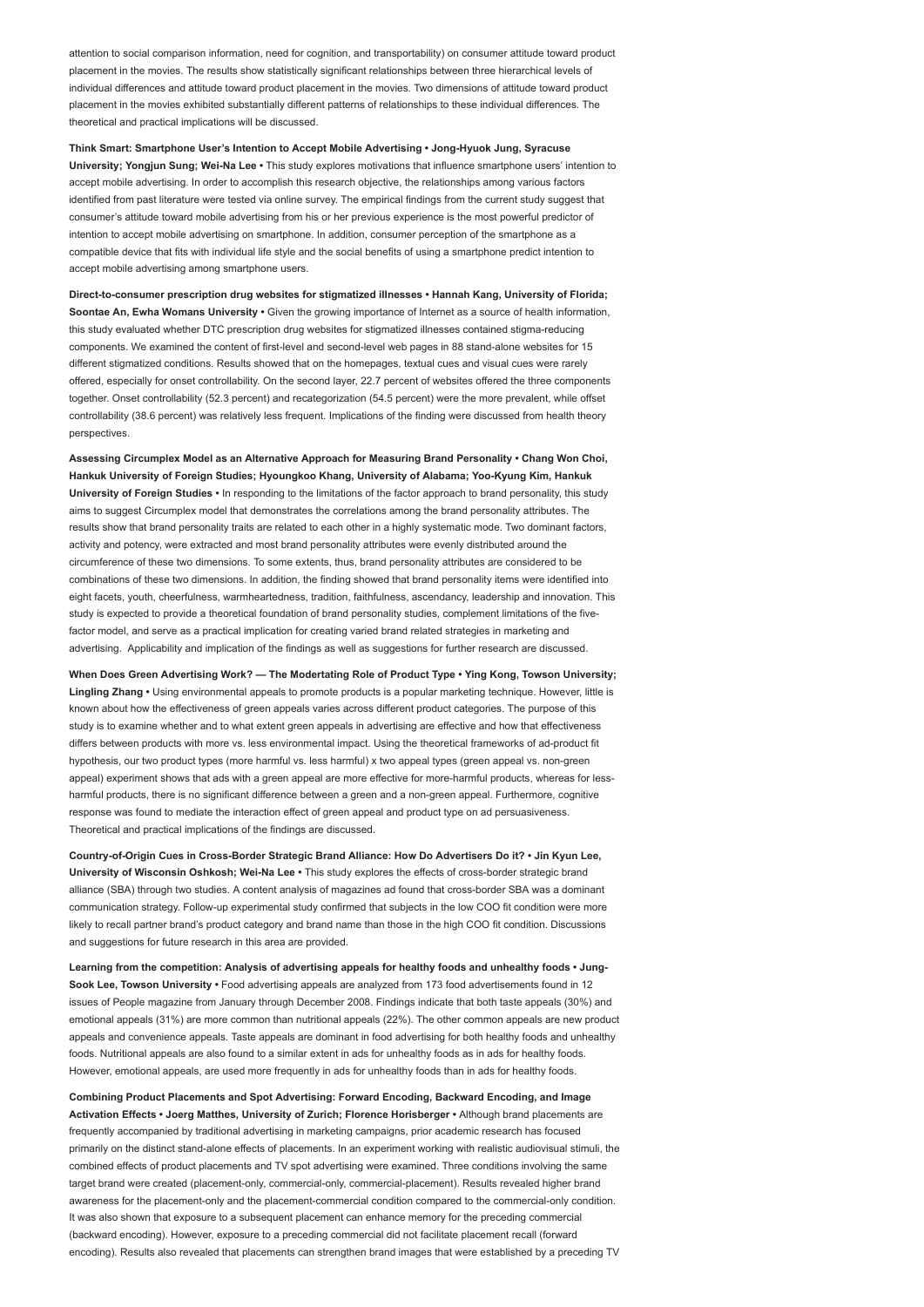commercial (image activation). However, this effect was conditional on individuals' persuasion knowledge. Implications of these findings for advertising campaigns are discussed.

Practitioner and Audience Attitudes toward Product Placement in Reality Television • Alex Walton, Cartoon Network; Barbara Miller, Elon University · As product placement continues to become a part of the television advertising landscape, television audiences are becoming more exposed to product placements and more aware of product placement as a persuasion tactic. Reality television, which represents a large percentage of the primetime television programming, provides an opportunity to present brand information in a context involving real events with real persona, perhaps limiting the activation of persuasion knowledge. Further, while including a brand name in a scripted show requires planning, capturing reality inevitably provides opportunities to place brand names into programming. This study examined product placements in reality television from multiple perspectives, including (1) in-depth interviews with network entertainment executives; and (2) a series of focus groups with audiences. The Persuasion Knowledge Model was applied as an analytic induction tool to analyze the findings for synthesis with existing literature. Implications for practitioners are discussed and a model of audience response to product placements and integrations is presented.

PKM: Changes in Millennials' Experience with Media & Attitudes, Attention, and Coping Behaviors Regarding Advertisements Since 2004 • Jensen Moore-Copple, West Virginia University; Blair Dowler, West Virginia University; Kelley Crowley, West Virginia University • This study examines changing attitudes, attention, and avoidance of advertising as well as experience with different media for early (born between 1979 and 1987) vs. late (born between 1985 and 1993) millennials. The Persuasion Knowledge Model is used as a basis for understanding how audiences develop attitudes about persuasive attempts (e.g., advertising messages) and use this information to ""cope"" with future advertising interactions. This investigation extends work done by Speck & Elliot (1997) and Moore (2004) by comparing both traditional media (newspapers, magazines, radio, television) and the Internet. Using survey methodology, this research examines ""coping"" behaviors associated with exposure to today's abundant advertising messages. Results suggest that between the five media, early vs. late millennials report very different attitudes toward advertising, attention to advertising, avoidance of advertising, and media usage. Implications for advertisers wishing to target millennials are discussed.

Direct-to-Consumer Antidepressant Advertising, Skepticism toward Advertising, and Consumers' Optimistic Bias about the Future Risk of Depression • Jin Seong Park, University of Tennessee; Ilwoo Ju, University of Tennessee; kenneth eunhan kim, oklahoma state university • Although exposure to direct-to-consumer (DTC) advertising is reported to influence the public's beliefs about diseases, no research has investigated how DTC advertising may affect the extent of consumers' optimistic bias about the future risk of diseases. Based on a survey with members of an online consumer panel (N = 699), the current study revealed that: (a) consumers exhibited a tendency to believe they were at less risk of developing clinical depression in the future than their peers, demonstrating an optimistic bias; (b) exposure to DTC antidepressant advertising acted to reduce the extent of such bias, especially when consumers were less skeptical towards prescription drug advertising. When consumers were highly skeptical, DTC exposure did not significantly relate to the extent of optimistic bias; and (c) once formed, the extent of optimistic bias negatively related to consumers' intention to seek information about depression. Implications of the research for the theory and practice of DTC advertising were discussed.

Can You Say What You Feel? A Matter of ""Wearin"" for (Musical) Codes in Advertising • Caroline Johnson; Carson Wagner, Ohio University • Research has shown that viewers may have more negative explicit attitudes toward brands using advertising codes perceived as ""worn out,"" the presence of the code led to more positive implicit attitudes. This suggests the possibility of detecting wearin—wherein viewers engage the codes—using implicit measures. While viewers may express more positive explicit attitudes toward a brand that has replaced the codes with new ones, implicit attitudes may be more negative in response to the new code.

Effects of Emotion and Interface Design on Mobile Advertising Effectiveness among Chinese College Students • wenjing xie, Southern Illinois University Carbondale; Yunze Zhao, Renmin University of China; Wenya Xie • This study examines the effect of emotional appeals and the interface design of mobile devices on people's emotional reaction to attitude towards mobile ads as well as their purchase intention of the advertised products. A survey with 442 college students in Beijing shows that emotional appeal as a whole predicts all three dependent variables. Interface design factors of hand-held device, especially screen size, also predict attitude and purchase intention. Moreover, the ubiquitous feature, interface friendliness and advertisement size influence attention to mobile Internet ads. People's emotional reaction to mobile ads can also predict their attitude and purchase behavior.

Young American Consumers' Social Media Use, Online Privacy Concerns, Trust, Risk, and Support for Advertising Regulation • Hongwei Yang, Appalachian State University • A web survey study of 422 American college students was conducted in October, 2010 to test a conceptual model of consumers' regulatory support for social media advertising, built upon previous studies. It shows that consumers' prior negative experience of online disclosure significantly increased their online privacy concerns that in turn elevated their perceived risks and undermined their trust of online companies, marketers and laws. Consumers' heightened risks built up their support for government regulation of social media advertising while their trust enhanced their support for industry self-regulation. Interestingly, young consumers' trust and perceived risk of online disclosure did not negatively influence their time spent on social networking and blogging websites. Implications for digital interactive marketers, government and self-regulatory agencies are discussed.

Predicting Reactions to Sex in Advertising: The Interplay of Emotional Arousal, Ethical Judgment, and Sexual Self-Schema on Responses to Sexual Content • Kyunga Yoo, University of Georgia; Hojoon Choi, University of Georgia; Tom Reichert, University of Georgia; Michael S. LaTour, University of Nevada Las Vegas; John B. Ford, Old Dominion University • Employing a large national sample, the current research examined how consumer's emotional arousal and ethical judgment mediate between their sexual ad perception and ad response processes. Simultaneously, the influence of Sexual Self-Schema (SSS) on this mediating mechanism was also assessed. Findings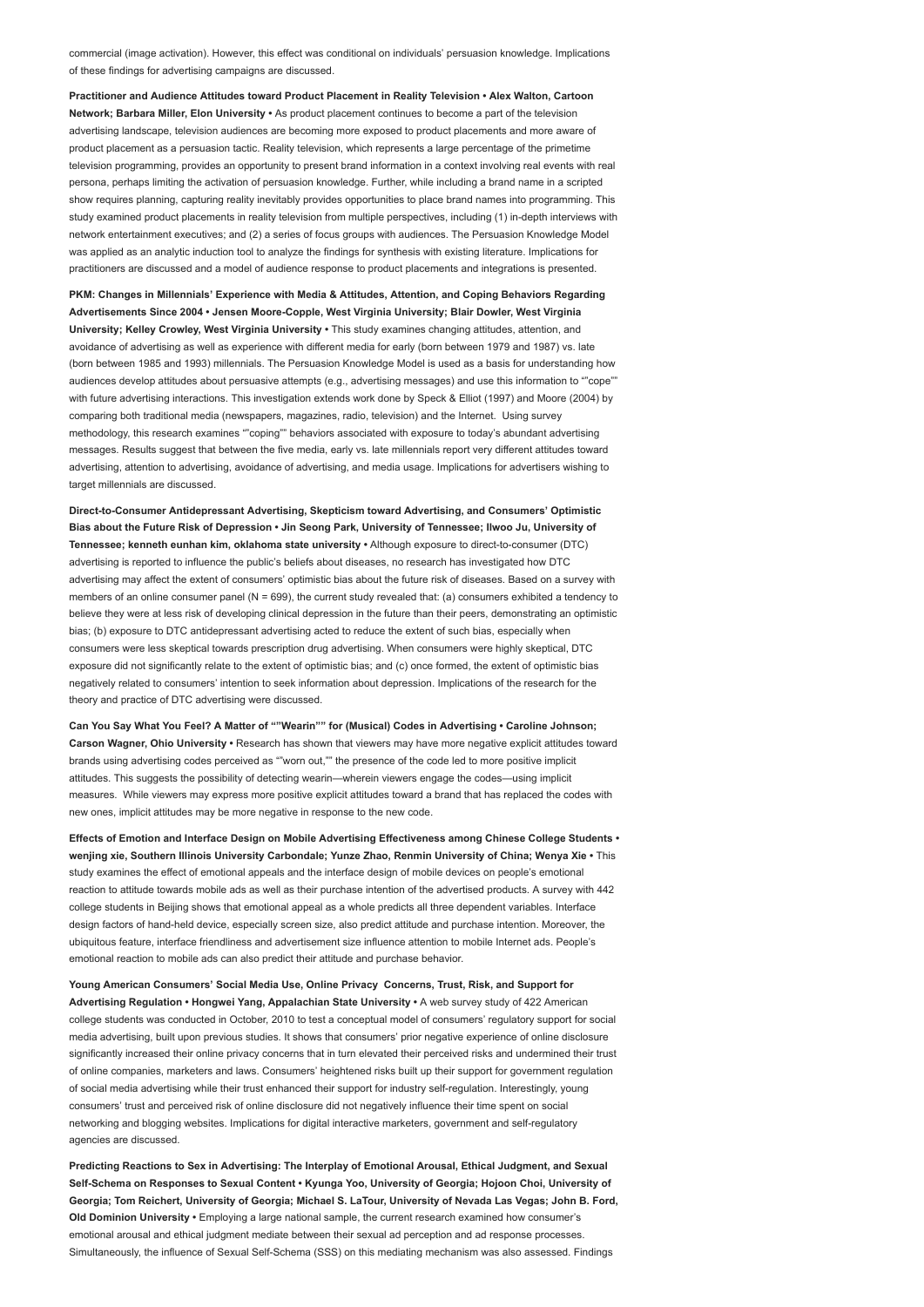show that consumers experience a conflict between their emotional arousal and ethical morality on processing sexual content in advertising, and SSS plays an important role in manipulating the extent of this conflict.

Effects of Purchasing Experience and Repeated Exposure to the Website on Online Customers' Brand Relationship • Doyle Yoon, University of Oklahoma • This study examines the effects of prior purchase experience, Internet efficacy, and repeated exposure on consumers' relationship with retailers, using data collected from an online survey of 802 respondents (465 for a web-based e-retailer version and 337 for a click-and-mortar retailer version). Three relationship quality constructs – trust, satisfaction, and commitment  are higher in respondents with prior purchasing experience and higher Internet efficacy. However, decreasing trends are found in all three constructs over repeated exposure to the Website. Belyne's (1970) Two-Factor Theory is used to explain the decrease of relationship quality over repeated exposure. More implications are discussed.

To Help You or To Serve Myself? Exploring the Two Psychological Tendencies that Motivate Online Influentials to Communicate • Jie Zhang, University of Evansville; Wei-Na Lee • This paper describes a study in the psychology of eMavenism, the consumer tendency to acquire general marketplace information from the Internet and become especially involved in electronic word-of-mouth communication. The purpose of the study was to investigate empirically the associations between eMavenism and two important psychological tendencies, altruism and status seeking. The findings support the notion that eMavenism is driven by both other-regarding concern and self-serving interest. Furthermore, the relationship between altruism and eMavenism was found to be negatively moderated by revealing true identity online. Revealing true identity online did not significantly impact the relationship between status seeking and eMavenism. These findings enrich the knowledge of the psychology of eMavenism, improve the concept of eMavenism, and suggest some motivations for engaging in eMavenism. Practically, advertising strategies can be fine-tuned to appeal more effectively to eMavens by satisfying their psychological tendencies.

Am I Really Doing It For Your Benefit? Exploring Social and Personal Motivations for Providing Positive versus Negative Electronic Word-of-Mouth • Jie Zhang, University of Evansville; Wei-Na Lee • This paper describes a study examining whether social and personal motivations affect presenting positive versus negative electronic word-ofmouth (eWOM) similarly or differently. Altruism, consumer self-confidence—social outcome decision making, and personal innovativeness for Web were selected to represent social, social-personal, and personal motivations for eWOM giving. The findings support that all three motivations are important driving forces for eWOM provision in general. In particular, the social-personal motivation, consumer self-confidence—social outcome decision making, was significantly more associated with positive than negative eWOM giving. Advertisers need to incorporate themes linked to this motivation in their campaigns in order to get more ""good"" word from consumers. Both altruism and personal innovativeness for Web affected providing pleasant versus unpleasant product information similarly. Advertisers need to monitor these two motivations when consumers form negative impressions concerning a product. The findings expand the knowledge of social and personal motivations for providing eWOM and improve the theoretical understanding of the relationship between motivations and the type of eWOM presented.

Risk, Realism, and Responsibility in Beer Commercials • Lara Zwarun • When exposed to beer commercials that creatively circumvent the spirit of self-regulatory advertising guidelines by juxtaposing drinking with risky physical activities, participants who drink alcohol perceived them as more realistic than non-drinkers did. The Message Information Processing (MIP) model is applied to illustrate how this perceived realism is part of logical mental processing that reinforces drinking beliefs and behaviors. Drinkers also found the commercials more responsible than non-drinkers, despite some participants believing they had seen people engaging in risky activities while under the influence. A commercial featuring designated driving was viewed as less realistic by drinkers; open-ended comments reveal this may be because in their experience, the use of designated drivers is rare.

### Teaching Papers

Consumer Insights, Clients, and Capstone Campaigns Courses: Teaching Research in Advertising Curricula • Danielle Coombs, Kent State University · Evidence suggests that teaching research to undergraduate advertising students can be one of the most challenging roles an advertising faculty member will undertake. Unlike classes in copywriting, media planning, or account management, students often fail to see the connection between the course content and their eventual careers. This disconnect is exacerbated by fears and anxiety surrounding the topics of statistics (and its often equally disliked sibling, mathematics in general). Evidence indicates that some students chose advertising over marketing majors in part because of the reduced math requirements, and—for many—research classes are explicitly linked to these dreaded areas. Despite these challenges, research remains core component for most advertising curricula. This research is designed to understand how research currently is taught and the perceived value of teaching research in a contemporary advertising program, both in terms of individual, specific research-centered classes and as a component of strategy- or campaigns-driven courses. Within that context, we also explore how experiential learning (operationalized for our purposes as client-based projects) can be utilized to better support objectives associated with teaching research to undergraduate advertising students.

Is diversity ""non-existent"" or a ""non-issue?"": Preliminary results from a thematic analysis ascertaining how educators define diversity in advertising • Laurie Phillips • In the past four decades, diversity has been the subject of heated debate on Madison Avenue and within the halls of the academy alike. Within the ad industry, diversity has been the catalyst for lawsuits concerning employment discrimination, vitriol about monocultural representations within ad messaging, and frequent trade press coverage of America's changing demographics. Building upon this information, this study reports on qualitative data from an on-going nationwide survey assessing educators' attitudes toward teaching about diversity in advertising. Reviewing nearly 300 responses to the query ""how do you define diversity in advertising?"" from educators at both accredited and unaccredited institutions, the study includes feedback from those who are rarely surveyed: educators in ad programs housed both inside and outside of schools of journalism and mass communication.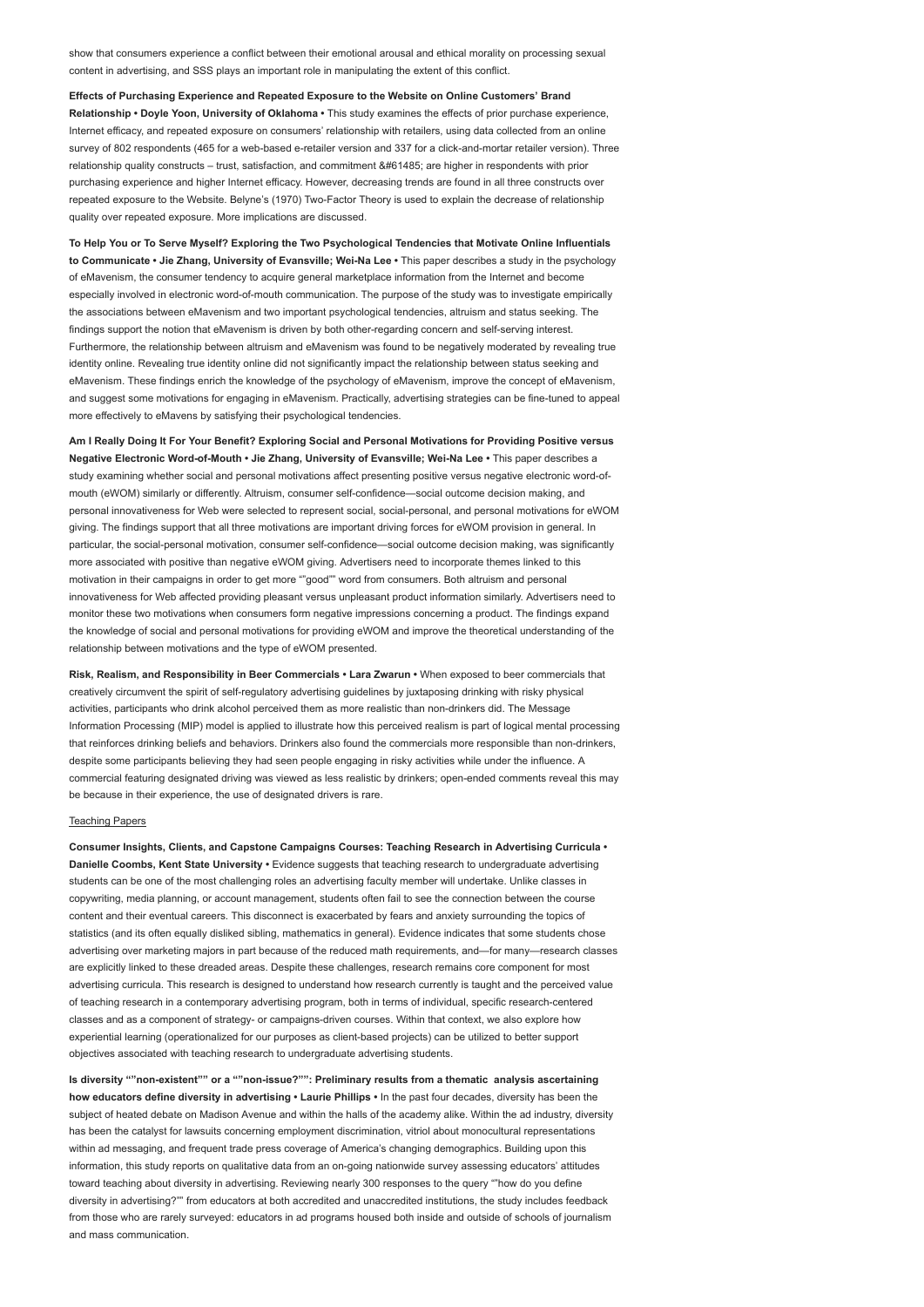Why Students Major in Advertising • Ron Taylor, University of Tennessee, Knoxville • A total of 145 essays written by students seeking admission to an advertising degree program at a major Southeastern university were examined for student motivation for pursuing an advertising major. All essays for three academic years, each five years apart, were selected to maximize the opportunity to find differences. The essays were submitted in the academic years 1997-98 (46 essays), 2002-03 (38 essays), and 2007-08 (61 essays). The opportunity to express one's creativity ability is the primary reason students are attracted to advertising.

# Professional Freedom & Responsibility (PF&R) Papers

Job Satisfaction Among Minority Advertising Professionals: An Update • Jami Fullerton, Oklahoma State University; Alice Kendrick, Southern Methodist University • This paper partially replicated and updated a study of job satisfaction among minority advertising graduates honored through a national program. In the current study, responses from alumni of the American Advertising Federation's Most Promising Minority Students in Advertising from the years 2006-2010 were compared with results from a similar study of alumni from 1997-2005. In the current study, overall job satisfaction for those working in advertising was on the positive side of neutral but significantly lower than alumni who did not work in advertising. Minority advertising professionals were most satisfied with their co-workers and least satisfied with their compensation. Salary was positively correlated with job satisfaction, as was the presence of a professional mentor. Verbatim responses about employment challenges described a steep learning curve for recent graduates who joined the workforce. Implications for industry and academic programs are discussed.

#### Special Topics Papers

Dealing with Conflicting Health Messages: A Qualitative Study of College Students' Understandings of Tanning and Skin Cancer Prevention Advertising Messages • Ho-Young (Anthony) Ahn, U of Tennessee; Stephanie Kelly, University of Tennessee; Lei Wu, University of Tennessee; Eric Haley, U of Tennessee • The aim of the current study was to explore how college students make sense of conflicting health messages in relation to tanning in an advertising context. In-depth interviews with 30 college students revealed a certain degree of conflict between advertising message claims, their beliefs and feelings toward the messages. Self-resolution strategies such as problemsolving, compromising and avoiding emerged. Suggestions and implications for health promotion practitioners were provided in terms of advertising skepticism, advertising moderation, credible message sources in advertising and a gap between attitude and behavior.

Maximizing Optimization: A Small Business Owner Confronts SEM (A Case Study In Search Engine Marketing) • Martine Beachboard, Idaho State University • A New England auto mechanic launches an online specialty auto parts shop and considers how best to market it: through pay-per-click advertising, search engine optimization, or a combination. He seeks advice from a professional web consulting firm and examines their proposal for three levels of analysis and support. This teaching case offers a relevant and detailed example to supplement textbook coverage of search engine marketing. It is designed to promote class discussion and critical problem solving.

Connecting Virtual World Perception to Real World Consumption: Chinese Female White-Collar Professionals' Interpretation of Product Placement in SNSs • Huan Chen; Eric Haley, U of Tennessee • A phenomenology study reveals the lived meanings of product placement in social network sites (SNSs) among Chinese female white-collar professional users through an investigation of a newly launched SNS, Happy Network. In total, 15 face-to-face, in-depth interviews were conducted to collect data. Findings indicated that participants' interpretations of product placement were interrelated with the socially constructed meanings of the SNS, participants' social role of white-collar professionals, and consumer culture of contemporary Chinese society. In particular, the socially constructed meanings of product placement in the context of SNS are jutisfying the existence, connecting to the real world, noticing the familiar, insinuating brand image, and linking to consumption.

"The Other Hangover"": A Case Study in Implementing and Evaluating an Anti-Binge Drinking Advertising Campaign • Nathan Gilkerson, University of Minnesota – Twin Cities; Michelle Gross; Andrea Ahneman • The Other Hangover is an award-winning anti-binge drinking advertising campaign created by students and launched on the University of Minnesota campus in the fall of 2010. Undergraduates led development and implementation of the campaign, and multiple surveys were designed to evaluate the impact and success of the project. Following an overview of the research and creative strategy behind the campaign, a summary of the evaluation results — including both quantitative and qualitative data — is presented.

Exploring the Effects of External Brand Placement on Game Players' Processing of In-Game Brand • Eunice Kim, The University of Texas at Austin; Matthew Eastin, The University of Texas at Austin • There are many branded game-related products, which we call as external brands. This study explores the effects of external brand experience during game play on players' processing of in-game brand. Results reveal that the in-game brand is better recalled by players experiencing an identical external brand to the in-game brand than players experiencing no external brand or a competing brand. Brand memory was greater for the competing external brand than the in-game brand.

The Cat Herder: The Role and Function of the Agency Creative Director • Karen Mallia, University of South Carolina; Kasey Windels, DePaul University; Sheri Broyles, University of North Texas • While creativity is the lifeblood of the advertising agency, little is known about the role of the creative director in guiding the creative process. This exploratory research aims to uncover the role of the creative director as perceived by agency creatives. Utilizing quasi-ethnographic methods, this research is based on data from six agencies. Findings suggest successful creative directors are transformational leaders with many roles, including brand steward, culture builder, and champion of creative teams.

Channeling the Spirit of IMC: Analysis of the Context and Conditions that Underscore Integrated Marketing Communication • Brian Smith • Integrated marketing communication (IMC) has been discussed as both a process and a concept. On the one hand it is mechanical, through message and image matching, channel management, and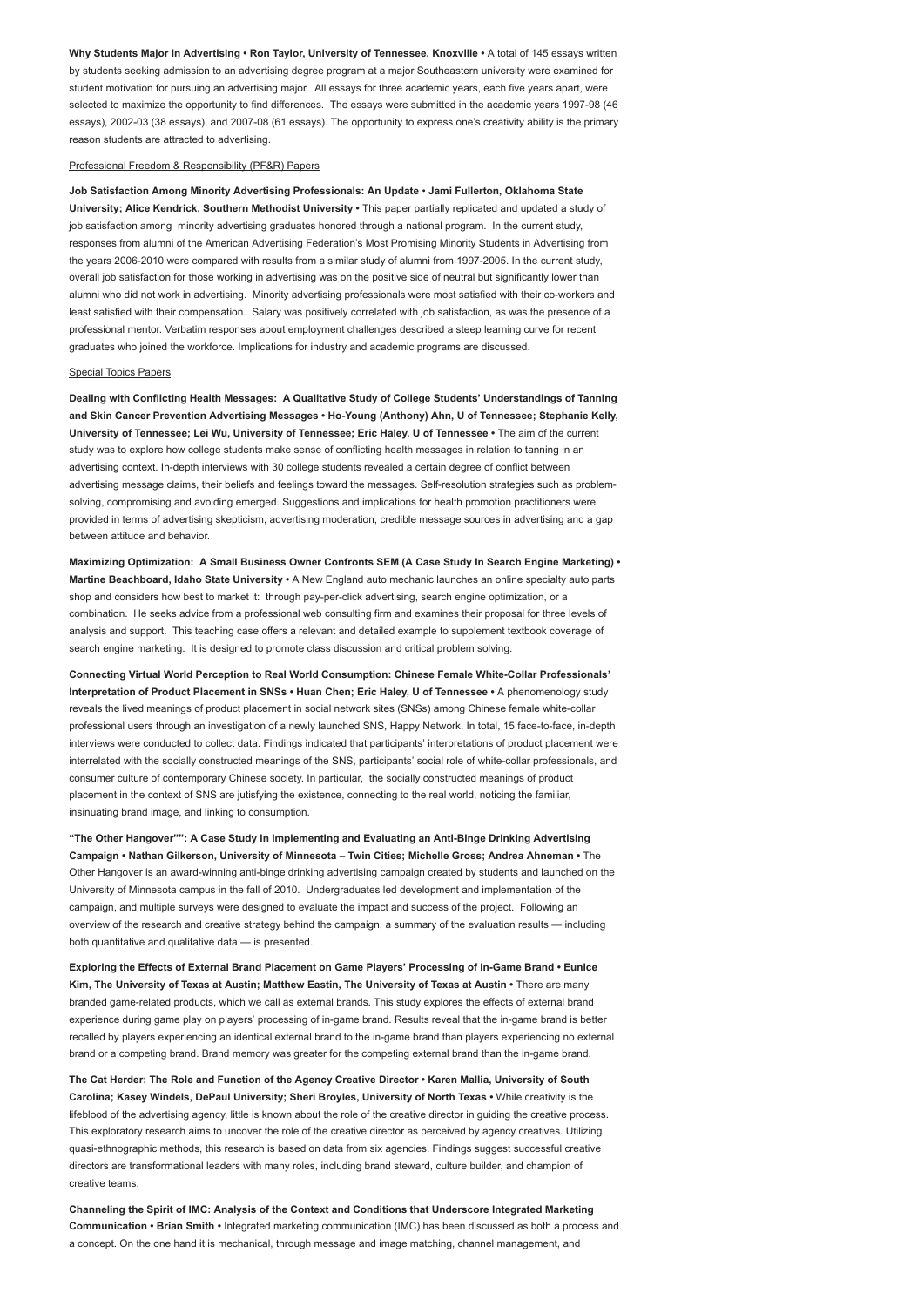measurement. On the other hand, it is also conceptual, based on a unique organizing philosophy that underscores communication mechanics. The latter, which can be termed ""the spirit"" of integration, has received little attention in the literature in spite of its influence on communication. This study outlines the organizational variables that underscore integration, including informal processes and social interactions, which facilitate the mechanics of integration. Results provide theoretical insight and progress integrated communication theory beyond the current emphasis on mechanics to co-creational and socially-constructed considerations in communication integration.

Extending TPB and TAM to Mobile Viral Marketing: A Cross-cultural Study of Young American and Chinese Consumers' Attitude, Intent and Behavior • Hongwei Yang, Appalachian State University; Liuning Zhou, Center for the Digital Future, Annenberg School for Communication, University of Southern California • A web survey of 440 American college students was conducted in April, 2010 and a paper survey of 835 Chinese college students was administered in May, June and October, 2010 to validate the Theory of Planned Behavior and the Technology Acceptance Model in predicting young American and Chinese young consumers' mobile viral marketing attitude, intention and behavior. Structural model testing results confirmed the chain of mobile viral marketing attitude to intent to actual behavior. Subjective norm, behavioral control, perceived utility, and perceived cost predicted their attitude toward viral marketing. Their attitude and perceived utility predicted their viral marketing intent while their intent and attitude predicted the actual behavior. The implications for the industry and academia were discussed.

#### Student Papers

Advertising Images of Gender and Race Portrayed in Sports Illustrated Kids, 2000-2009 • Ashley Furrow, Ohio University • Gender and racial discrimination in sport remains rampant, and sports media continue as a leading arena for the reproduction of dominant, traditional images of gender and race and of inequality between the sexes and races (Sage, 1990; Smith, 2007). This study conducted a content analysis of advertising images (N=1,490) in Sports Illustrated Kids to determine whether these visual images reflect actual participation rates in athletic competition based on gender and race and whether the number of images of women in the magazine has increased during the magazine's second decade of publication, 2000 to 2009. This study found that women and racial minorities continue to be vastly underrepresented within the magazine's advertising pages. Photographs featuring men were found to vastly outnumber those featuring women in SIK advertising photographs by a ratio of nearly 4 to 1 (79.7% to 20.3%). As far as a racial difference, African, Asian, and Hispanic models are still fighting for representation in the magazine with only 27.8% depicted in advertising images.

Examining the Influences of Online Comments on Viewers' Perceptions of Corporate Advertising on YouTube • Jiran Hou, The University of Georgia; Hojoon Choi, University of Georgia • This study examines the impact of the co-appearance of online peer comments and corporate advertising on online viewers' attitudes toward the ad, claim believability and attitudes toward the brand. The findings show that the impacts of online peer comments on ad processing and attitudes varied depending on the comment valences and individuals' previous attitude toward the brand. Negative comments were more influential than positive comments in affecting viewers' claim believability, attitude toward the ad and attitude toward the brand. Viewers with negative prior brand attitudes were hardly influenced by any types of peer comments, and viewers with positive prior brand attitudes were more easily influenced by negative comments.

The influence of fear appeal on persuasion effects for skin cancer public service announcements (PSAs) according to fear message framing and fear type • Hannah Kang, University of Florida • This study examined the impact of fear message framing and fear type in fear appeal on the persuasion effect of skin cancer public service announcement (PSA). To examine persuasion effects, this study used attitude toward advertising, attitude toward using tanning beds and sunbathing, and behavioral intention as the dependent variable. The experiment was designed by a 2 (message framing: positive message/negative message) X 2 (fear type: health risk/ social risk) factorial design betweensubjects experimental design. Results indicated that the main effect of fear type was found on the attitude toward advertising. Moreover, there was significant interaction between fear message framing and fear type not only on the attitude toward using tanning beds or sunbathing, but also on behavioral intention. Implications and limitations of the findings were discussed.

Goal Theories and Attention to Online Banner Advertisements • Dae-Hee Kim, University of Florida • Drawing upon several findings from goal theories in cognitive psychology, the present study investigates a potential mechanism about how consumers process online banner advertising. Two online experiments with simulated web pages revealed that consumer's goals could determine the attention to online banner advertising. More specifically, the first study showed that subjects paid more attention to the banner stimuli that was relevant to their primed goal. In the second study, subjects attended more to banner advertising on the webpage where they completed the goal-directed tasks rather than on a webpage where their tasks were ongoing. Implications and directions for future research are extensively discussed.

Boys will be Boys: An Analysis of the Male Image in Advertising over the Past 60 Years • Katherine Krauss, Manhattan College • This paper examines conceptions of masculinity, commercialization of personal hygiene, and the formation of the American male identity in order to create a general foundation of understanding as to why masculinity is perceived in the way that it is and why advertisers sell the way that they do to men. Focusing on the advertising efforts of Proctor & Gamble's beauty and grooming product, Old Spice, this paper analyzes the commonalities and differences of theme and content in advertisements of the 1950s and 2000s. This paper discusses the advertised messages being conveyed to the 18- to 36-year old age demographic in both decades, where each ad is examined for the cultural values it represents and markets to men. Using a textural analysis approach, each advertisement is examined in its wording and image to highlight the representation of hegemonic ideals, namely, sex, pleasure-seeking, and reputation. This indepth analysis of the Old Spice campaigns allows this paper to identify that the image of the young macho-man lifestyle has been strongly static throughout American history, mirroring and perpetuating the hegemonic male ideal.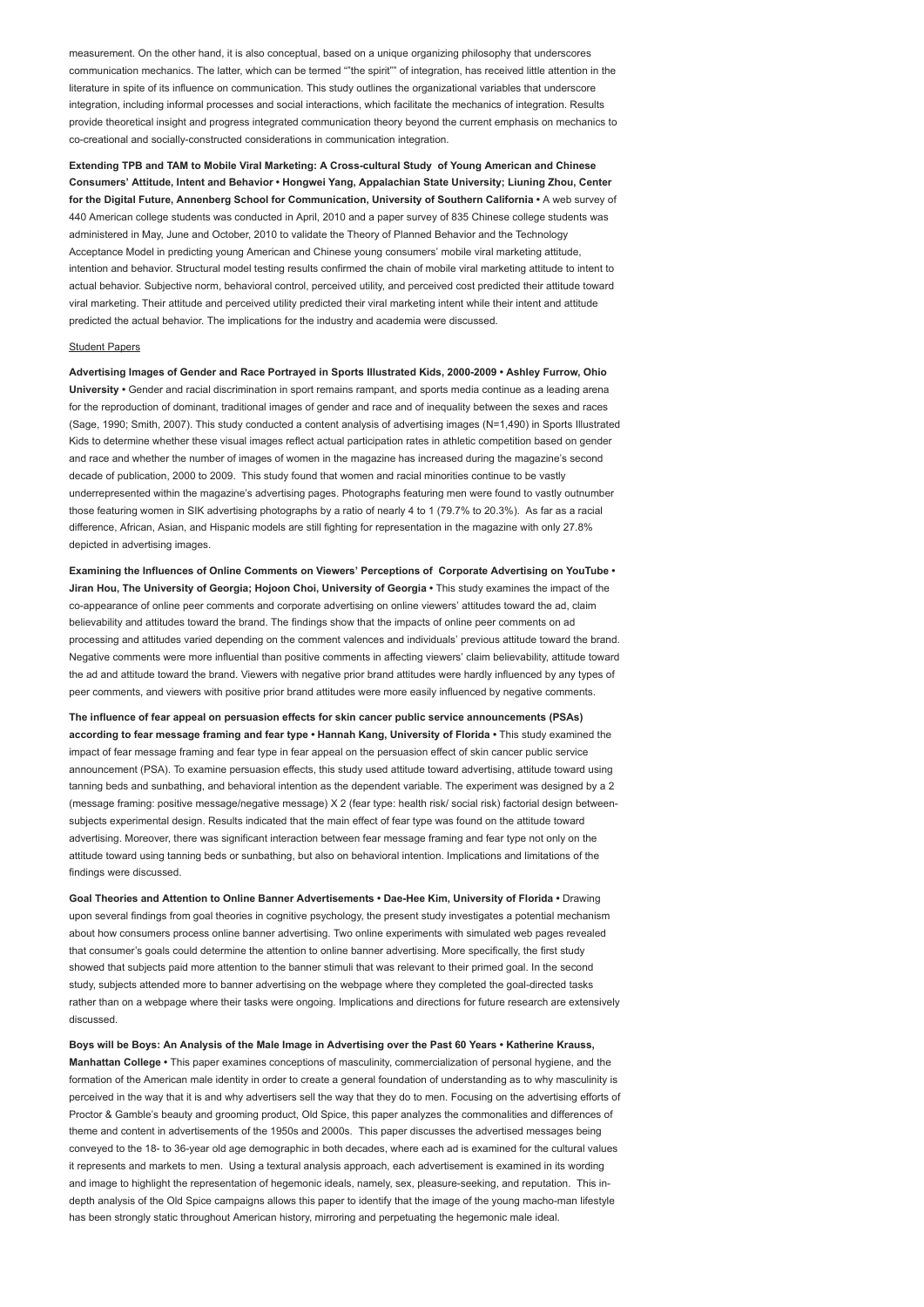The influence of relevance and emotional appeals in public service ads on attitudes and behavioral intentions toward global climate change • Supathida Kulpavaropas • This study examines the main and interactive effects of two emotional appeals (happy and fear) in public service advertisements and the degree to which this topic is assessed as relevant on people's attitudes and behavioral intention toward global climate change. The results of an experiment showed that participants with high issue relevance reported more positive attitude toward global climate change and more positive behavioral intention when they viewed an ad with a happy vs. fearful appeal.

Effects of Message Involvement and the Tone of Reviews on Facebook:Perceived Credibility, Attitude toward the Ad and Brand • Jinhyon Kwon, University of Florida; Ji Young Kim • This study examines how the Facebook brand page environment, where advertisements and consumer reviews coexist, affects consumers' attitudes toward the advertisement and the brand. A 2 x 3 experiment manipulated the level of ad message involvement and the tone of online reviews. Results suggest that the tone of online reviews affects consumers' perceptions of review credibility. Furthermore, an ad message involvement and the review tone interaction emerged for attitude toward the brand.

Effects of Fair Trade Label, Consumers' Social Responsibility, and Message Framing on Attitudes and Behavior • Seul Lee • This study explored the effectiveness of a Fair Trade certified label, differences of personal social responsibility, and the message framing through an online experiment. The findings indicated that more socially concerned group manifested more positive attitudes and purchase intention than less socially concerned group and that gain-framed messages had a more positive impact than did loss-framed messages. However, this study failed to present that a Fair Trade certified label generated more positive impact.

Effectiveness of blog advertising: Impact of message sidedness, communicator expertise, and advertising intent • Hyun-Ji Lim; Jin Sook Im; Yoo Jin Chung, University of Florida • This study attempts to examine how three factors — message sidedness, communicator expertise, and advertising intent of blog messages — can affect the perception of the message recipients regarding the credibility of the message, improve their attitudes toward the product or the brand reviewed, and provoke changes in their intended behavior. A  $2 \times 2 \times 2$  factorial experiment was designed. The experiment involved stimulus material in the form of a blog post, which was modified according to the treatment factors of message sidedness (one-sided vs. refutational two-sided), communicator expertise (high vs. low), and advertising intent (explicit vs. implicit). 388 data sets were collected. This study concluded that a one-sided message was found to be more effective than a refutational two-sided message for blog advertising. Communicator expertise is an important factor while advertising intent was not. This study suggested additional findings related to gender difference.

What Path, Advertising Framing? Tracing the Travels of Framing Through the Advertising Journals, 1996-2010. • Carmen Maye, University of South Carolina • Frame analysis in advertising journals is examined between 1996 and 2010. Included are Advertising & Society Review, International Journal of Advertising, Journal of Advertising, Journal of Advertising Research, Journal of Current Issues & Research in Advertising and Journal of Interactive Advertising. Frame analysis appears to be gaining traction in the advertising literature. That advertising journals have more slowly embraced framing research than their communications counterparts may owe to inherent differences between news content and advertising.

From Unspeakable to Homosexual to Gay to LGBT: The Evolution of Research on Marketing's Most Controversial Market Segment • Laurie Phillips • For nearly two decades, collectively the trade press, LGBT marketing firms, tremendous ad expenditure growth in LGBT publications, the explosion of LGBT-targeted, ad-supported media outlets, and strong buying power figures have justified the existence of an LGBT market. Through an in-depth literature review of over 75 five pieces of peer-reviewed advertising and marketing scholarship, this study addresses how scholars have studied the market. In addition to providing one of the most extensive literature reviews on the topic to date, this study provides researchers with a roadmap for future research.

The Effects of Using ""Real Women"" In Advertising • Amber Remke, Oklahoma State University • Are advertisements that use more realistic models as effective as those that use ""ideal"" models? This study seeks to answer that question using an experimental design to determine whether there is a difference in how females will respond to ads featuring an ""ideal"" model or a more realistic model and whether body-esteem or self-esteem are moderating variables. Results show that regardless of high or low body- or self-esteem, the women surveyed preferred the ad featuring the more realistic model. This study has important implications for providing a greater understanding of how media affects self-image, as well as the implications of these unrealistic standards and how they impact a consumer's attitudes toward advertising. This study also has important implications for American women with an unrealistic image of true beauty. If advertisements focused on portraying more realistic models, American females' perception of beauty could possibly shift away from an unattainable ideal to a more realistic vision of beauty.

Trappist or Tropist? The Monastic Brewing Heritage and Its Effect on Perceptions of Product Authenticity and Intentions to Purchase • Susan Sarapin, Purdue University; Christine Spinetta, Purdue University • This study explored perceived authenticity of a beer brewed by monks in a monastery and four inauthentic beers, measured on respondents' awareness of the ""real"" beer's heritage, and what influence that knowledge has on intentions to buy it. The heritage narrative had a significant effect on authenticity ratings and purchase intentions. Respondents' religious preferences had no effect on the dependent variable. The study has implications for the marketing of Trappist and inauthentic, abbey-style beers.

Signaling Theory and Its Role in Branding University Contract Training Programs • Shelley Stephens, University of South Alabama • Academic outreach divisions (AOD) within institutions provide open enrollment and contract training. Often surrounding businesses are unaware of this resource, despite holding the institution's name in high regard through association sets and frequency. The unawareness creates information asymmetry for AODs according to the Signaling Theory. Larger association sets and frequency of encounters with the institution's brand name deepens implicit memory encoding. This quantitative study found that feelings for the institution transfers to other divisions AODs are cobranded.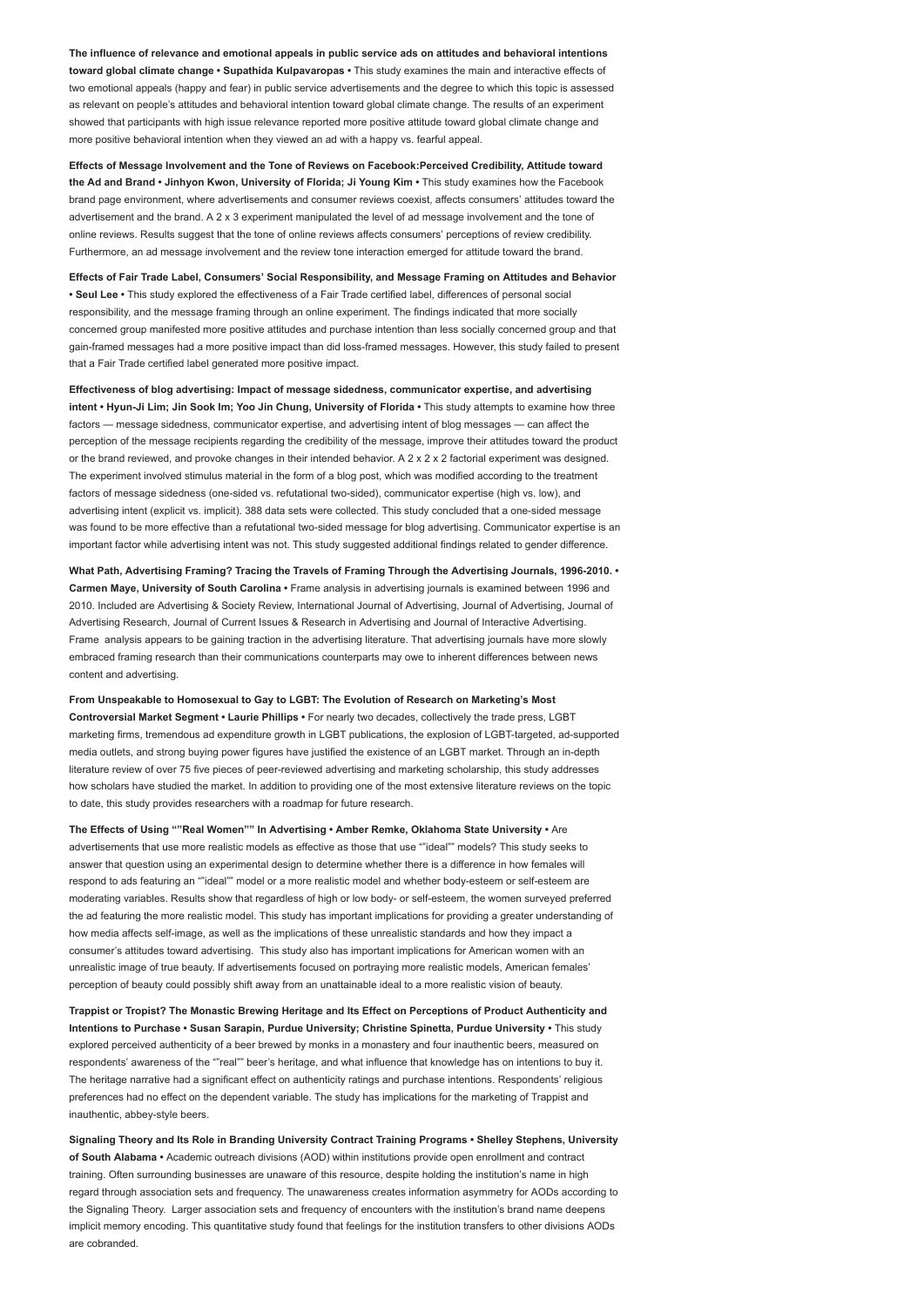Verbal Claims and Graphical Features on Toddler Food Packaging: Advertising ""Healthy"" Products • Chan Le Thai, University of California, Santa Barbara • Advertising features, verbal and graphic, on food packages and labels can convey a wealth of information to consumers, including whether the product is healthy. A content analysis was conducted to investigate how often certain health-implying front-of-package features appear on packages of toddler snack foods. Five undergraduate coders coded 68 products for health claims, nutrient claims, ingredient claims, and graphics. Ingredient claims and graphics of potential ingredients were identified and cross-referenced with the ingredient list on the back of the package. The data revealed that almost all of the packages used the coded features: 82% of the sample featured nutrient claims; 52% featured health claims; 97% included graphical depictions and 66% of those graphics were possible ingredients in the product; and 86% featured ingredient claims. Of all the products that contained an ingredient claim or graphics of a potential ingredient, the ingredient used in the claim or graphical feature was present in the ingredient list, but the ingredient was rarely the first ingredient on the list and was often in a nonconventional form, such as a puree, a powder, flavor, or color. The findings from this study provide a foundation of knowledge that may guide future research and policies related to package advertising and labeling.

Use of Culturally Meaningful Symbols or Iconographies in Gay-Themed Ads • Nam-Hyun Um • This study examines the characteristics of gay-themed ads, focusing on culturally meaningful symbols and iconographies, in gay magazines (specifically The Advocate, Out, and Curve). In recent years, advertising scholars and practitioners have grown more interested in how gay-themed ads influence gay consumers and non-gay consumers. In gay-themed ads, advertisers employ culturally meaningful symbols or iconographies as part of an effort to not alienate non-gay consumers. Gay-themed advertising, however, has yet to be deeply analyzed in terms of creativity or consumer reactions. Hence, Study 1 examines the characteristics of gay-themed ads using content analysis of gay-targeted magazines (The Advocate, Out, and Curve). As a follow up study, Study 2 assesses consumers' responses to gaythemed ads. The study, using implicit and explicit gay-themed ads, gathers reactions from straight and gay participants. We go on to clarify the findings' implications, discuss some concerns raised over gay-themed ads, and suggest directions for future research.

What should I eat today? An exploration of how college-aged females use different media platforms to influence food decisions • Mari Luz Zapata Ramos, University of Florida • This study sought to assess if and how college-aged females use smart phones and other informational sources to make or influence food related decisions. A survey administered to 365 female college students revealed that respondents use smart phones to influence food decisions. Four focus groups were conducted using survey participants with the required characteristics. Dominant reasons for using a range of informational sources to influence food decisions were identified.

[<< 2011 Abstracts](http://www.aejmc.com/home/2011/06/2011-abstracts/)

Filed under [Uncategorized](http://www.aejmc.org/home/category/uncategorized/) · Tagged with

# [Graduate Education 2009 Abstracts](http://www.aejmc.org/home/2011/03/geig-2009-abstracts/)

Posted by [kysh](http://www.aejmc.org/home/author/kyshiab/) on March 10, 2011 · [Leave a Comment](http://www.aejmc.org/home/2011/03/geig-2009-abstracts/#respond)

#### Graduate Education Interest Group

Character Identification or Cultivation? Exploring Media Effects on Emerging Adults' Appearance Importance • Emily Acosta, University of Wisconsin-Madison • Based on a sample of emerging adults (N=179), hierarchical regression was used to examine whether cultivation effects through media consumption or social comparison through identification with favorite TV character has a greater impact on appearance importance. Those who had an underweight favorite character (ß =.17, p< .01) placed more importance on appearance with 26.5% of the variance accounted for. This suggests that social comparison is more important than cultivation in predicting appearance importance among emerging adults.

Is There a Global Public Sphere? Framing Analysis of Media Coverage of the Russia-Georgia Conflict • Olga Baysha, University of Colorado at Boulder • It has been argued that the advent of transnational media technologies leads to the formation of a global public sphere. By means of framing analysis, this article examines whether signs of global public deliberation were present in American and Ukrainian media coverage of the Russia-Georgia military conflict of 2008.

Framing theory: A systematic examination of a decade's literature and an agenda for future directions • Porismita Borah, University of Wisconsin-Madison • The framing literature has been consistently growing with contributions from disparate disciplines. However, there has been few systematic examination of the published literature. In order to examine the common trends in this growing body of research, the present study content analyzes framing literature from 93 peerreviewed journals for a period of ten years.

The Daily Show versus Network News: A content analysis of 2008 general election coverage • Moammar Brown, University of Florida; Adrianna C. Rodriguez, University of Florida • As the nightly network news programs continue to lose audiences and adhere to decades-old hard news formats, The Daily Show with Jon Stewart offers viewers a comedic, slightly cynical alternative. While a parody of traditional half-hour news programs, Stewart won several awards including Emmy awards and two Peabody awards for The Daily Show's coverage of the 2000 and 2004 presidential elections.

Constructing Gender Online: A Content Analysis of Myspace.com Profile Pictures • Laura Beth Daws, University of Kentucky; Christine Tigas, University of Kentucky • This paper investigates the ways in which sex and gender identity are created in visual representations of the self online. Using a sample of Myspace.com profiles, the authors conducted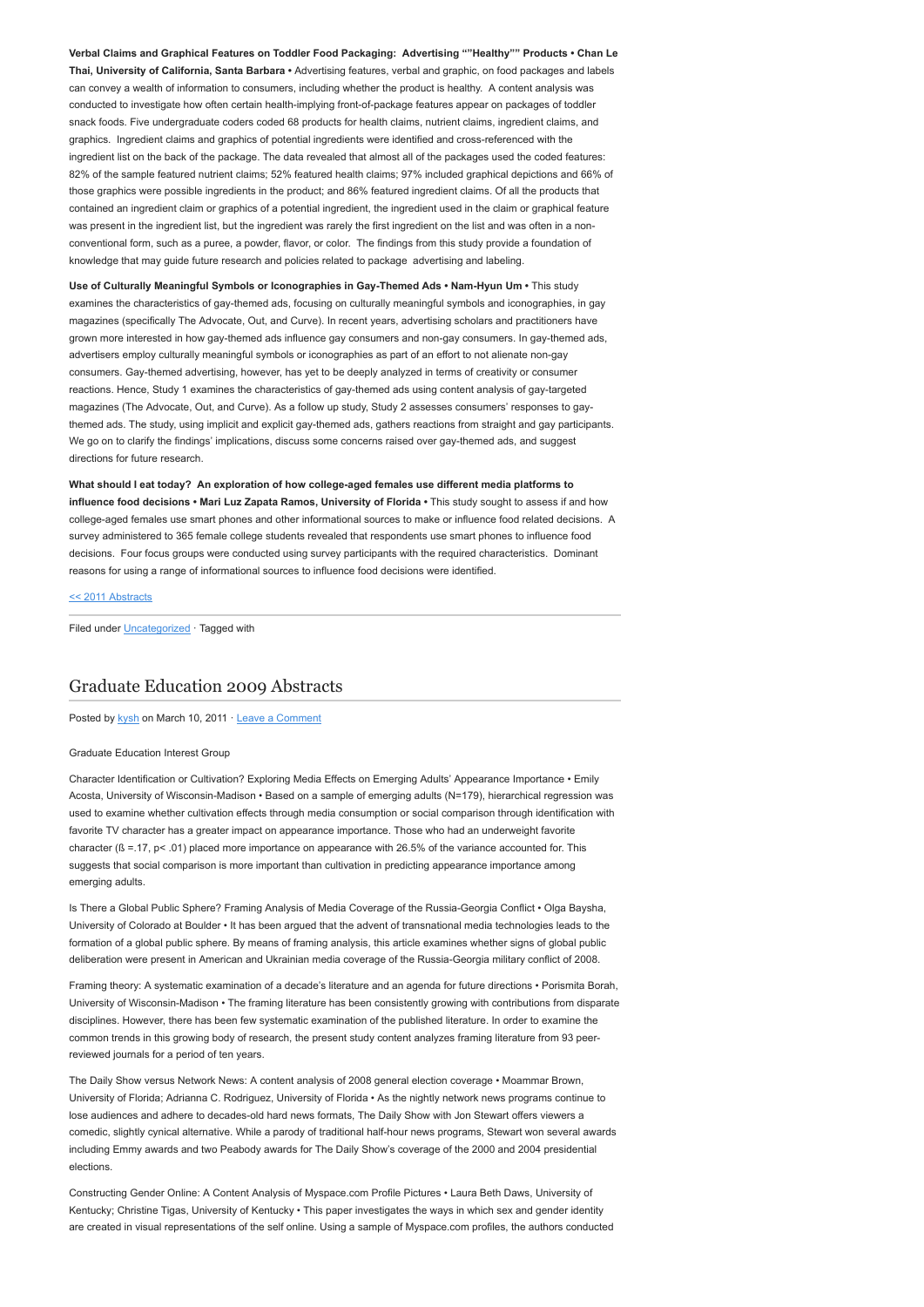a content analysis to determine sex and gender differences in profile pictures. The results demonstrated that in most cases, individual users' photographs reflected traditional notions of femininity and masculinity.

Framing Partners: A Computer-Assisted Evaluation of how Top U.S. Newspapers Frame Business, Trade and Investment in, and with, two Key Latin American Partners • Maria De Moya, University of Florida; Rajul Jain, University of Florida • This exploratory study formulates a novel approach to examine application of framing analysis as an evaluation tool for nation image by using computer assisted and traditional content analysis of newspaper coverage of Colombia and Mexico. This study aims to contribute both to the understanding of image evaluation from a practical perspective, and the applicability of automated coding methods, using content analysis software such as Diction 5.0, for the identification of frames in newspaper coverage.

The Gap between "Mami" and Google: Latina Adolescents' Online Search for Reproductive Health Information • Ilana Echevarria-Stewart, University of Florida •The purpose of this study was to understand why and how Latina adolescents are using the Internet to search for reproductive health information. This qualitative study used focus groups with Latina adolescents and in-depth interviews with sexual health educators. Discussion with participants revealed that both younger and older Latina adolescents had searched for reproductive health information for themselves, a friend, or a class assignment.

News Exposure and Political Participation: A Citizen versus Consumer Response to News Media Messages • Melissa R. Gotlieb, University of Wisconsin-Madison; Kjerstin Thorson, University of Wisconsin-Madison, SJMC • This study investigates notions of the self as dynamic and offers new ways to consider how exposure to media messages can impact attitudes and behavior. A manipulation of news coverage to focus on civic engagement or consumer culture is found to affect online political expression but not political activism. We use response latency tasks to explore whether activation of a citizen self-concept is a mediator of this effect.

Men, Women, and Sports: Revisited • Skye Chance Cooley, The University of Alabama; Amy Head Jones, The University of Alabama • This study looked at gender differences in the sport media experience, specifically the involvement differences between men and women as sport media spectators. In efforts of updating the 18 year old findings from Gantz and Wenner (1991) this study surveyed a younger generation of research subjects (n=216) and added measures of online sport media use. Findings support gender differences among sport media audiences in sport involvement, sport participation, and sport media consumption.

An Experimental Test of Individual-Societal Framing and Gain-Loss Framing Effects in the Web-based Health Advocacy Campaign • Kenneth Kim, University of Florida • A 2 (gain versus loss framing) X 2 (societal versus individual framing) experimental study was conducted to investigate the interplay of gain-loss framing and societal-individual framing on judgment and persuasion in the Web-based health advocacy campaign. One forty-seven college students participated in the study. The results show partial support for the advantage of the individual-loss framing combination and societal-gain framing combination.

A Theoretical Understanding of Synergy Effects in Integrated Marketing Communications • Dae-Hee Kim, University of Florida • This study examines the theories that can explain the synergy effects in IMC contexts, proposes a conceptual framework for IMC synergy, and concludes that IMC synergy can be generated in varied contexts to produce varied levels of consumer responses. Based on these findings, the paper presents four categories of IMC synergy: memory synergy, attention synergy, attitude synergy, and complementary synergy. The implications and suggestions for future research are also discussed.

Signaling Effects of Offline Advertising on Consumer Trust in Online Advertiser • Chunsik Lee, University of Florida; Junga Kim, University of Minnesota • Although many online businesses advertise their websites in offline media, empirical research on the effects of offline ads on online business has been limited. By applying the signaling effect framework, this study examined the relationship between offline ad exposure and consumer trust in the advertised website. Results from an experiment reveal that mere exposure to an offline ad did not influence website trust.

Intersections: Postcolonial Theory and Communication Studies • Randall Livingstone, University of Oregon • Though postcolonial theory has been a topic of debate in academia since the early-to-mid 20th century, only recently have postcolonial studies and communication studies been considered together. This paper examines the recent interactions of these fields, looking both back at the emergence of postcolonial theory and forward at the way communication scholars are using the theory to inform new lines of research. Recent studies concerning hybridity and diaspora are considered in this review.

Examining How Industries Engage the Media: Comparing American and German Agricultural Associations' Web sites • Meredith Lord, University of Florida • Despite suggestions that agricultural communicators harness the media to improve the public's poor understanding of agriculture, coverage of agriculture is dwindling. Given journalists' preference for interacting with organizations online, this study content analyzed the Web sites of American and German agricultural associations to assess the organizations' incorporation of Kent and Taylor's (2003) dialogic principles, which explain how Web sites can be created to engage visitors effectively.

Virtual Possibilities: A Constructivist Examination of the Educational Applications of Second Life • Jeffrey Neely, University of Florida; Kevin Bowers, University of Florida; Matthew Ragas, U of Florida • This study surveyed postsecondary instructors in 15 countries regarding their experiences using the virtual world Second Life as a teaching tool. Qualitative analysis of responses to open-ended questions suggests that Second Life offers a great deal of potential in realizing constructivist principles as well as a number of practical benefits. However, technological barriers, institutional opposition, limited familiarity, and other concerns may be preventing instructors from fully making use of Second Life in their curricula.

Social Viewing Among College Students • Temple Northup, University of North Carolina, Chapel Hill • While television is acknowledged to be a social medium, little research has examined the motivations of individuals who frequently engage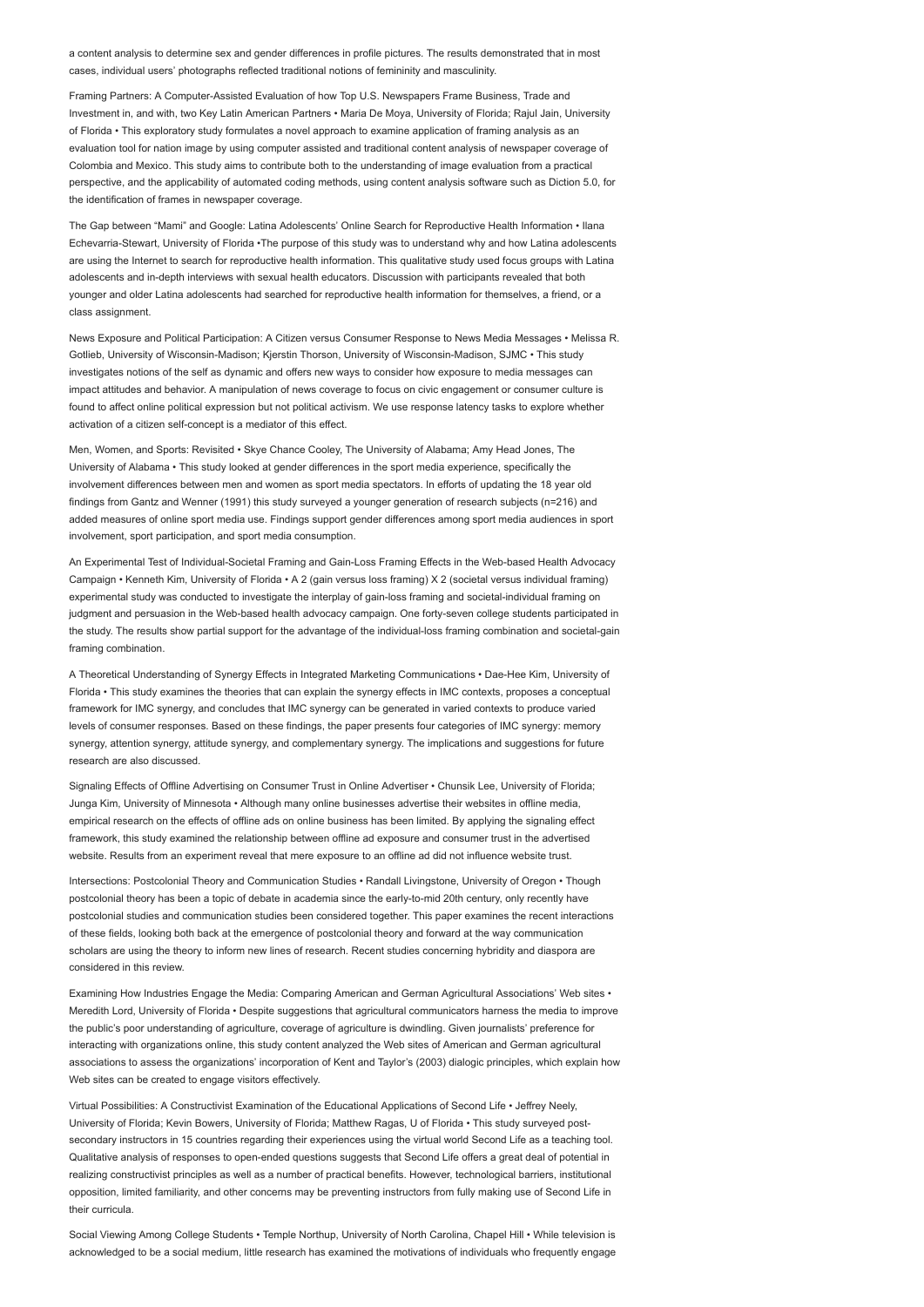in social viewing. In this study, uses and gratifications and the expectancy-value theories are used to predict social viewing. Results suggest there is a positive relationship between: (a) motivations based on uses and gratifications and participation in social viewing, and (b) students who felt their motivations were being met and anticipation of future social viewing.

A Model Assessing the Effectiveness of Corporate Social Advertising • Sun-Young Park, University of Florida • The increase in Corporate Social Responsibility (CSR) has been inspired by companies that increasingly recognize it as a key to success for resources. In particular, corporate social advertising is a prevalent communication strategy in the field of corporate societal marketing. However, a barrier to comprehensive understanding of the corporate social ads has been a lack of attention to how differently consumers respond depending on the type of ads.

A Local Community and How They Make Meaning of a Grassroots Public Relations Campaign • Katie Place, University of Maryland • "A Local Community and How They Make Meaning of a Grassroots Public Relations Campaign" examines perceptions of a local grassroots campaign entitled "Under Not Over," created in opposition to an elevated Metro rail line in a suburban Washington, D.C. community. The situational theory of publics serves as the theoretical base for this paper.

Friend Me, Vote for Me: The Effect of Social Networking Sites on the 2008 Election • Lauren Reichart, University of Alabama; Kenny Smith, University of Alabama • Three hundred and six undergraduate students were surveyed to determine the relationship between media participation in a mediated world (social networking sites) and voting behavior for the 2008 general election. The hypothesis of media participation was analyzed with regards to its applicability in a Web 2.0 time period.

The Evolution of the Blogger: Blogger Considerations of Public Relations Content in the Blogosphere • Brian Smith, University of Maryland • Blogging has become a legitimate platform for individuals to shape conversations about the issues that affect them. This personal medium for self-expression has also become a channel for organizations to gain publicity. The question of a professional influence in a personal space raises questions about blogger decision-making and ethics in representing corporate interests. This study reveals that bloggers consider their sites as extensions of themselves, and that their consideration of reader and corporate interests evolves.

Redefining Cancer: A qualitative study of young adult cancer survivors' creation of alternative disease narratives • Kathleen Stansberry, University of Oregon • The perception of cancer in American society is far more limited than the actual cancer experience entails. This project uses qualitative methods to examine the cancer experience of young adults to study how a small segment of the cancer population challenges common understandings of cancer using Webbased participatory media to develop alternative disease narratives. Using the theoretical lens of constitutive rhetoric, this paper addresses the process of dominate and alternative cancer narrative creation.

Making a Case for Religious Freedom • Jessalynn Strauss, University of Oregon • This paper examines a 14-page statement released by the Church of Scientology in response to author Andrew Morton's unauthorized biography of Tom Cruise, one of Scientology's most notable celebrity adherents.

Gender Differences in Risk Perception: An Exploratory Meta-Analysis • Jiun-Yi Tsai, University of Wisconsin-Madison • This meta-analysis integrates results from 10 studies in which risk perceptions of male and female participants were compared. The goal of this study is to explore the extent to which gender differences in risk perceptions vary across risk type, country area and sample frame. On the whole, results provide support for the notion that females tend to express higher level of concern and worry for a range of risks.

#### [<< 2009 Abstracts](http://www.aejmc.org/2011/03/2009-abstracts/)

Filed under [Uncategorized](http://www.aejmc.org/home/category/uncategorized/) · Tagged with

# [Gay, Lesbian, Bisexual, Transgender 2009 Abstracts](http://www.aejmc.org/home/2011/03/glbt-2009-abstracts/)

Posted by [kysh](http://www.aejmc.org/home/author/kyshiab/) on March 10, 2011 · [Leave a Comment](http://www.aejmc.org/home/2011/03/glbt-2009-abstracts/#respond)

### Gay, Lesbian, Bisexual, Transgender Interest Group

Straight-for-pay: Performativity and sexuality on Seancody.com • Todd Harper, Ohio University • Popular gay porn website Seancody.com centers around a particular draw: the attraction of watching straight men perform gay sex acts. Drawing on performativity literature — particularly Escoffier's (2003) discussion of gay-for-pay in porn work — this research examines the content on Seancody.com in the context of sexuality performance. The analysis suggests that Seancody's content produces a potentially damaging rhetoric where the heterosexual male body is the focus of sexual power, rather than the gay male body.

The Politics of Visibility: Negotiations of Femininity and Sexuality on "The L-Word" Rebecca • Kern, Manhattan College • The visibility of sexual identities is far more than political; it defines subcultural groups and promotes cultural validation. This paper examines issues of sexual visibility and representation of queer-identified women on The L-Word, and the negotiation of these representations in reference to L-Word viewers' sexual own identifications. In the end, construction of these identities continue to uphold the heterosexual/homosexual dichotomy, and privilege norms appropriate to each side of the dichotomy.

An analysis of factors affecting attitudes toward same-sex marriage: Do the media matter? • Tien-Tsung Lee, University of Kansas; Gary Hicks, Southern Illinois University Edwardsville • Using a recent survey of more than 5,000 American consumers, this study examines connections between attitudes toward same-sex marriage and media consumption. A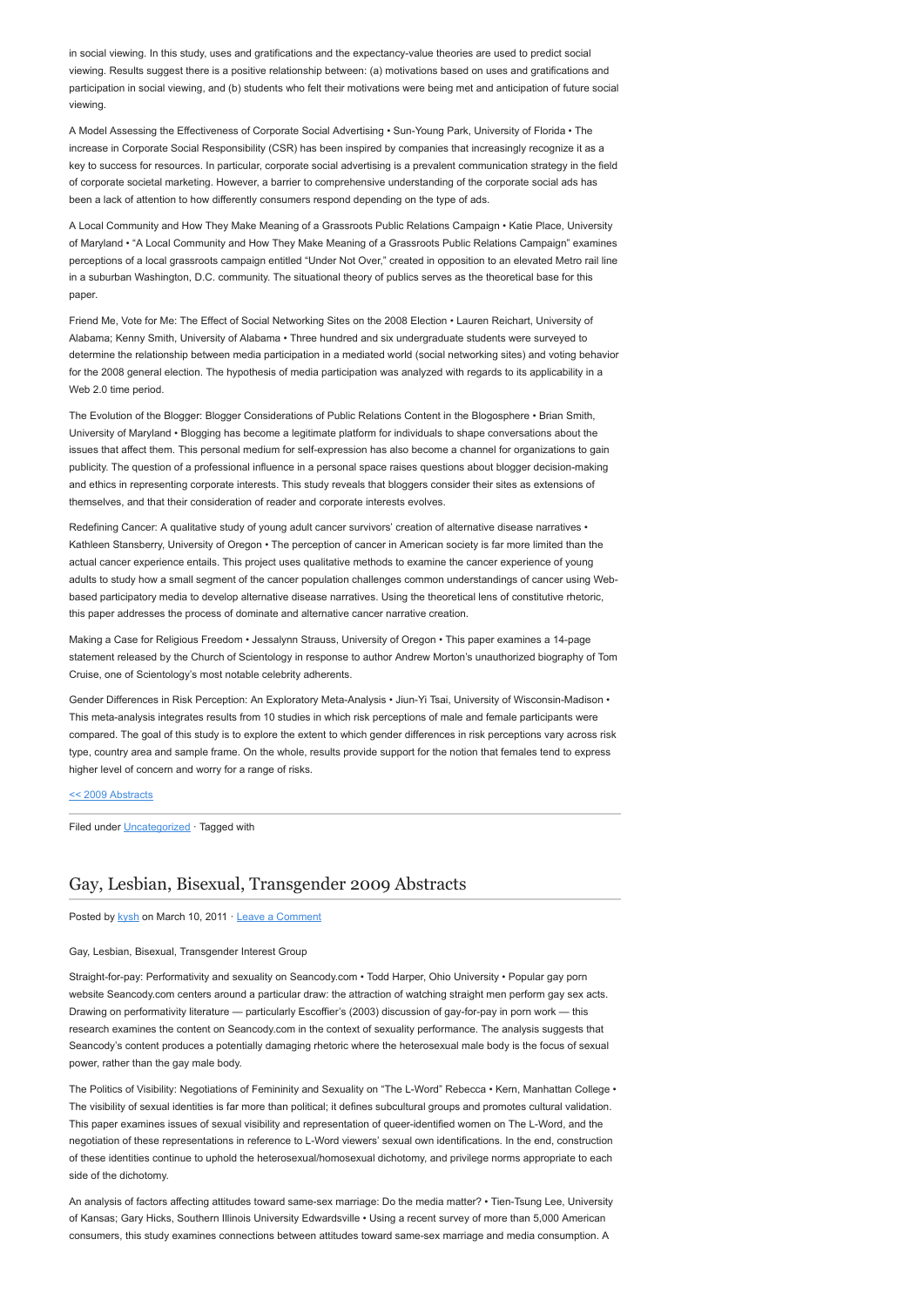positive attitude is predicted by being liberal and less religious, supporting gender and racial equality, willing to try anything once, considering TV the primary form of entertainment, watching political talk shows, and reading blogs. The theoretical/methodological contributions and real world implications of these findings are discussed.

But Are We Free (to Be You and Me)? Meanings of citizenship in gay tourism advertising • Byron Lee, Temple University • In 2003, the Philadelphia Gay Tourism Caucus and the Greater Philadelphia Tourism Marketing Corporation released a new advertising campaign targeting the LGBT community. This paper will consider the advertisements of the Get Your History Straight and Your Nightlife Gay campaign, questioning how non-heterosexuality is represented; first in terms of the symbols and images that convey non-heterosexuality, and second, in consideration of how gay tourism campaigns position queer individuals as citizens in the US.

[<< 2009 Abstracts](http://www.aejmc.org/2011/03/2009-abstracts/)

Filed under *[Uncategorized](http://www.aejmc.org/home/category/uncategorized/)* · Tagged with

# [Entertainment Studies 2009 Abstracts](http://www.aejmc.org/home/2011/03/ent-2009-abstracts/)

Posted by [kysh](http://www.aejmc.org/home/author/kyshiab/) on March 10, 2011 · [Leave a Comment](http://www.aejmc.org/home/2011/03/ent-2009-abstracts/#respond)

#### Entertainment Studies Interest Group

From Shakespeare to Disney: An Explication of Coleridge's Suspension of Disbelief for Hollywood Musicals • Kelly Barrows, Syracuse University • While the term "suspension of disbelief" is commonly used and understood when explaining how audiences are able to negotiate implausible scenarios in fictional media, the theory lacks a comprehensive view of how the willing suspension of disbelief has been used.

What's Entertainment? Notes Toward a Definition • Stephen Bates, University of Nevada, Las Vegas; Anthony Ferri, University of Nevada, Las Vegas • This paper attempts to define "entertainment." It considers the definitions of two related fields, leisure studies and popular culture; the definitions of entertainment used in law and regulation; and different scholars' approaches to defining entertainment. It posits a set of criteria that can be used to determine what constitutes entertainment, including general passivity or spectatorship; communication; external stimuli that are principally auditory, visual, or both; pleasure; audience; and freedom.

Predictors of Attractiveness: The Role of Entertainment and Sports Media, Self-Discrepancy, and Sociocultural Attitudes in College Students' Perceptions of Beauty in Women • Kim Bissell, University of Alabama • The objective of this project was to identify themes, patterns and predictors related to attractiveness ideals and appearance norms among a sample of men and women in the U.S. The sociocultural theoretical model has the strongest empirical support for understanding body image disturbance and appearance anxiety (Heinberg, 1996; Thompson, Heinberg, Altabe, Tantleff-Dunn, 1999), by presenting to women through media representations the current societal standard for image and appearance.

Examining Humor in 30 Rock from Four Perspectives: Bergson, Frye, Freud, and Bakhtin • Lauren Bratslavsky, University of Oregon • The sitcom has long been a staple of network television, however, the sitcom has had a noticeable decline. The new sitcoms feature more parody and satire than before, particularly NBC's 30 Rock. Using four approaches to humor, this paper draws on relevant examples to illustrate the theories of Henri Bergson, Northrop Frye, Sigmund Freud, and Mikhail Bakhtin.

Quarterbacks, engineers, and wingmen: Stereotypically male linguistic and semiotic content in "The Pick-Up Artist • Melissa Crosby, S.I. Newhouse School of Public Communications, Syracuse University; Jennifer Billinson, The S.I. Newhouse School of Public Communications, Syracuse University • This textual analysis examines the use of linguistic and semiotic content in the first season of the VH1 reality television show "The Pick-Up Artist." We have created a framework for this study by building upon existing literature in the areas of gender communication, cultural studies, intertextuality relating to hyper-masculine popular culture icons, and semiotic theory.

Let's Talk Soaps: An Exploratory Uses and Gratifications Study of Soap Opera Websites and Message Boards • Maria Fontenot, Texas Tech University • This exploratory study examines the motives of individuals who visit soap opera websites, and read and post on soap opera message boards from the uses and gratifications perspective. An online survey was posted on message boards of the three broadcast networks and the cable network SoapNet. Results revealed that entertainment and information seeking as the most popular motives for visiting soap opera website, reading soap message boards, and posting on such boards.

Enjoyment of Sad Endings: The Contributions of Empathy to the Eudaimonic Appreciation of Drama • Tom German, Muskingum College • This study explored emotional processes in the enjoyment of drama by way of negative affect. A 2 (CONTEXT: Present, Absent) x 2 (ENDING: Happy, Sad) fully factorial between-individual design was employed to test the effects of empathy toward protagonist and viewers' affective states on entertainment of a dramatic television program. Results showed that the empathy interacted with ending type, resulting in sad endings being more entertaining than previous theory would predict.

Upper-Class Women Reading Celebrity News: Audience Reception Study on Celebrity News Viewed Through the Lends of Class • Gwendolyn Heasley, University of Missouri -Columbia • This research attempts to understand the reception of celebrity news magazines among upper class women in the U.S. The ultimate goal of this research is to identify cultural repertoires about the consumption and use of celebrity news. These repertoires are compared to ones found in Joke Hermes (1995) study on British tabloid readers. Qualitative research methods provide the framework for this study and in-depth interviews were conducted in order to collect detailed data.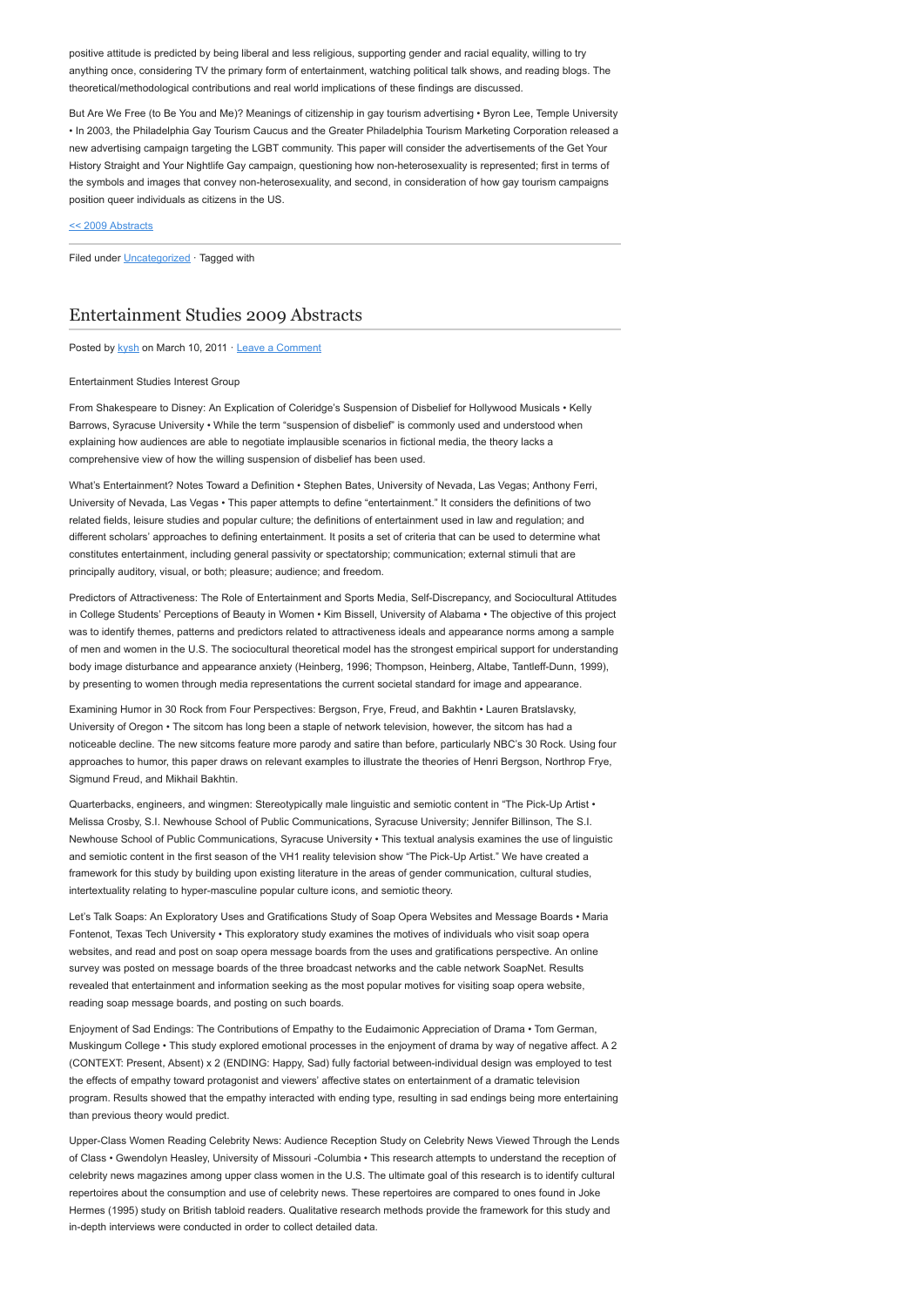Rhetorical Visions of Health: A Fantasy-Theme Analysis of Celebrity Articles • Amanda Hinnant, University of Missouri; Elizabeth Hendrickson, University of Tennessee • This research focuses on celebrity health stories in magazines, using fantasy-theme analysis to evaluate messages about health behavior and attitudes. The analysis compares stories about celebrities who have cancer with those about celebrities with health problems perceived as caused by overindulgence (addiction, obesity). The fantasy themes reveal messages about morality, privilege, access, authority, and authenticity. Overall, celebrity health messages could serve to establish moral communities that sanction or penalize health behaviors through their normative influence.

Positive Benefits: An Exploratory Study of Crime Drama Viewership and Sexual Assault Prevention • Stacey Hust, Washington State University; Emily Marett, Washington State University; Hua Chang, Washington State University; Ming Lei, Washington State University; Chunbo "Richard" Ren, Murrow College of Communication; Anna McNab, Washington State University; Paula Adams, Washington State University • This study examines the effects of exposure to crime dramas on rejection of rape myths and attitudes and confidence levels related to sexual assault prevention behaviors. College students' exposure to crime dramas, acceptance of rape myths and behavioral intentions for consent, bystander intervention, and victim empowerment were collected. This exploratory study provides evidence of positive effects of exposure to crime drama programming and suggests the need for further research in the area.

The Effect of Negative Persuasive Message on Communicator Credibility and Behavioral Intention: The Moderating Role of Group Identification • Mikyoung Kim, Michigan State University; Tom Isaacson, Michigan State University • This study investigated the effect of negative messages on communicator credibility and counter-arguing intention with the moderating role of group identity. We found when people have strong group identity, those with a negative in-group message were more likely to disbelieve the communicator than were those with a negative out-group message. Contrarily, there was no difference between the two messages in communicator credibility among people with weak group identity.

I play, therefore, I am persuaded • Nam Young Kim, Louisiana State University; Yongick Jeong, LSU; Meghan Sanders, LSU • This study examined the potential for game controller platform and co-playing to affect game player's presence and their perceived effectiveness of in-game advertising. The relationship between players' psychological outcomes during a game and in-game advertising memory has been studied, yet few studies have focused on attitudinal and behavioral outcomes.

"OK. If it's for the family.": Production and representation of family in Maya & Miguel • Emily S. Kinsky, Pepperdine University • This qualitative study is informed by cultural studies and seeks to examine the production and representation of family within one particular television program, Maya & Miguel (Forte, 2004), using the circuit of culture (du Gay, Hall, Janes, Mackay, and Negus, 1997). Production was examined through in-depth interviews with personnel connected to Scholastic Media, while representation was examined through a textual analysis of 12 episodes of Maya & Miguel.

Truthiness of Fake News: Individuals' viewing characteristics of The Daily Show and The Colbert Report • Jennifer Kowalewski, University of North Carolina at Chapel Hill; Daxton Stewart, Texas Christian University; Francesca Dillman Carpentier, University of North Carolina, Chapel Hill • Scholars have investigated how individuals have tuned in to soft news programs for political information; but, not a lot of research has investigated how viewing characteristics influence what programs individuals tune to for that information. Using survey research, this paper examines how viewing characteristics influence the viewing of The Daily Show and The Colbert Report. Both shows have become increasingly popular over time, especially for younger viewers who tune more to Comedy Central than CNN.

The effects of individual differences on the enjoyment of morally ambiguous characters • K. Maja Krakowiak, University of Colorado at Colorado Springs • The present study tests how the individual difference factors of ambiguity tolerance (AT) and need for cognition (NFC) affect responses to purely good, purely bad, and morally ambiguous character types. Findings reveal that both AT and NFC affect enjoyment of content featuring different character types. This study thus reinforces the importance of individual differences in affecting media responses.

The Impacts of Intrinsic Motivation and Gender Difference on Video Game Genre Usage: A Multiple Group Comparison Approach • Doohwang Lee, University of Alabama; Jung Kyu Kim, University of Alabama; Robert LaRose, Michigan State University • By integrating Deci and Ryan's (1985) theory of intrinsic motivation and Csikszentmihalyi's (1975) theory of flow experience, this study sought to investigate the causal linkage among optimal balance of video game player's perceived skill and challenge, flow experience, intrinsic motivation and video game genre usage. The results showed that the different types of video game usage were directly influenced by players' intrinsic motivations, which were also reinforced by players' flow experiences of enjoyment.

Veronica Mars: A modern-day teenager strolling the dark streets of film noir • Kathryn Lookadoo, Trinity University • This paper examines the teen-detective television show Veronica Mars and its connection to film noir. Film noir's adaption to television has recently gained notice. The different medium and its constraints morph film noir into a form that retains certain genre characteristics while abandoning others to survive on television. This textual analysis of the pilot episode reveals how Veronica Mars exhibits classic film noir characteristics of past, loss, morality, and alienation while adapting them for television.

"They're like my family": An analysis of alternative families in "Friends" • Lisa Marshall, Muskingum College • This research analyzes alternative family structures and friendship rituals in all 10 seasons of Friends. The project offers a textual analysis of the entire series and demonstrates the disregard for blood ties and the construction of alternative families within the group of friends. The Friends narrative contained the idea that biological families are no longer prevalent or important to the characters' lives. This research found that these six people formed their own kind of family.

Fast Pace, Smart Show?: An Analysis of Educational Quality and Pacing in Children's Television Programming • Cynthia Nichols, The University of Alabama; Creshema Murray, The University of Alabama • Little research has examined the relationship between the pace and educational quality of children's programming. The following study uses a systematic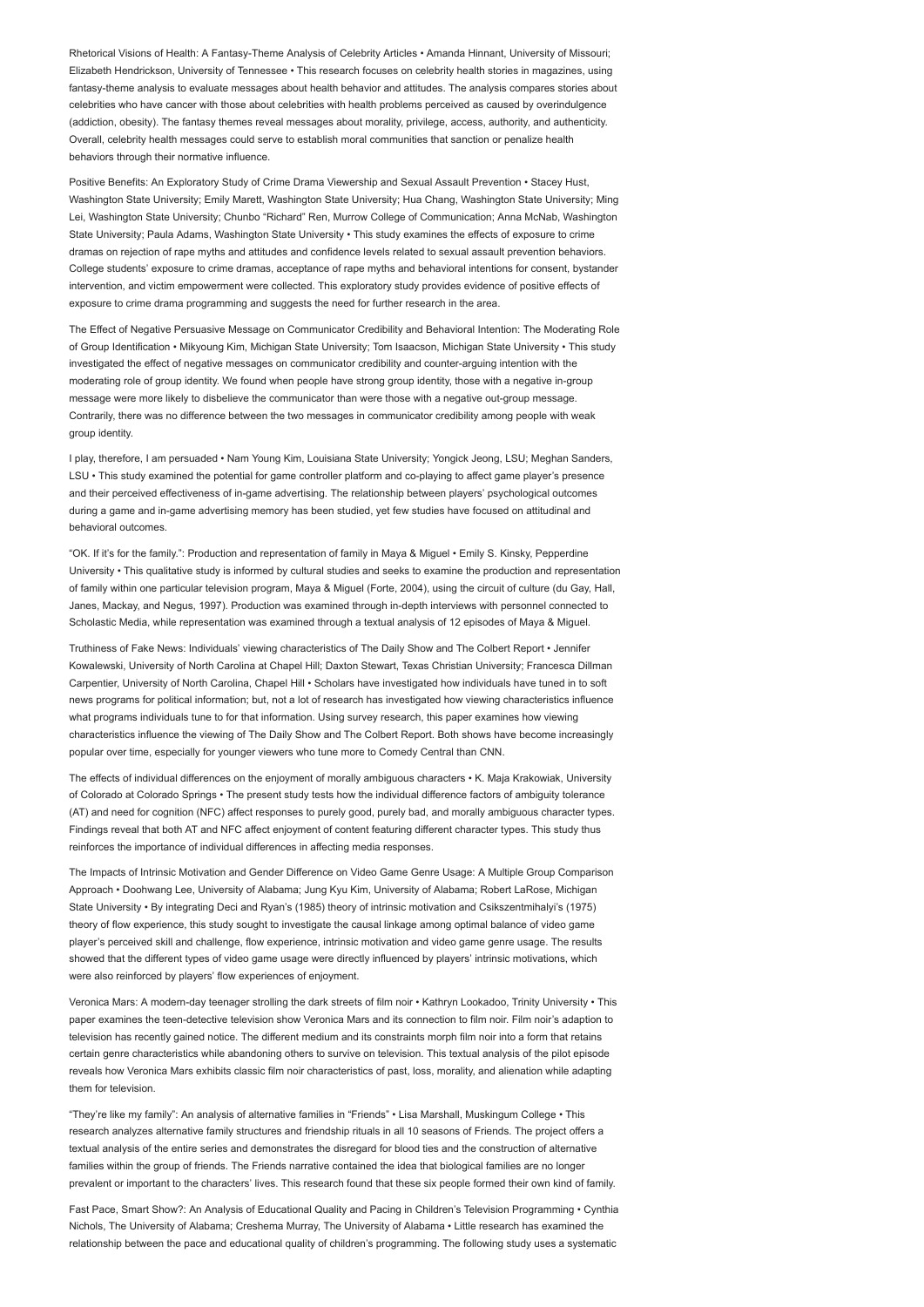content analysis of 100 top-rated U.S. children's television programs to explore the relationships between these two variables.

Celebrity Persuasion in the Political Arena: A Study of Message Effects on Voter Opinion • Cynthia Nichols, The University of Alabama; Carly McKenzie, The University of Alabama • Prior to the 2008 election, more than 200 participants from a large southern university participated in a study examining the impact of celebrities on voter opinion. Two different formats of the same message were used to determine if message type and content have an impact on voter opinion. Participants viewed two different videos of statements made by Barack Obama. The first video simply showed Obama making a speech.

Do "Sad" People Like "Sad" Entertainment? • Mary Beth Oliver, Penn State University; Julia Woolley, Penn State University; Anthony Limperos, Penn State University; Daniel Tamul, Penn State University; Keunmin Bae, Penn State University; Marlena Freeman, Penn State University • In addition to consuming entertainment for pleasure (hedonistic motivations), individuals may also consume entertainment to experience meaningfulness (eudaimonic motivations). Consequently, extant research suggesting that "sad individuals enjoy sad entertainment" may be better interpreted as illustrating that the meaningful affective states heighten preferences for poignant, dramatic entertainment. In support, this research shows that eudaimonic motivations mediate the relationship between "meaningful" affective states (e.g., contemplative) and interest in entertainment that elicits "meaningful" responses (e.g., inspired, compassionate).

Annie Wilson Wears Versace: The representation of high school females' socioeconomic class on current fictional television series • Bene Petty, Trinity University • It is important to identify particular ideals, if any, that female youth are exposed to on television. This paper considers how high school females are portrayed in terms of socioeconomic class on fictional television series. Categories such as clothing, home environments, relationships, and behaviors were studied in relation to contemporary female television characters. This study examines 10 shows airing on The CW, ABC Family, Nickelodeon, and The Disney Channel during the fall 2008 television season.

Protecting Children's Privacy on the Internet: COPPA Compliance on Children's Websites • Erin Ryan, The University of Alabama; Carly McKenzie, The University of Alabama • Since the Children's Online Privacy Protection Act (COPPA) was passed, websites must follow specific guidelines regarding collection and dissemination of information from children under 13. This content analysis of 165 children's websites investigated COPPA compliance. Results indicated most websites adhered to privacy policy content requirements, yet many did not follow policy positioning rules. Educational and entertainment websites were less likely than specialty sites to properly position policies, and several sites collected information without stating proper protections.

The Heat is On: The Effects of Temperature on Presence and the Gaming Experience • Ashleigh Shelton, University of Minnesota • This study examines the potential for the contextual element of room temperature to affect presence-related outcomes of video game exposure. Interactivity in the form of natural mapping, High-Definition TV, and surround sound has been advocated as possible contributors to presence experiences, yet no studies to date have investigated the impact of temperature, particularly as it applies to video games.

Swamps, Snakes and Storms: The Negative Portrayal of Louisiana in Film • Danny Shipka, Louisiana State University • Louisiana has long been a popular spot for filmmakers to weave their artistic tapestries. With its unique culture, evocative landscapes as well historical importance to the US, the state and its people have been the subject of intense scrutiny by the entertainment media. Almost without exception, the depiction of Louisiana in these films has been overridingly negative proliferating stereotypes.

The One with All the Heteronormativity: Lesbian Images in Friends • D. Renee Smith, University of Tennessee • Broadcasts networks tout their progressiveness and diversity in presenting lesbian images. In many instances these characterizations result in a heteronormative view of a lesbian world. A patriarchal voice greatly influences the actions of lesbian characters through the use of narrative scripting and specific production techniques. Wardrobe and casting heterosexualize and thus de-politicize lesbian characters. This study uses episodes from the popular situation comedy, Friends, to illustrate the heterosexual hegemony tightly controlling the broadcast television narrative.

Rhymes for sale? A Content Analysis to Determine the Frequency of Use and Implementation Methods of Brand Mentions in Hip Hop Lyrics • Jang Ho Moon, University of Texas at Austin; Kevin Thomas, The University of Texas at Austin; Min Woo Kwon, The University of Texas at Austin; Ryan Turner, The University of Texas at Austin • Hip hop music contains lyrics that are very conversational and can be utilized like forms of marketing communication. However, unlike publicly known forms of marketing communication, products mentioned in hip hop music are free of promotional stigma.

Theorizing Parasocial Interactions Based on Character Authenticity: The Development of a Media Figure Typology • Mina Tsay, University of Kentucky; Mitchael Schwartz, University of Kentucky • The relationships viewers develop with media figures have received substantial attention in the scholarship of entertainment. The present research proposes a four-level PSI typology, theoretically based on authenticity of media figures across the dimensions of depiction (live action vs. animated), story (fiction vs. non-fiction), form (human vs. non-human), and traits (super vs. normal).

Striking the Brand: The Political Economy of TLC's Miami Ink • Kristine Weglarz, University of Minnesota—Twin Cities • The plethora of reality television available to audiences invites an examination of the role and representation of labor in producing the television series. This paper examines the reality television series Miami Ink and looks at the role of labor as theorized by Christopher Martin in creating the conditions for commodities to have magical, transformative and healing properties.

#### [<< 2009 Abstracts](http://www.aejmc.org/2011/03/2009-abstracts/)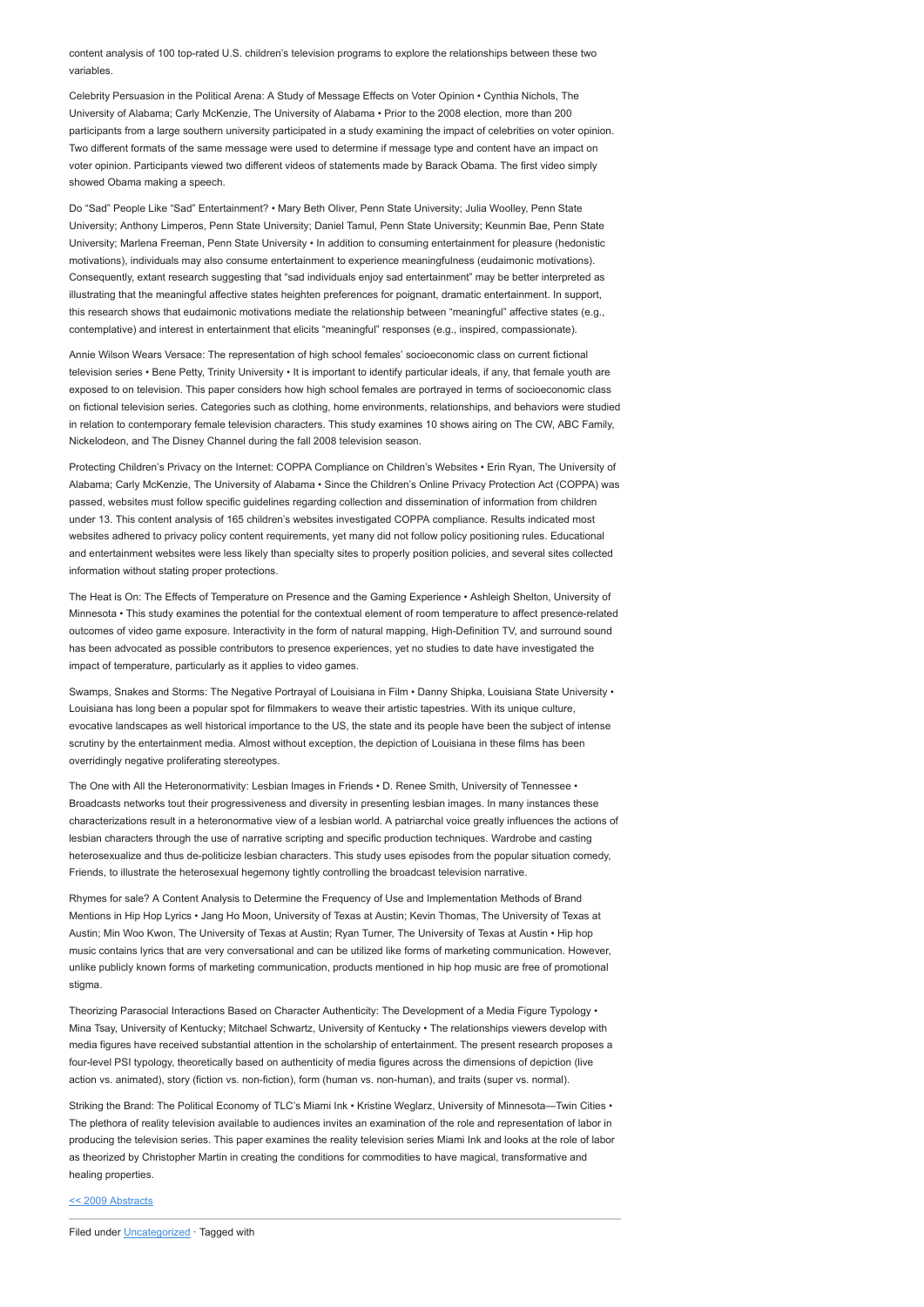Posted by [kysh](http://www.aejmc.org/home/author/kyshiab/) on March 10, 2011 · [Leave a Comment](http://www.aejmc.org/home/2011/03/csw-2009-abstracts/#respond)

Commission on the Status of Women

False Rape and Media Frenzy: Newspapers' Framing of the Duke University Lacrosse Case • Barbara Barnett, University of Kansas • In 2006 three white members of the Duke University lacrosse team were charged with raping and sexually assaulting a black woman hired to dance at a team party. The case generated hundreds of news stories, and the charges ultimately proved to be false. This qualitative analysis examines how U.S. journalists framed the story and suggests they focused on the legal twists and turns in the case, rather than the larger issue of rape.

Behind the Scenes of Women's Broadcast Ownership • Carolyn Byerly, Howard University • Recent research shows that women's ownership of broadcast stations — FM and AM radio, and television — has dropped to the single digits in this era of deregulation and the media conglomeration that has resulted. This paper contributes to an understanding of women's relationship to media structures by reporting the qualitative portion of a larger study on women broadcast ownership in the United States.

Patients' Privacy and the Internet: Where Abortion Rights and the First Amendment Overlap • Deborah Carver, University of Minnesota • On September 3, 2008, Jezebel.com reported that a web site, AbortionTracker.com, claims to have a database of the personal information of women who have had abortions since the 1940s. This paper explores what legal remedies patients currently would have to remove their information from the database and discusses a feminist treatment of the First Amendment, arguing that the web site's database should not be protected.

Does Gender Influence Students' Evaluations of College Professors? A Qualitative Content Analysis of RateMyProfessors.com • Mackenzie Cato, University of North Carolina at Chapel Hill • RateMyProfessors.com, a rapidly growing online destination for students, now boasts more than 6.6 million user-generated ratings of more than 900,000 college professors. Students use the site's free services to plan their class schedules and rate professors they have taken in the past. Does a professor's gender play a dominant role in students' evaluations? The purpose of this study is to qualitatively analyze students' evaluative postings of college professors on the Web site RateMyProfessor.com.

A Descriptive Analysis of NBC's Primetime Coverage of the 2008 Summer Olympics • Charles A. Tuggle, University of North Carolina at Chapel Hill; Kelly Davis, University of North Carolina at Chapel Hill • This study examines NBC's United States broadcast coverage of the 2008 Summer Olympic Games for gender equality and compares that coverage to previous years. Olympic coverage is particularly important to female athletes because many receive little media attention beyond Olympic competition. The study found that, while female participation in the Olympics has increased, NBC coverage of women's events has not, and 97% of airtime devoted to women's events was confined to six "socially acceptable" sports.

The Feminism of Bernarr Macfadden: Physical Culture and the Empowerment of Women • Kathleen Endres, University of Akron • This paper looks at the feminism of publisher/editor Berrnarr Macfadden as presented on the pages of Physical Culture magazine during the first two decades of the twentieth century. Two phases were identified. During the first decade, Macfadden focused on health feminism. During the second decade, Macfadden's feminism had extended to embrace political, economic and legal equality for women.

Sports reporting and gender: Women journalists who broke the locker room barrier • Tracy Everbach, University of North Texas; Laura Matysiak, University of North Texas • This qualitative study examined the influences of female sportswriters who broke the locker room barrier in the 1970s and 1980s. Interviews with 12 women who were key members of sports media during this period showed that the women fought hard to gain access to athletes' inner sanctum. Once they gained access, they endured harassment and embarrassment, but ultimately landed compelling stories from their subjects.

Gender Differences in Chinese Journalists' J-blogs • Fangfang Gao, University of Florida; Renee Martin-Kratzer, University of Florida • The explosion of Internet users and j-bloggers in China makes Chinese j-blogs an area worthy of examination. This study focused on the differences in j-blogs written by male and female Chinese journalists. Topics, formats, reader comments, j-bloggers' responses, hyperlinks, and multimedia features were examined to gain insight into gender influences on online journalism in China. The findings reveal that traditional social norms for gender influenced the content and format of j-blogs.

Riding the Wave: The Evolution of a Broadcast Feminist, Alison Owings, 1966-77 • Sarah Guthrie, Ohio University • Alison Owings was one of an important group of women in broadcast news, those who pushed for substantial changes in the way women were treated in broadcast and ultimately for changes in the way that women were covered in news. Not all women could be the "first" but there were many small stones in the shoes of the established, male hierarchy.

Susan Faludi's Backlash: A Book's Role in Building the Media Agenda for Coverage of Sexual Harassment in the Early '90s • Lynette Holman, University of North Carolina at Chapel Hill • This study investigates the notion that a book's publication may have influenced the media agenda, or at least built it around the topic of feminism, and more specifically, the issue of sexual harassment.

Television as a Societal-Level Influence on Rape Perceptions: The Cultivation of Rape Myths • LeeAnn Kahlor, University of Texas at Austin; Matthew Eastin, UT-Austin • Cultivation theory, feminist theory, and ecological models guided this study of television as a societal-level contributor to the acceptance of rape myths. Results from an online cross-sectional survey of 1064 U.S. adults (371 males, 693 females) confirmed a significant positive correlation between television viewing and rape myth acceptance. As predicted, this relationship was stronger for men.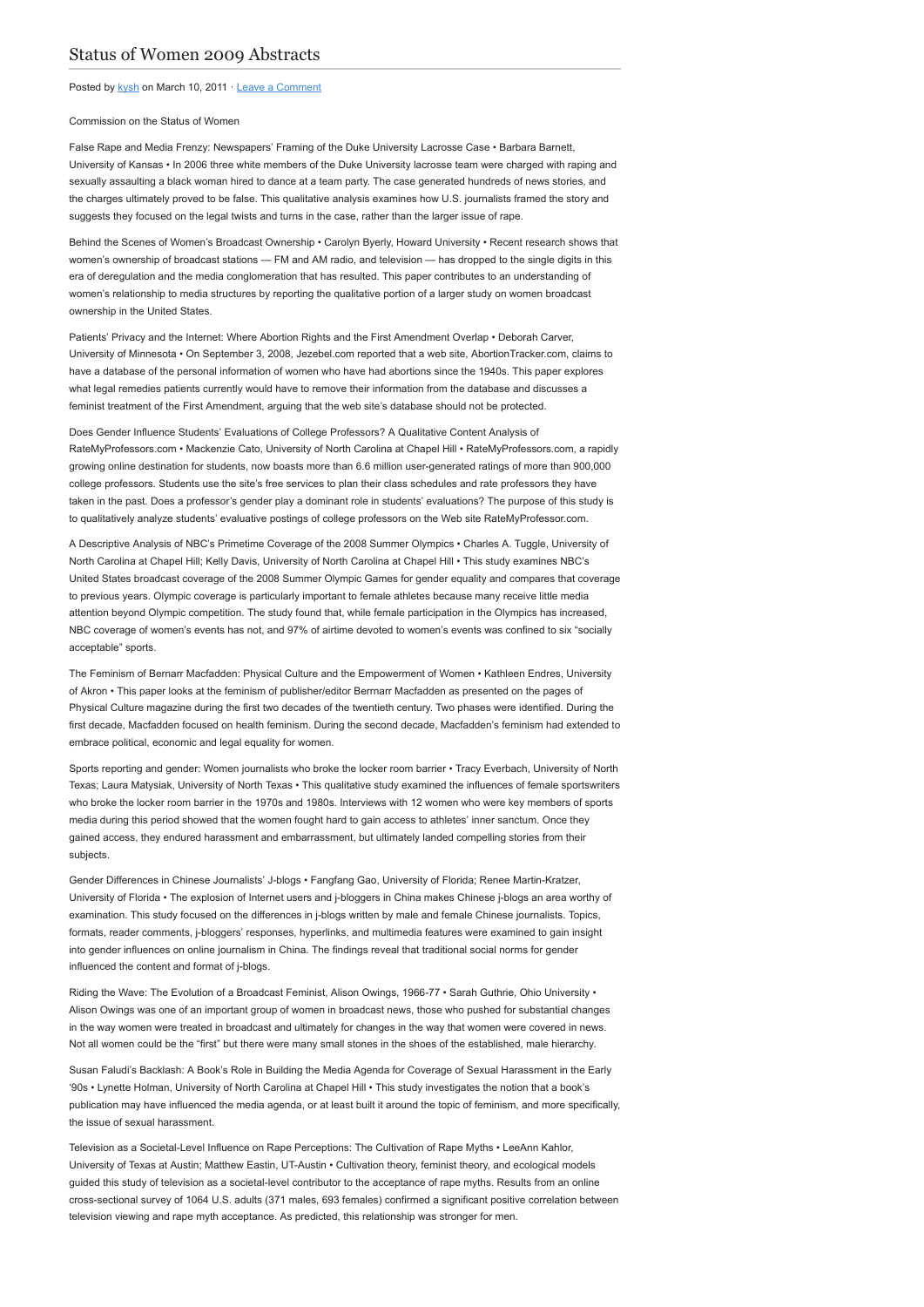"He leads with his head and she follows her heart"?: Maya & Miguel's representation of gender • Emily S. Kinsky, Pepperdine University • Using qualitative methods, the children's program Maya & Miguel, which airs on PBS in the United States, is analyzed for its depiction of gender using the circuit of culture (du Gay et al., 1997). Through a textual analysis of 12 episodes, the author examines the portrayal of characters and their gender. Some gender stereotypes are maintained (e.g., boys are more sports focused), while others are broken (e.g., Miguel is depicted as musical and artistic).

Look Who Is Talking: Candidates' Self Presentation on Campaign Websites and Viability In 2006 U.S. Senate, House and Gubernatorial Races • Jayeon Lee, The Ohio State University; Kideuk Hyun, The University of Texas at Austin • This study applied Expectancy Violations Theory to the relationship between political candidates' self-presentation on their campaign websites and electoral consequences in 2006 U.S. Senate, House and gubernatorial races. The results show that female candidates are more likely to emphasize male traits than their male counterparts, but there is no difference across males and female candidates in their emphasis of male versus female issues.

Sexism at any Altitude?: Stewardess Advertising and Second-Wave Feminist Protest • Katherine Lehman, Albright College • In 1960s-70s airline advertising, flight attendants appeared as prospective brides or swinging singles. While this advertising strategy reflected women's limited work and social roles, I argue it had broader economic and political implications. Throughout this period, airlines used stewardesses' perceived sexual availability as a marketing tool to navigate heightened competition. Feminist protests against stewardess images in the early 1970s helped change the tone of advertising, and sparked broader discussion of gender discrimination in the workplace.

Framing Saint Johanna: Media coverage of Iceland's first female (and openly gay) Prime Minister • Dean Mundy, UNC Chapel Hill • On February 1, 2009, Johanna Sigurdardottir became Iceland's first female (and the world's first openly gay) prime minister. She inherited a collapsed government and economy, as well as a brief timeline to prove her abilities. Accordingly, Iceland's unique international position represents a significant opportunity to understand how media frame the first female and first openly gay prime minister.

Feminist Discourse and "Real" Ideology in The Dove Campaign for Real Beauty • Dara Persis Murray, Rutgers University • This paper interrogates the representation of women and cooption of feminist discourse around the Western cultural notion of beauty in The Dove Campaign for Real Beauty (CFRB). A semiotic analysis focuses on CFRB's United States advertising. This textual investigation reveals that CFRB employs feminist signs to reference a key binary opposition in feminist politics – liberation and oppression – in the presentation of an ideology of "real beauty."

The Self-Body Image: An Integrated Model of Body Image and Beauty Ideals • Temple Northup, University of North Carolina, Chapel Hill • While there has been no shortage of literature examining body image as well as beauty ideals, there has been relatively little that has tried to explore and explicate exactly what is meant by the terms body image or beauty ideal in mass communication research, and how those concepts are then related. Indeed, those terms are often used interchangeably.

Ms. Vice President: Media exposure and voter views on gender stereotypes and women in politics • Scott Parrott, The University of Alabama; Brett Harmon, The University of Alabama; Sarah Belanger, The University of Alabama; Sarah Beth Combs, The University of Alabama • This study surveyed 221 college students about their political ideology, media use and views on gender and women in politics in the wake of the 2008 presidential election, which included women vying for the two highest posts in American government. Informed by media priming and gender gap in policy preferences theories, the study found a relationship between media exposure and respondent views on women in politics and gender roles in society.

Women leaders in public relations: A qualitative analysis • Katie Place, University of Maryland • "Women leaders in public relations: A qualitative analysis" examines what factors women public relations leaders believe affect their success and how women public relations leaders perform leadership. Literature regarding feminist theory of public relations and women, leadership and public relations framed the study. A qualitative method was used to conduct semistructured face-to-face interviews with women public relations executives, vice presidents and senior managers on the East Coast.

Fifty Years Later: Mid-Career Women of Color Against the Glass Ceiling in Communications Organizations • Donnalyn Pompper, Temple University • Little scholarly attention has focused on the interplay of age, ethnicity and gender dimensions among working women challenging the organizational glass ceiling. For the current study, 36 midlife-aged women of color working in mediated message industries were invited to discuss how — as beneficiaries of socio-political movements and legislation spanning nearly five decades — they negotiate organizational hierarchies and balance public and private work spheres.

Run Faster, Train Harder, Look Sexier? Examining the Pressure Female Athletes Feel to be Sexy • Lauren Reichart, University of Alabama • One hundred and sixty female athletes from five Division I universities in the southeastern and northeastern United States were surveyed to determine if sexualized and glamorized media frames of elite athletes resulted in a negative social comparison by collegiate athletes, and if greater exposure to such media frames resulted in more acceptance of those media frames.

Restricting or liberating? Female journalists' experiences of managerial competencies in traditionally male-dominated Nepali newsrooms – an exploratory study • Elanie Steyn, Gaylord College of Journalism and Mass Communication, University of Oklahoma; Kathryn Jenson White, Gaylord College of Journalism and Mass Communication, University of Oklahoma • Organizations worldwide recognize people as their most important resource. However, many countries struggle to acknowledge women as leaders, creating significant imbalances. Reasons contributing to this are maledominated management environments, religious and cultural barriers. This study qualitatively explores female journalists' experiences of management in traditionally male-dominated Nepali media environments. It highlights gaps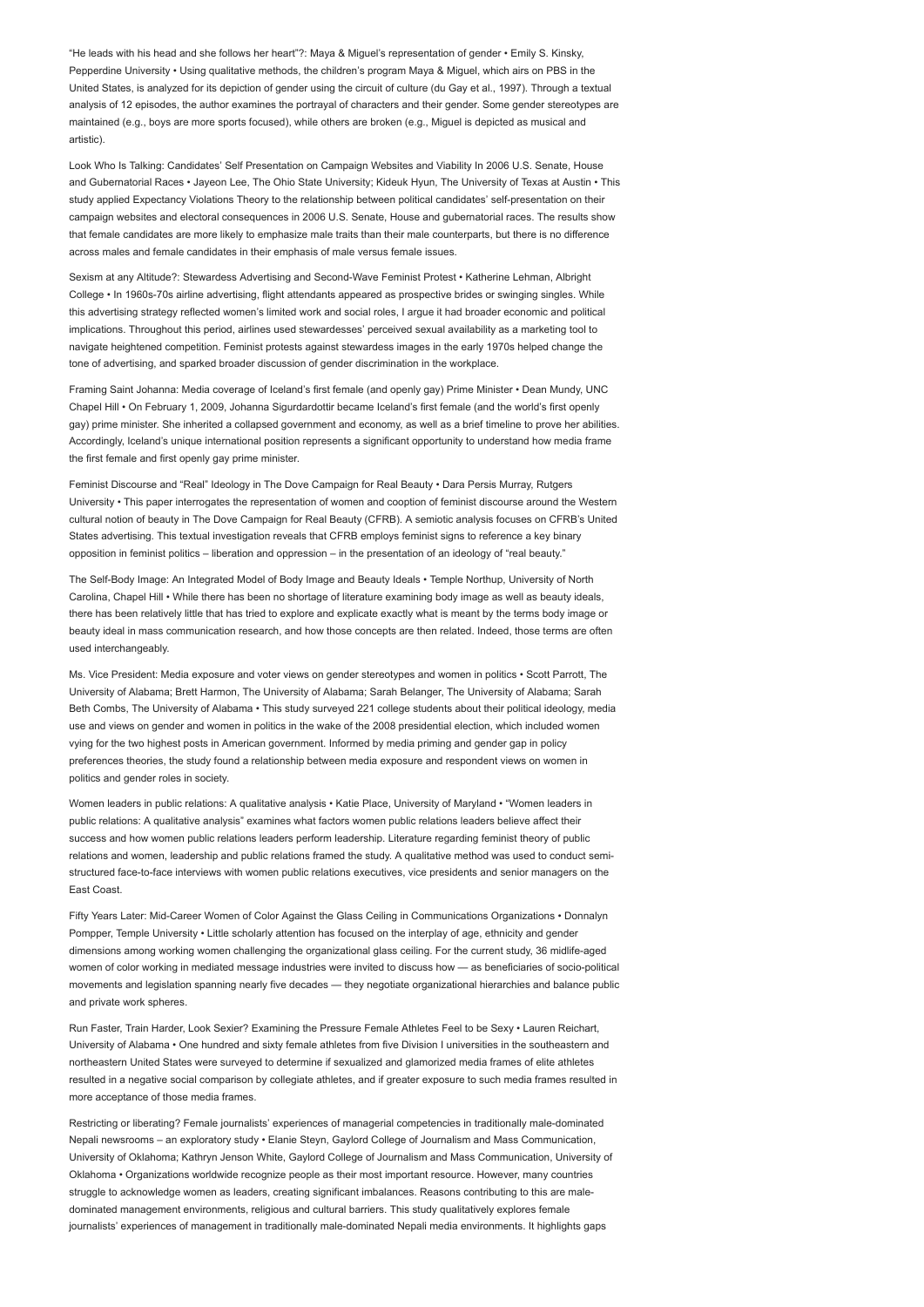between the importance and implementation of three managerial competencies in these newsrooms, which currently restrict Nepali women's professional roles.

The Candidates' Wives : Newspaper Coverage of Cindy McCain and Michelle Obama in the 2008 Presidential Election • Jenna Swan, Denison University • The 2008 Presidential race offered an opportunity to challenge the mold of the "preferred" First Ladies, constructed in news as embodying model American femininity. News stereotypes of African American women tend to run counter to the normative "ideal" of First Ladies. A content analysis of 166 newspaper articles found that Cindy McCain more closely meets expectations of "ideal First Ladies", suggesting the presence of a racialized gender norm bias.

"I don't feel like I'm up against a wall of men!": Negotiating difference, identity and the glass ceiling in sports information • Erin Whiteside, The Pennsylvania State University; Marie Hardin, Penn State • This research explores how women in college sports public relations, commonly called sports information, cope with their minority status and the related notion of a glass ceiling at their workplace. It follows the work of Wrigley (2002), who argues that women in public relations use several strategies to cope with existence of a glass ceiling, together which form a concept she calls "negotiated resignation." We explore this concept through conversations with women sports information directors and theorize about the implications of those characterizations.

More than just a pretty face?: Framing analysis of women and women journalists in Columbia Journalism Review, 1961- 1991 • Amber Willard Hinsley, University of Texas-Austin • Women in American society are defined through the media, and journalists are powerful in selecting how women are framed. By studying a prominent trade publication, we discover how journalists may "learn" which frames to use when writing about women in general and in the journalism profession. Columbia Journalism Review was analyzed over thirty years, and three dominant themes emerged – women and female journalists as invisible figures, as wives and mothers, and as victims of discrimination.

## [<< 2009 Abstracts](http://www.aejmc.org/2011/03/2009-abstracts/)

Filed under [Uncategorized](http://www.aejmc.org/home/category/uncategorized/) · Tagged with

# [Media Management and Economics 2009 Abstracts](http://www.aejmc.org/home/2011/03/mme-2009-abstracts/)

Posted by [kysh](http://www.aejmc.org/home/author/kyshiab/) on March 10, 2011 · [Leave a Comment](http://www.aejmc.org/home/2011/03/mme-2009-abstracts/#respond)

# Media Management and Economics Division

Divestiture Restructuring in the Media Industries: A Financial Market Case Analysis • Alison Alexander, University of Georgia; James Owers, Georgia State University • Much attention has been paid to restructuring in the media industries. Most of this attention has been directed at mergers and acquisitions and the associated increase in industry concentration. What has been largely overlooked is the extent of restructuring that reduces the size of media firms – divestitures. This paper examines several cases of major media divestitures and calibrates the impact of these sell-off and spin-off restructuring events on the value of divesting firms.

Corporate Restructuring in the Media Industries: Mergers, Acquisitions and Divestitures • James Owers, Georgia State University; Alison Alexander, University of Georgia • There has been extensive restructuring in the media industries in recent times. Motivations for these restructurings vary. In some cases firms are seeking to become larger by acquisitions while other firms seek to reduce their size by divestitures. While there is discussion of the effects of restructuring on media concentration, one of the major goals of top management is to make publically traded firms worth as much as they can.

Dimensions of News Media Brand Personality • Tae Hyun Baek, University of Georgia; Jooyoung Kim, University of Georgia; Hugh J. Martin, University of Georgia • This study explores the structure of news media brand personality across multiple media outlets including television network news, newspapers, and news magazines. Through a series of rigorous exploratory and confirmatory factor analysis procedures with an initial set of 229 personality traits that were reduced to the final set of 48 items, we found five brand personality dimensions that can be applicable to news media: Trustworthiness, Dynamism, Sincerity, Sophistication, and Toughness.

TV Reporters Perceptions of Organizational Influences on News Content and Coverage Decisions • Rita Colistra, West Virginia University • This study examined reporter perceptions of organizational-level influence on news content based on an original data from a national Web-based survey of TV reporters. More specifically, this study asks how, how often, and under what conditions do organizational forces attempt to influence television media and their coverage, and to what effect are they successful at doing so? The project also attempts to develop the little-studied area of agenda cutting.

A Discriminant Analysis of High-Definition Television Owners and Non-owners • Michel Dupagne, University of Miami; Paul Driscoll, University of Miami • A national random telephone survey was conducted to profile high-definition television owners based on demographics, media use, interpersonal communication, social participation, cosmopoliteness, perceived innovation attributes of new communication technologies, and ownership of communication technologies. Three of the nine adoption hypotheses were supported. HDTV owners were found to be younger, perceive higher relative advantage, compatibility, observability, and resources of new communication technologies, perceive lower complexity of new communication technologies, and own more communication technologies than non-owners.

A Growth Sector in a Mature and Troubled Industry: U.S. Free Daily Newspapers and their Content • Peter Gade, University of Oklahoma; Christopher Krug, University of Oklahoma • This study describes the journalism content, design, advertising, in-paper marketing and interactive elements in 10 U.S. free daily newspapers. Results indicate the stories are short, with nearly as many briefs as stories. Sports, entertainment, culture and lifestyles get frequent coverage. Most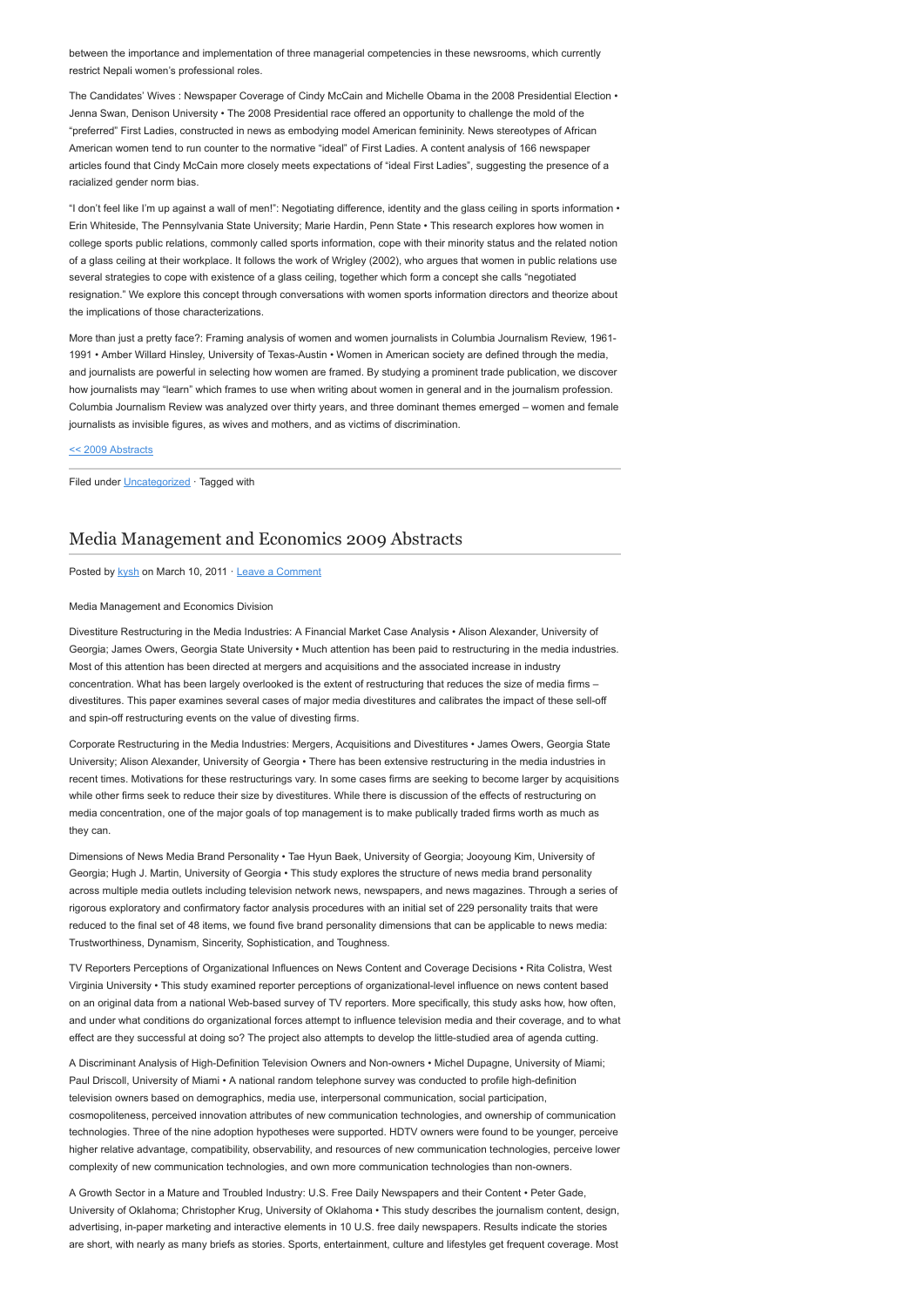content is national in scope and provided by wires. The advertising hole is surprisingly small, and advertisers are generally local enterprises.

Exploring the Influence of Strategic Entrepreneurship on Alliances in Web-based New Media Companies: A Case Analysis of Google and Yahoo • Fangfang Gao, University of Florida • This study conducted a case analysis of Google and Yahoo, the two prominent and representative Web-based new media companies that have expanded their business through series of alliances, exploring the influence of entrepreneurial mindset and strategic management of resources as the two important dimensions of strategic entrepreneurship (SE) on building alliances, gaining competitive advantages and achieving business success in new media companies. A new model of SE and alliance was proposed based on the findings.

The Determinants of Web Traffic in the Online News Industry: A Resource-based View • J. Sonia Huang, Department of Communication and Technology, National Chiao Tung University • The online news industry faces a fundamental challenge in whether it can produce enough quality content that generates revenue and profit at a level comparable to traditional media. This study operationally defines and tests the resource-based view of the firm in a national survey of the online news industry.

A Cross-Country Analysis of Fixed Broadband Deployment: Examination of Adoption Factors and Network Effect • Sangwon Lee, Jamestown College; Justin Brown, Winthrop University • Broadband infrastructure is a key component of the knowledge economy. Employing the largest secondary data set, this study examines adoption factors of fixed broadband. The result of nonlinear and linear regression analysis suggests local loop unbundling policy, platform completion between different broadband technologies and other diverse industry, ICT, and demographic factors influence fixed broadband diffusion. This empirical study also suggests that network effects and the effects of platform competition co-exist in many countries.

"Korean Wave": the Structure and Issues of the Korean Online Game Industry •Eun-A Park, University of New Haven • Korean games are now under a new spotlight, expanding their markets from Asia to countries in Europe and the Americas and becoming a new engine for "Korean Wave" that refers to the influence of Korean cultural enterprises on foreign countries. South Korea has been a unique model in the world by achieving the rapid growth of broadband infrastructures and part of this success has been attributed to ever-flourishing demands for interactive entertainment network games.

Business, Managerial, and Market Challenges and their Effects on the Foundations of U.S. Broadcasting Policy • Robert Picard, Jonkoping International Business School • This paper argues that the origins of U.S. radio policy, and the reasons for the differences with European nations, were driven by general industrial development policies, by previous decisions involving communications industries, by national financial and economic conditions, and by business and geographic challenges. These factors combined to create a policy environment in which the interests of private enterprises became predominant in developing radio and radio policy.

Burnout in an Online World: Measuring the Effects of New Media Tasks on Journalists • Ramona Wheeler, Brigham Young University; Caroline Christiansen, Brigham Young University; Austin Cameron, Brigham Young University; Todd Hollingshead, Brigham Young University; Brad Rawlins, Brigham Young University • A national online survey was administered to a sample of journalists to learn more about how new media tasks are impacting their jobs and if they are contributing to workplace burnout. Findings indicate that journalists are suffering from moderate levels of exhaustion and cynicism while maintaining fairly high levels of professional efficacy. The perception of new media tasks adding to workload is a contributing factor to journalists' burnout.

Kansas City Star newsroom layoff survivors aggressively cope with organizational change in an effort to maintain journalistic quality • Scott Reinardy, University of Kansas • In 15 months, the Kansas City Star newsroom has experienced five staff cuts that have reduced the newsroom from 290 to 149. Utilizing organizational development theory, this pilot study examined how Kansas City Star layoff survivors are coping with job security, organizational trust, organizational morale, job commitment and journalistic quality. Results indicate that the layoff survivors' control coping strategies – a take charge, aggressive approach – is positively associated with organizational trust, morale and organizational commitment.

Examining the Effects of Board Structure of Media Companies on Their Performance: A Stakeholder Perspective • Guosong Shao, University of Alabama • In the stakeholder context, this paper examines the effects of board structure of media companies on their performance. Results show that both the level of board interlocks and the proportion of nonindependent directors on the board are positively associated with the financial performance of media companies, as measured by return on assets and return on equities. Results also show that the adoption of staggered boards has a positive effect on return on assets in media companies.

Thinking about Stakeholders: Compensation Arrangements of Media Companies and Their Performance • Guosong Shao, University of Alabama • Nowadays media companies are closely tying executive and director compensation to firm performance. Through regression analyses of the relationship between compensation structure of media firms and their performance, however, this paper found that adopting fixed compensation for CEOs and directors led to better financial and organizational performance. This thus offers support for stakeholder theory which posits that the fixed compensation system, essentially stakeholder-oriented, can better enhance the value of the firm.

Not-For-Profit Journalism: Emerging Business Models • Dan Shaver, Jönköping International Business School/MMTC • The economic problems facing the newspaper industry have stimulated a great deal of interest and debate regarding whether not-for-profit news organizations can address the problem of shrinking local news coverage due to diminished newsroom resources in for-profit newsrooms. Based on an analysis of current non-profit news organizations, this study identifies three not-for-profit business models and evaluates their sustainability and suitability as sources of quality local news.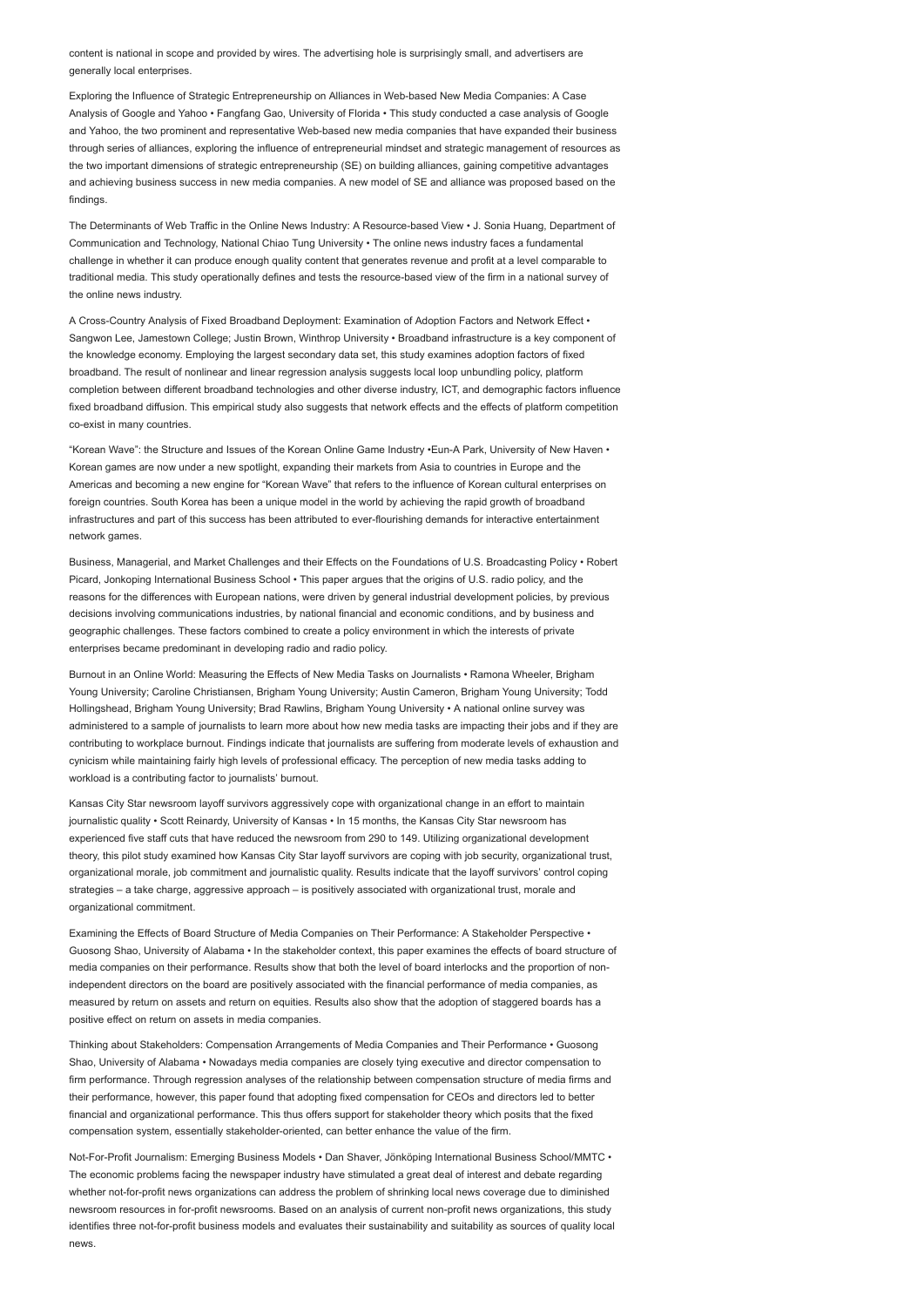The demand dynamics of online video markets: Informational cascades in the viewership of online videos • Clarice Sim, Nanyang Technological University; Wayne Fu, Nanyang Technological University • Despite the popularity of online usercreated videos on platforms like YouTube, little is known about the factors which influence users' consumption decisions. The viewing of online videos is hypothesized to be influenced by word-of-mouth communication which triggers informational cascades. An empirical model is schemed and tested with data from the Internet Archive's moving images section. Results confirm the presence of informational cascades and that its effect is a function of quality uncertainty associated with videos.

Converging Competitors?: Board Interlocks in the Changing Media Landscape • Charlene Simmons, University of Tennessee at Chattanooga • Today many media corporations are linked together through interlocking boards of directors. Are these interlocks legal, especially in an ever-converging media environment? This study of interlocks finds that over 40% of leading media corporations are interlocked with another leading media company. The majority of these interlocks are legal under current media conditions, but that may change as media formats converge. Additionally, the legality of two board interlocks is questioned and discussed.

Weaving a Web within the Web: Corporate Consolidation of the Web, 1999-2008 • Charlene Simmons, University of Tennessee at Chattanooga • This study examines Web site ownership trends over a period of ten years to determine what whether corporate consolidation has occurred among popular Web properties. The study finds that the number of companies controlling the Web has decreased, while the number of properties operated by these companies has increased. Additionally, traditional media corporations have consolidated their influence over the Web through the acquisition of a number of popular Web properties.

Aligning media organizations with environmental changes: The role of strategic action as a managerial competency in South Africa's mainstream media newsrooms • Elanie Steyn, Gaylord College of Journalism and Mass Communication, University of Oklahoma; Derik Steyn, School Business • This paper outlines dimensions of strategic action as a managerial competency in South Africa's mainstream media. It highlights differences on the importance and implementation of this competency, given media management transformation in a post-apartheid society. Moderately and practically significant effect sizes were calculated between reporters' and first-line managers' experiences on all dimensions of this competency. Results emphasized the need to improve first-line news managers' strategic action skills to better align media organizations with societal changes.

Has Media Convergence Impacted the Merger and Acquisition Activity of Large Media Companies? • Dan Sullivan, University of Minnesota; Yuening Jiang, University of Minnesota • This study develops an analytical framework which helps explain how media convergence can lead changes in ownership decisions. It then uses empirical studies to examine trends in the evolution of media ownership with regards to media convergence and what impact, if any, the Internet and media convergence have had on M&A activity. The study finds that how a firm conceptualizes the Internet relative to its existing business has a significant impact on M&A activity.

Who Competes with Online Newspapers? An Empirical Analysis of Intra- and Inter-media Competition in Local and Long-distance Markets • Mengchieh Jacie Yang, University of Texas at Austin; Iris Chyi, University of Texas at Austin • Applying a media economics framework and based on the dual-geographic market definition, this study employed empirical data collected from users of 28 U.S. newspaper sites to explore the competitive relationships between online newspapers and other offline/online news sources. The results show that in both local and long-distance markets, online newspapers compete with portal news sites and print newspapers.

Measuring attention on the web: a model of attention dimensions of news and information sites • Nan Zheng, University of Texas at Austin • This study proposes a model for measuring attention on the web on three dimensions: popularity (unique audience), frequency (sessions per person), and length (time spent per person). An empirical analysis of news and information Web site traffic reports examines specifically how different attention dimensions relate to one another and what distinct attention patterns characterize different types of websites.

[<< 2009 Abstracts](http://www.aejmc.org/2011/03/2009-abstracts/)

Filed under [Uncategorized](http://www.aejmc.org/home/category/uncategorized/) · Tagged with

# [Newspaper 2009 Abstracts](http://www.aejmc.org/home/2011/03/news-2009-abstracts/)

Posted by [kysh](http://www.aejmc.org/home/author/kyshiab/) on March 10, 2011 · [Leave a Comment](http://www.aejmc.org/home/2011/03/news-2009-abstracts/#respond)

#### Newspaper Division

#### Open Competition

Losing Ground: The New York Times and Washington Post News Coverage of the May 2000 Israeli Withdrawal from Lebanon • Abhinav Aima, Penn State New Kensington • This content analysis of the May 2000 coverage of Israel's withdrawal from Lebanon, when compared with a previous study of coverage of Israel's 1996 attacks on Lebanon, shows distinct indicators of the presence of a "Late Breaking Foreign Policy" effect that Warren P. Strobel cites in his work, wherein the media tend to break free of traditional reliance of government sources and allies in times of crises when government is caught unprepared.

Framing them in order to hang them? Content analysis of the reporting of Zimbabwe and Zimbabweans in Botswana Print Media • Eno Akpabio, University of Botswana • The aim of the study was to find where news stories on Zimbabweans fall and to determine if the reports are objectivist or advocacy framed. The findings indicate that stories on Zimbabweans are advocacy framed as opposed to objectivist framed. Also, there are more stories on Zimbabweans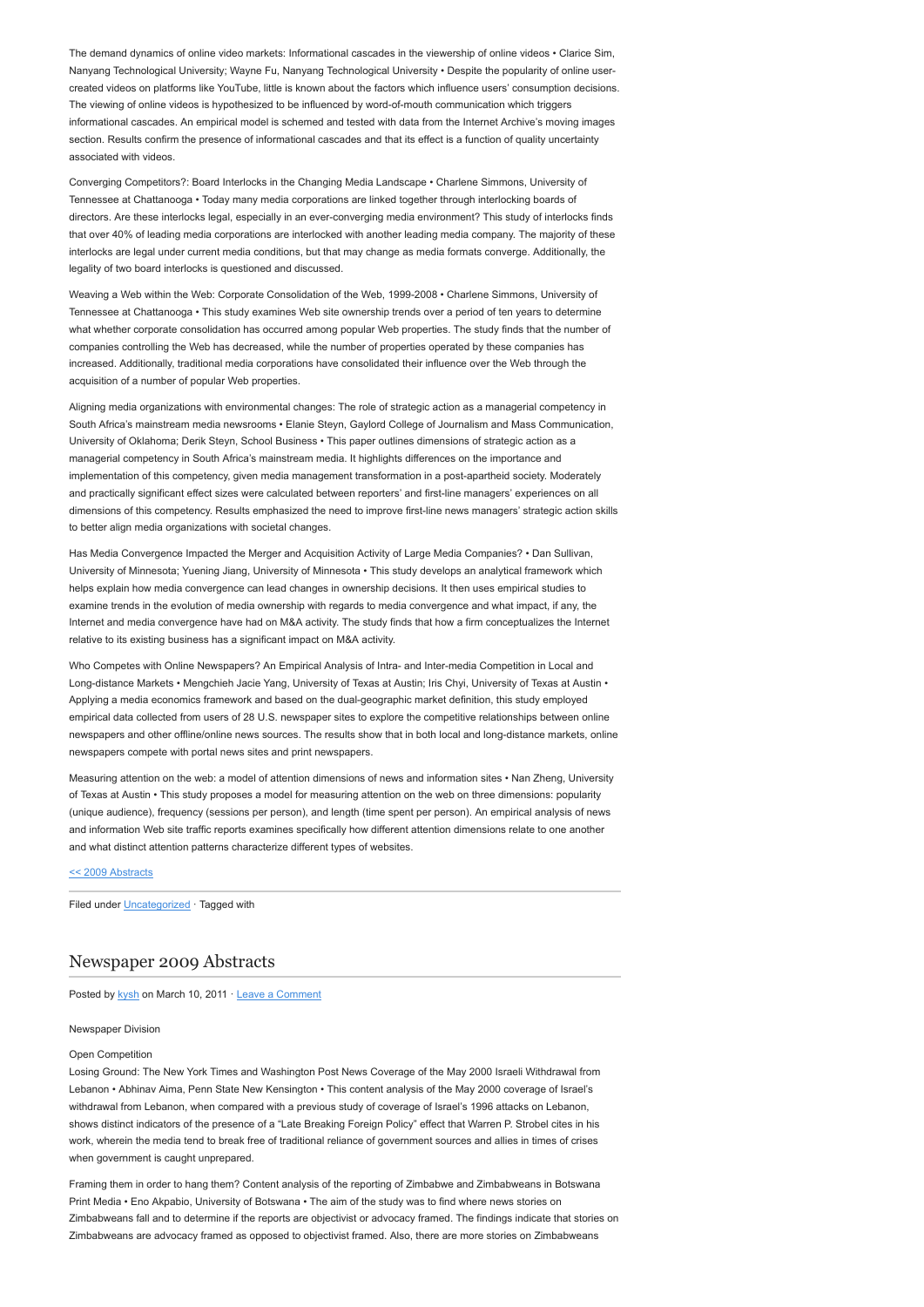involvement in crime. Flowing from the one sided reports, we call for consideration of another aspect to the framing debate – frame up.

Too Old to Run?: Age, Race, and Gender in the 2008 Presidential Campaign • Ashley Kirzinger, Louisiana State University; Matthew Barnidge, Louisiana State University; Benjamin Jenkins, Louisiana State University; David Kurpius, Louisiana State University • This paper examines the newspaper coverage of four candidates during their campaigns in the 2008 presidential election: Palin, Clinton, Obama, and McCain. Using previous research on journalistic norms and routines, this study investigates not only how five different newspapers covered each of the candidates, but also how the newspapers covered specific age, race, and gender issues.

A Journalistic Ethics Scale: Measuring Constraints On Journalists • Jenn Burleson Mackay, Virginia Tech • This study builds off existing research to introduce a new journalistic ethics scale. The instrument measures the degree to which journalists tend to make acceptable ethical decisions when they face professional, organizational, and social influences. Journalists and scholars assisted in the development of the scale. Journalists working for metropolitan newspapers, community newspapers and television stations were administered the instrument. Community newspaper journalists tended to score higher on the scale than the other groups of journalists.

The Bay of Pigs-New York Times suppression myth • WJoseph Campbell, American University • The often-told anecdote of the New York Times censoring itself in advance of the Bay of Pigs invasion is, this paper finds, a media-driven myth. The paper presents compelling evidence demonstrating the Times reported closely on preparations for the CIA-backed invasion of Cuba in April 1961. The news Times' reports were detailed and displayed on the front page in the days before the ill-fated assault.

Narrative News Frames in the Changing Times: New York Times Coverage of Space Disasters in Three Eras • Jeffrey Cannon, Indiana University – Bloomington • The present study examined New York Times coverage of the three major U.S. space program disasters, the 1967 loss of Apollo 1 and the 1986 and 2003 losses of the space shuttles Challenger and Columbia, all of which occurred during the same week of a non-election year. Overall overage increased threefold from 1967 to 1986 and 2003.

Interactive News Presentation and its Effects on Evaluative Perception: Is Being "Closer" to the News Better? • Deborah Chung, University of Kentucky; Mina Tsay, University of Kentucky • The current study investigates the effects of different online newspaper presentation styles on the evaluative perceptions of news audiences. An experiment ( $N = 251$ ) was conducted to examine the influence of relevance and five interactive formats on site engagement, coherence, credibility, and intention to visit the site, along with content clarity, credibility, and objectivity.

U.S. Online Newspapers' Performance in Local Markets: A Struggle of Inter- and Intra-Media Competition • Iris Chyi, University of Texas at Austin; Seth Lewis, University of Texas at Austin • To portray a realistic picture of the competitive landscape online for local newspapers, this study examined 68 local papers and their performance in both inter- and intra-media competition contexts—i.e., how they competed vis-à-vis their print counterparts and other Web sites for the attention of local audiences.

The Internet is a Dangerous Place: Newspaper Portrayal of the Internet Between 1988 and 1995 • Sabryna Cornish, Northern Illinois University • This paper examines the way the internet was portrayed by mainstream media when it first began to take hold in conventional society and offers insights into the social construction of the technology. This study looks for patterns in the type of information available to the public about the internet through a content analysis of newspapers. Established frames are then examined to determine the patterns that exist in the newspaper coverage of the new technology.

Narrating the Bloodbath: How U.S. and Finnish Newspapers Framed the Virginia Tech and Kauhajoki Shootings • Ruth DeFoster, SJMC, University of Minnesota; Meagan Manning, SJMC, University of Minnesota; Teemu Palokangas, SJMC, University of Minnesota • This study compares how the New York Times and the Helsingin Sanomat of Finland framed coverage of high-profile school shootings in each country. A content analysis examined sourcing trends in each newspaper. The Sanomat relied more on societal-level sources, while the Times used more individual-level sources. There was also a striking disparity in coverage of victims—the Sanomat included almost no coverage of victims, while 20% of the Times articles prominently featured victim coverage.

Framing legislative debate: Measuring bias in coverage of opposing ideological issues in the objective and conservative press • Matt Duffy, Georgia State University • A content analysis looks for assertion bias in the coverage of two issues in two newspapers. The researcher examined the New York Times as an example of the objective press and the Washington Times as an avowedly conservative paper. The two issues—welfare reform and campaign finance reform curried favor with opposite ideological camps. The study finds a conservative bias in the Washington Times and a mirroropposite liberal bias in the New York Times.

Adoption of Digital Photographic Archives by U.S. Newspapers and Potential Effects on the Historical Record • Keith Greenwood, University of Missouri • U.S. daily newspapers were surveyed (N = 105) to determine how digital photographic archives were created. The results affirm diffusion and organizational change suggestions that organizational characteristics such as size influence the decisions that are made and that innovations that fit well within the established routines of the organization are likely to be successfully adopted.

Did Enterprise Reporting Challenge Access Reporting and the Administration's Line on WMDs?: Comparing Newspaper Sourcing in the Run-up to the Iraq War • Patricia Hart, University of Idaho; Kenton Bird, Univeristy of Idaho • This study examines newspaper reporting of three major U.S. news organizations between 911 and the Iraq invasion in light of subsequent criticism that reporters were uncritical in their use of government-supplied information supporting invasion of Iraq. The study asks whether the New York Times, which published an apology for providing uncritical reporting, was more or less balanced than the Washington Post or Knight Ridder papers in sourcing, including citing more varied, international, and nongovernment authorities.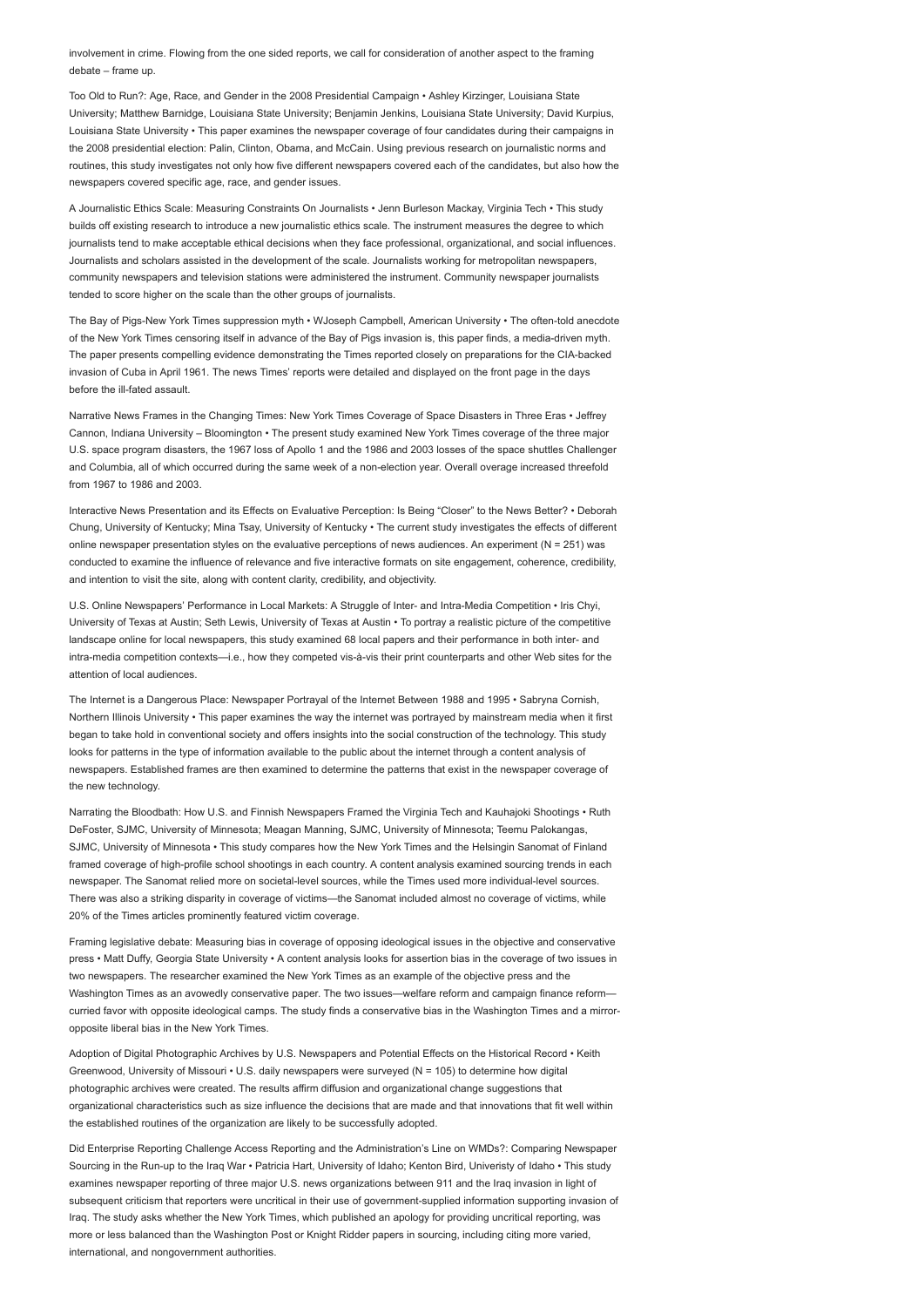It's an Old Story: Cautionary Work Tales That Journalists Use to Connect to Ethics • Mary Hill-Wagner, affiliation • This study examines how reporters use workplace or newsroom narratives as guides for correct action in making ethical decisions. This analysis, based on in-depth interviews, employs the theory of narrative inquiry from the field of communication. The study shows that these narratives can lead to discussions on broader ethical matters.

Obituaries online: New connections with the living — and the dead • Janice Hume, University of Georgia; Bonnie Bressers, Kansas State University • This study examines online obituary pages at nine major U.S. daily newspapers seeking to understand how these sites use new technologies, and how they publicly portray people's lives and deaths. These mainstream dailies provide a forum, and potentially large audiences, for mourners who send messages to the dead, express emotion, and tell stories. They also facilitate connections between readers and build new kinds of virtual communities. This represents a departure from traditional obituary content.

National Survey Finds Health Journalists Are Earnest about Their Educator Roles, Especially Newspaper Journalists • JiYeon Jeong, University of Missouri; María Len-Ríos, University of Missouri; Amanda Hinnant, University of Missouri • A national survey (N=774) of health journalists reveals that newspaper health journalists ascribe more importance to their professional roles than do health journalists working for other news delivery channels or newspaper journalists. Overall, health journalists earnestly strive to an educator role. This is critical considering the high stakes for translating scientific/medical details to help people lead more healthful lives. Personal characteristics, motivations, and workplace attributes are also examined as they relate to role conceptions.

News Framing of HIV/AIDS in Uganda: Comparative content analysis of government owned and private press • James Kiwanuka-Tondo, North Carolina State University; Fay Payton, North Carolina State University; Kelly Albada, North Carolina State University • Though new frames for HIV/AIDS have been examined in developed nations, research that has investigated the presentation of AIDS by African press is sparse. Moreover, what little research exists has examined news frames over a limited time frame (e.g., one year), and has failed to consider the impact of media ownership on these news frames.

Issues, Candidate Characteristics and the Horse Race: Newspaper Coverage of the 2008 U.S. Presidential Election • Dominic Lasorsa, University of Texas at Austin • An analysis of New York Times and Cleveland Plain Dealer coverage of the 2008 U.S. presidential election found that both policy issues and candidate characteristics received more attention than the horse race. Obama received more coverage and more favorable coverage than McCain. McCain and his supporters served as sources more than did Obama and his supporters. The study also found differences between the newspapers, including that Times coverage was more negative than Dealer coverage.

"It's All About the Web Hits Here:" How and Why Journalists Create Audio Slideshows • Jonathan Lillie, Loyola College • Most newspapers now produce multimedia in an attempt to increase profits from online editions. Since only a handful of studies address aspects of multimedia news production, additional research is needed, which can hopefully help newspaper journalists successfully change, and save, their industry during this period of profit loss and mass layoffs.

Mapping local news: A research methodology • April Lindgren, Ryerson University • This paper introduces a methodology that applies traditional content analysis and computer-based geovisualization to journalism research so that investigators can map and visually explore patterns of local news coverage in an urban setting. The exploratory power of this information visualization approach is illustrated in a case study that investigates the Toronto Star (print edition) newspaper's coverage of 13 geographically defined pockets of social need and poverty in Toronto, Ontario.

The Use of Anonymous and Transparent Sources in International News • Renee Martin-Kratzer, University of Florida • This study focuses on the use of anonymous sources in newspapers and found that international stories included these sources in 28% of stories compared to 5% of domestic stories. In addition, international stories that related to the U.S. were more likely to include anonymous sources. However, the use of anonymous sources did not vary according to story origination, length or placement.

Using Equity-based Performance Measures to Build a Community-based Brand • Dan Sullivan, University of Minnesota; Rachel Davis Mersey, Northwestern University • Despite competition, newspapers still have a potential competitive advantage as a community resource and leader. Therefore, if newspapers want to succeed, they need to position themselves as "community assets." This research establishes the current measures of circulation and penetration as weak indicators of community service, and presents a simple and straightforward measure of how well a given newspaper serves its entire community using a summary statistical measure of inequality, the Gini coefficient.

Use of Infographics in Understanding an Environmental Health Risk • Barbara Miller, Elon University; Brooke Barnett, Elon University • A between participants factorial experiment tested the impact of graphic versus textual presentation of an environmental health risk. Results show the inclusion of the infographic did not lead to enhanced understanding of the probability of the health risk. However, participants who saw the map alone were less likely to believe that industries might release chemicals in their community and less likely to report a sense of internal control regarding the risk posed in the story.

Ideology of internationalism gives a significance to English-language newspapers in Japan • Hiroko Minami, University of Oregon • This paper discusses the raison d'être of English-language newspapers in Japan where English is not the native language. This study argues that the ideology of Japanese internationalism (manifested by publishing Englishlanguage newspapers) substantially contributes to their sustainability. The patriarchal Japanese industrial system, keiretsu, also keeps English-language newspapers running. The prevalence of these cultural institutions does not necessarily mean, however, that English-language newspapers in Japan are immune from the influence of the neoliberal global economy.

Source Diversity within Hyperlocal Reporting • Paul Niwa, Emerson College • Hyperlocal is an emerging strategy for newspapers. This study compares source diversity in Asian Pacific American neighborhood coverage with another study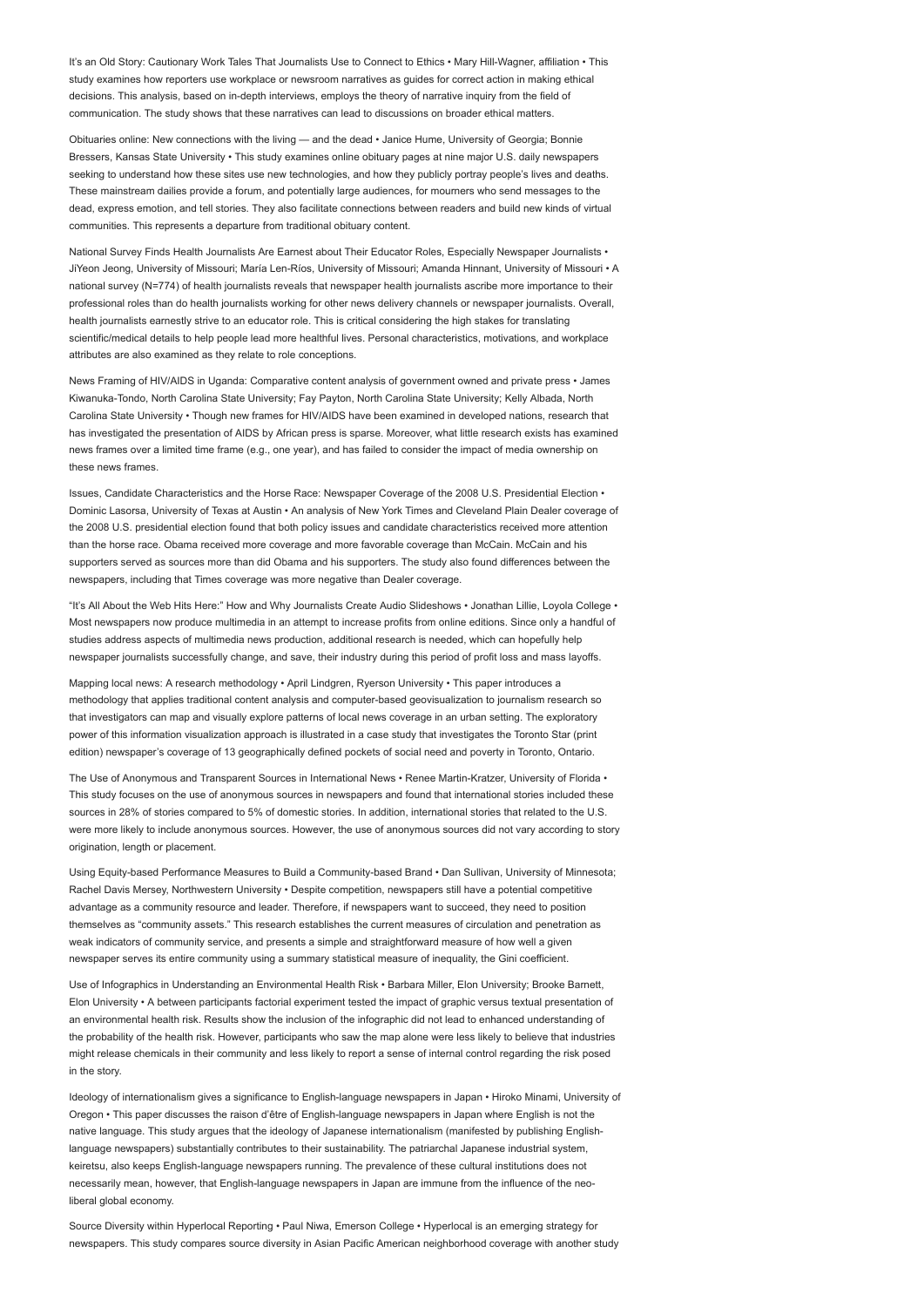of regional reporting. It finds that sourcing of non-elites is enhanced by proximity and by a reporter's racial in-group. This shows the potential journalistic benefit of both hyperlocal coverage and newsroom diversity. Newsrooms that terminate workers based on seniority may be eliminating reporters who can best implement the hyperlocal strategy in ethnic neighborhoods.

Website Format or Media Experience Driven? A Test of Perceptions of Online Messages • Jennifer Greer, University of Alabama; Po-Lin Pan, University of Alabama; Kelly Frank, University of Nevada; Paula Lee Hobson, University of Nevada; Crystal Soderman, University of Nevada • By manipulating branded editorial, branded blog, and non-branded blog in a between-subjects experiment, this study examined perceptions of online message credibility, quality, preference and persuasiveness. The study was designed to examine whether online website format and personal experience with mass media would come into play when media users evaluated the news and information of branded and non-branded websites.

Information Recall of Internet News: Does Design Make a Difference? A Pilot Study • Val Pipps, The University of Akron; Heather Walter, The University of Akron; Kathleen Endres, University of Akron; Patrick Tabatcher, The University of Akron • This study looked at the effect of the design of online news presentation on content recall. One of four versions of a story were read online. Results of a post-test showed that recall was significantly higher after students read the text only or abbreviated text with photos and captions options over photos with captions and videos or animated graphics.

Bad bugs: U.S. newspaper coverage of antibiotic resistant staph bacteria, 1998-2007 • Paula Rausch, University of Florida; Debbie Treise, University of Florida; Heather Edwards, University of Florida College of Journalism & Communications; Eli Perencevich, University of Maryland School of Medicine • This study examines U.S. newspaper coverage of methicillin-resistant Staphylococcus aureus using Social Representation Theory to understand how these media portrayals may have affected public perception about this potential threat. Large majorities of articles discussed both hospital-acquired MRSA, and the much less common community-acquired MRSA, with this trend changing over time. MRSA was often described using potentially threatening language, with risk the most common topic of discussion, occurring more often than prevention, transmission, symptoms, and treatment.

When is a lead not really a lead? Sampling Error During the 2008 Presidential Election • Matthew Reavy, University of Scranton • This study examines how three prestige newspapers reported polling data during the 2008 presidential election. Of special note is their handling "marginal differences" that fell within sampling error. The study confirms hypotheses suggesting that the newspapers would overemphasize differences that could be explained by sampling error alone. Additional hypotheses testing suggestions from previous research that the New York Times would perform better than the other two newspapers were also confirmed.

The New Dynamic in Corporate Media Relations: Are Fortune 500 Virtual Press Rooms Useful to Journalists? • Justin Pettigrew, University of Georgia; Bryan Reber, University of Georgia • This study examines the use of dialogic components of Fortune 500 Company Web site press rooms. A content analysis of all Fortune 500 company press sites examined site content. Results showed that corporations have increased their Web presence, and that dialogic components on the Web are improving for journalists' use. This study also suggests that operationalized elements of dialogic theory as it applies to the Web should be continually revisited as technology develops.

Weathering the storm: How newspaper sports editors have adapted during changing times • Jesse Temple, University of Kansas; Scott Reinardy, University of Kansas; Max Utsler, University of Kansas • This study examined how newspaper sports editors at some of the nation's top daily sports sections from the Associated Press Sports Editors 2007 judging contest have coped with budget cuts as the industry struggles through difficult economic times. Through interviews and a survey, sports editors said staff reductions and Internet demands have created more work for their staffs with less time to do a good job.

Is Not-For-Profit Journalism the Key to the Future of News? • Dan Shaver, Jönköping International Business School/MMTC • Bankruptcy filings and newspaper closings have intensified the debate about whether not-for-profit newspapers can fill the gap in local news coverage created by shrinking newsroom resources at for-profit newspapers. This study examines the two major not-for-profit newspaper models and assesses their potential for sustainability and quality local coverage. It identifies opportunities and potential difficulties.

Are Blogs Changing the News Values of Newspaper Reporters? • Mary Lou Sheffer, University of Southern Mississippi; Brad Schultz, University of Mississippi • Traditional news outlets such as newspapers are incorporating blogs as part of their content in an effort to reach new audiences. Because blogs are typically opinionated and personal how newspapers present their blogs could indicate a shift from traditional journalism values. This content analysis sought to investigate several categories (news, sports, politics and entertainment) of newspaper blogs in terms of personal opinion/commentary, attribution and transparency.

The Impact of Newsroom Cutbacks on Newspaper Revenue: An Empirical Financial Analysis • Shrihari Sridhar, University of Missouri, Trulaske College of Business; Esther Thorson, University of Missouri; Murali Mantrala, University of Missouri, Trulaske College of Business • The newspaper industry is faced with troubled times. Executives continue to find ways to withstand the onslaught of various economic forces. However, an empirically observed phenomenon is that a) they have been resorting to cost-cutting measures and b) these cost-cutting measures are more pronounced in the newsroom departments. Scholars disagree with these cutbacks, arguing they constitute a myopic attempt to preserve high profit-margins which ignores the erosion of newspaper revenue.

Newspapers and Urban Growth: How an old Medium Responds to a Growing Trend • Gordon Van Owen, University of Florida • This study examines the impact of urban growth on The Orlando Sentinel and staff perceptions of that change. By analyzing in-depth interviews conducted with staff members from the editorial, circulation, and advertising departments, this study reveals trends that may be occurring on a larger scale at other newspapers across the state and country.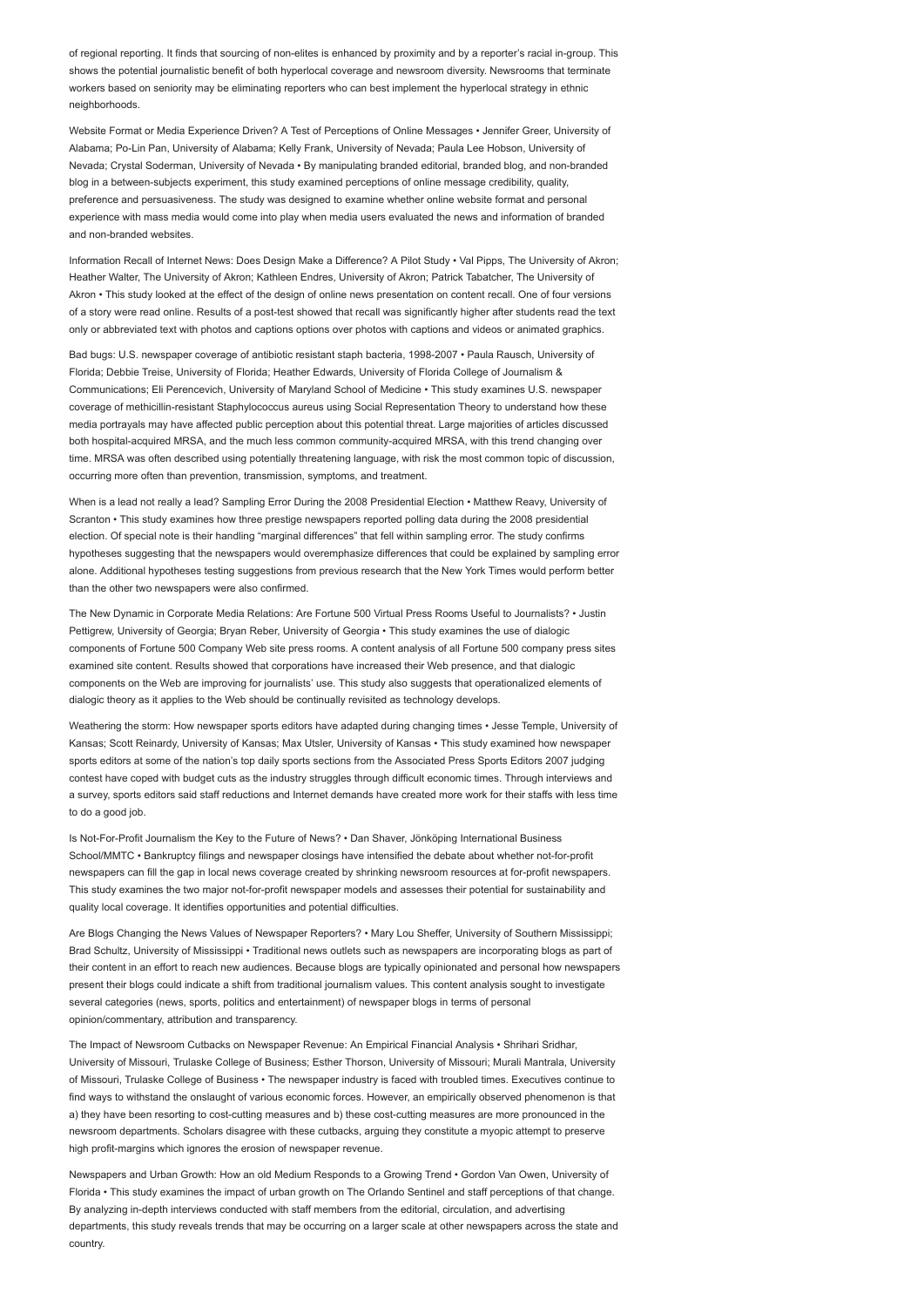Dynamic Content in American Online Newspapers: Life and Updates in Lead News • Jin Xu, Winona State University • This research examines the life and update of lead news stories on newspaper sites and how they differ concerning newspaper size and story's geographic focus. The sample includes 59 large, medium and small newspapers. By monitoring their lead news, it has documented the story life, update count, update interval, update immediacy and update clustering. It concludes that timeliness is a distinct hallmark but its degree is determined by newspaper size, not by story's geographic focus.

### Student Papers

Effects of a trend: The influence of user comments on readers' perceptions of online newspapers • Erin Ash, Pennsylvania State University; Kirstie Hettinga, Penn State; Daniel Halpern, Pennsylvania State University Online newspapers provide comment forums to generate a sense of community for audiences • This research investigates the relationship between the presence or absence of user-generated comments and perceived journalistic quality. A 2×2 between subjects experiment (N = 96) showed when comments were present, individuals perceived lower levels of reporting quality, yet liked the articles more. Also, sense of online community moderated the relationship between comments and story liking. Theoretical and practical implications are discussed.

Attribute Agenda-Setting and Changing: A Comparative Analysis of U.S. and Korean Media Coverage of The Virginia Tech Shootings • Kanghui Baek, The University of Texas at Austin; Kangkyung Baek, Michigan State University • This study compares U.S. and Korean newspapers' coverage of the Virginia Tech shootings for the month following the event. By applying attribute agenda-setting theory, this study shows how the Washington Post focused more on "societal" and "anecdotal" levels of attribute agendas, while the Chosun Ilbo focused more on "international" and "individual" levels. Furthermore, this study examines the differences in the two newspapers' patterns of attribute agendasetting across the four agenda levels throughout the event's life span.

Framing a war and a people: The words portraving Iragi violence • Jacob Dittmer, University of Oregon • This study explores what words are selected in portraying Iraqis and the violence that has plagued the country since the U.S. invasion. Through a content analysis of two newspapers' stories on Iraq over the course of two years, this study examined the prevalence of certain words compared with others. This study also explored what sources were used in connection with certain frames and how they were attributed.

Change to Believe In? • Jeff Lemberg, University of Maryland • News media trade publications often use critiques and criticisms in an effort to shame the press into better serving their audiences. This analysis of coverage in the trade press about USA Today, from its founding in September 1982 through September 1987, revealed significant tensions over the relationship between traditional journalistic values and organizational change in the newspaper industry.

Attracting the Newspaper Reader in a New Domain: Dimensions of User Interest in News Content Online • Seth Lewis, University of Texas at Austin; Mengchieh Jacie Yang, University of Texas at Austin • To enhance our understanding of online news consumption, this study went beyond analyses of medium preference to explore issues of content interest: (1) identifying clusters of interest among online newspaper readers, and (2) comparing those dimensions across differences in users' demographics, frequency of news-seeking, and offline relationship with the newspaper. Through an analysis of reader survey data (N=25,964), we found nine reliable classifications of content interest and distinct user types that were associated with them.

When Reporters Blog: Gatekeeping in mainstream newspapers' blog coverage of ongoing and breaking news events • Bartosz Wojdynski, University of North Carolina at Chapel Hill • This exploratory study sought to analyze whether news event blogs that are published by mainstream newspapers adhere to conventional journalistic norms with regard to sources both cited and referenced in links. Analysis of 416 blog posts from four separate ongoing and breaking news blogs show support for the extension of mainstream media's traditional gatekeeping function to news blogs, in addition to newer functions such media criticism and rapid information dissemination.

Community Newspaper Reading Fosters a Sense of Social Cohesion • Masahiro Yamamoto, Washington State University • A long tradition of research in sociology and mass communication suggests that community newspapers serve community social organization by disseminating a pattern of content that promotes common community values and goals. Building on past community newspaper research, this study tests whether community newspaper reading has a direct positive effect on an individual's sense of social cohesion.

#### Special Call for Newspaper Industry Research Papers

One Product, Three Markets: How Market Segmentation Informs Newspapers about their Online Readership • Iris Chyi, University of Texas at Austin; Mengchieh Jacie Yang, University of Texas at Austin; George Sylvie, University of Texas at Austin; Seth Lewis, University of Texas at Austin; Nan Zheng, University of Texas at Austin • This study proposes a market segmentation approach for analyzing online newspaper readership. The model first distinguishes long-distance users from local users (based on geographic proximity) and then differentiates between two classes of local users hybrid and online-only readers (based on the use of multiple product formats). Analysis of online reader survey data from 28 U.S. newspaper Web sites outlines each of the three market segments. Marketing and advertising implications are discussed.

Perceived Differences in Credibility of Traditional News Channels Compared to Online News Channels • Audrey Post, Florida State University; jonathan adams, The Florida State University; Juliann Cortese, Florida State University; Gary Heald, Florida State University; John DuBard, The Florida State University • Much of the research measuring credibility of news across platforms over the past 10 years has been limited to newspapers, television and a broad category called "online." This study narrowed the focus by comparing the perceived credibility of traditional media with the perceived credibility of their online counterparts, as well as with online-only news sites. It also compared the perceptions of college students and older adults.